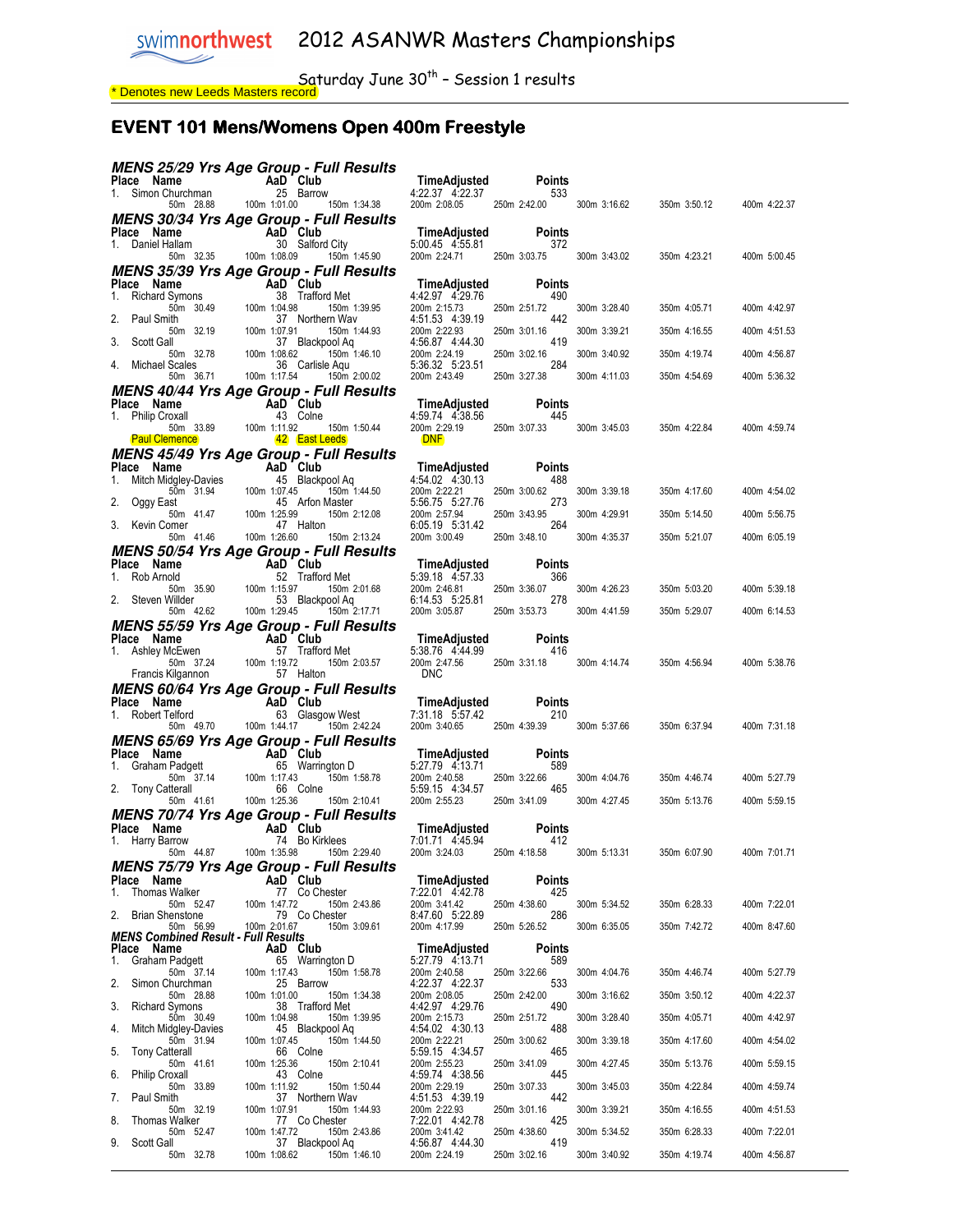## Saturday June  $30^{th}$  - Session 1 results

|                                    |                                                                                                                                                                                                                                                              | 5:38.76 4:44.99<br>416<br>200m 2:47.56<br>250m 3:31.18 | 300m 4:14.74 | 350m 4:56.94              | 400m 5:38.76 |
|------------------------------------|--------------------------------------------------------------------------------------------------------------------------------------------------------------------------------------------------------------------------------------------------------------|--------------------------------------------------------|--------------|---------------------------|--------------|
|                                    |                                                                                                                                                                                                                                                              | 412<br>7:01.71 4:45.94                                 |              |                           |              |
|                                    | 10. Ashley McEwen<br>10. Ashley McEwen<br>100m 1:19.72 150m 2:03.57<br>11. Harry Barrow<br>100m 1:35.98 150m 2:29.40<br>100m 1:35.98 150m 2:29.40<br>100m 1:35.98 150m 2:29.40<br>100m 1:35.98 150m 2:29.40                                                  | 200m 3:24.03<br>250m 4:18.58                           | 300m 5:13.31 | 350m 6:07.90              | 400m 7:01.71 |
| 50m 32.35                          | 100m 1:08.09<br>150m 1:45.90                                                                                                                                                                                                                                 | 5:00.45 4:55.81<br>372<br>200m 2:24.71<br>250m 3:03.75 | 300m 3:43.02 | 350m 4:23.21              | 400m 5:00.45 |
| 13. Rob Arnold                     | 52 Trafford Met                                                                                                                                                                                                                                              | 5:39.18 4:57.33<br>366                                 |              |                           |              |
| 50m 35.90<br>14. Brian Shenstone   | 100m 1:15.97<br>150m 2:01.68                                                                                                                                                                                                                                 | 200m 2:46.81<br>250m 3:36.07                           | 300m 4:26.23 | 350m 5:03.20              | 400m 5:39.18 |
|                                    |                                                                                                                                                                                                                                                              |                                                        | 300m 6:35.05 | 350m 7:42.72              | 400m 8:47.60 |
| 15. Michael Scales                 |                                                                                                                                                                                                                                                              |                                                        | 300m 4:11.03 | 350m 4:54.69              | 400m 5:36.32 |
| 16. Steven Willder                 |                                                                                                                                                                                                                                                              |                                                        |              |                           |              |
| 17. Oggy East                      |                                                                                                                                                                                                                                                              |                                                        | 300m 4:41.59 | 350m 5:29.07              | 400m 6:14.53 |
|                                    |                                                                                                                                                                                                                                                              |                                                        | 300m 4:29.91 | 350m 5:14.50              | 400m 5:56.75 |
| 18. Kevin Comer                    |                                                                                                                                                                                                                                                              |                                                        | 300m 4:35.37 | 350m 5:21.07              | 400m 6:05.19 |
| 19. Robert Telford                 | 50m 35.90<br>100m 1:15.97<br>100m 1:15.97<br>100m 2:01.68<br>100m 2:01.67<br>100m 2:01.67<br>100m 1:17.44<br>100m 1:17.44<br>100m 1:17.44<br>53 Backpool Agu<br>100m 1:29.45<br>100m 1:29.45<br>100m 1:29.45<br>100m 1:29.45<br>100m 1:29.45<br>100m 1:29.45 |                                                        |              |                           |              |
|                                    | <b>WOMENS 18/24 Yrs Age Group - Full Results</b>                                                                                                                                                                                                             |                                                        | 300m 5:37.66 | 350m 6:37.94              | 400m 7:31.18 |
|                                    |                                                                                                                                                                                                                                                              |                                                        |              |                           |              |
|                                    | Place Name <b>AaD Club</b> Time Time Adjusted Points<br>1. Rachael Gorman 21 Rochdale 5:14.39 5:17.59 404<br>50m 35.68 100m 1:14.53 150m 1:54.39 200m 2:34.36 250m 3:14.20                                                                                   |                                                        |              |                           |              |
|                                    |                                                                                                                                                                                                                                                              | 200m 2:34.36 250m 3:14.20                              | 300m 3:54.14 | 350m 4:34.44              | 400m 5:14.39 |
|                                    | <b>WOMENS 25/29 Yrs Age Group - Full Results</b>                                                                                                                                                                                                             |                                                        |              |                           |              |
|                                    | Place Name AaD Club Time Adjusted Points<br>1. Laura Bagley 25 Barrow LD 5:18.42 5:18.42 401<br>50m 32.32 100m 1:09.14 150m 1:48.58 200m 2:28.72 250m 3:10.46                                                                                                |                                                        |              |                           |              |
|                                    |                                                                                                                                                                                                                                                              | 200m 2:28.72 250m 3:10.46 300m 3:52.89                 |              | 350m 4:35.67              | 400m 5:18.42 |
|                                    | <b>WOMENS 30/34 Yrs Age Group - Full Results</b>                                                                                                                                                                                                             |                                                        |              |                           |              |
|                                    | Place Name AaD Club Time Adjusted Points<br>1. Rebecca Lennon 30 Trafford Met 5:04.07 4:59.38 483<br>50m 33.14 100m 1:09.97 150m 1:48.08 200m 2:26.91 250m 3:06.54                                                                                           |                                                        |              |                           |              |
|                                    |                                                                                                                                                                                                                                                              |                                                        |              | 300m 3:46.47 350m 4:26.03 | 400m 5:04.07 |
|                                    | <b>WOMENS 40/44 Yrs Age Group - Full Results</b>                                                                                                                                                                                                             |                                                        |              |                           |              |
| Place Name<br>1. Deborah Tuck      | me<br><b>AD Club</b><br><b>AD Club</b><br>TimeAdjusted<br>TimeAdjusted<br>TimeAdjusted<br>TimeAdjusted<br>TimeAdjusted<br>TimeAdjusted<br>562<br>562<br>50m 33.82<br>100m 1:10.87<br>150m 1:48.91<br>200m 2:27.87<br>250m 33.07.12                           |                                                        |              |                           |              |
|                                    |                                                                                                                                                                                                                                                              | 200m 2:27.87 250m 3:07.12 300m 3:46.56                 |              | 350m 4:26.01              | 400m 5:04.49 |
|                                    | <b>WOMENS 45/49 Yrs Age Group - Full Results</b>                                                                                                                                                                                                             |                                                        |              |                           |              |
|                                    |                                                                                                                                                                                                                                                              |                                                        |              |                           |              |
|                                    |                                                                                                                                                                                                                                                              |                                                        |              |                           |              |
|                                    |                                                                                                                                                                                                                                                              |                                                        |              |                           |              |
|                                    | Place Name AaD Club Time Adjusted Points<br>1. Lynne Dawson 45 Chapeltown S 5:54.20 5:25.42 376<br>50m 39.82 100m 1:24.15 150m 2:09.46 200m 2:55.04 250m 3:40.69                                                                                             | 200m 2:55.04 250m 3:40.69                              | 300m 4:25.95 | 350m 5:10.62              | 400m 5:54.20 |
|                                    | <b>WOMENS 50/54 Yrs Age Group - Full Results</b>                                                                                                                                                                                                             |                                                        |              |                           |              |
|                                    |                                                                                                                                                                                                                                                              |                                                        |              |                           |              |
|                                    |                                                                                                                                                                                                                                                              |                                                        | 300m 4:21.96 | 350m 5:07.43              | 400m 5:51.42 |
|                                    |                                                                                                                                                                                                                                                              |                                                        | 300m 6:16.57 | 350m 6:16.71              | 400m 6:16.57 |
|                                    | Place Name Aaine Aain Club Time Adjusted Points<br>1. Barbara Holmes 53 Blackpool Aq 5:51.42 5:05.71 453<br>50m 3:855 100m 1:21.73 150m 2:06.06 200m 2:051.09 250m 3:36.34<br>2. Sally Chapman 51 Barrow LD<br>50m 6:16.57 100m 6:16.                        |                                                        |              |                           |              |
| Place Name                         | <b>WOMENS 60/64 Yrs Age Group - Full Results</b>                                                                                                                                                                                                             |                                                        |              |                           |              |
| 1. Karen Bellas                    |                                                                                                                                                                                                                                                              |                                                        |              |                           |              |
|                                    | me<br><b>AD Club</b><br><b>AD Club</b><br><b>Example 1.1.13 5:03.48</b><br>Form 41.32<br>100m 1:26.70<br>150m 2:13.69<br>200m 3:01.43<br>250m 3:49.18                                                                                                        |                                                        |              | 300m 4:37.10 350m 5:25.00 | 400m 6:11.13 |
|                                    | <b>WOMENS 70/74 Yrs Age Group - Full Results</b>                                                                                                                                                                                                             |                                                        |              |                           |              |
| Place Name<br>1. Brenda Walker     |                                                                                                                                                                                                                                                              |                                                        |              |                           |              |
|                                    | Time Adjusted<br>Walker 74 Co Chester 7:23.87 5:00.96 475<br>50m 50.25 100m 1:46.80<br>50m 50.25 100m 1:46.80                                                                                                                                                |                                                        | 300m 5:37.16 | 350m 6:32.32              | 400m 7:23.87 |
| Place Name                         | <b>WOMENS Combined Result - Full Results</b><br>AaD Club                                                                                                                                                                                                     | <b>TimeAdjusted</b><br>Points                          |              |                           |              |
| 1.<br>Deborah Tuck                 | 42 Cleethorpes                                                                                                                                                                                                                                               | 5:04.49 4:44.52<br>562                                 |              |                           |              |
| 50m 33.82<br>Rebecca Lennon<br>2.  | 100m 1:10.87<br>150m 1:48.91<br>30 Trafford Met                                                                                                                                                                                                              | 200m 2:27.87<br>250m 3:07.12<br>483<br>5:04.07 4:59.38 | 300m 3:46.56 | 350m 4:26.01              | 400m 5:04.49 |
| 50m 33.14                          | 100m 1:09.97<br>150m 1:48.08                                                                                                                                                                                                                                 | 200m 2:26.91<br>250m 3:06.54                           | 300m 3:46.47 | 350m 4:26.03              | 400m 5:04.07 |
| 3.<br>Brenda Walker<br>50m 50.25   | 74 Co Chester<br>100m 1:46.80<br>150m 2:44.99                                                                                                                                                                                                                | 7:23.87 5:00.96<br>475<br>200m 3:43.02<br>250m 4:40.60 | 300m 5:37.16 | 350m 6:32.32              | 400m 7:23.87 |
| 4.<br>Karen Bellas                 | 60 Camden Swiss                                                                                                                                                                                                                                              | 463<br>6:11.13 5:03.48                                 |              |                           |              |
| 50m 41.32<br>5.<br>Barbara Holmes  | 100m 1:26.70<br>150m 2:13.69                                                                                                                                                                                                                                 | 250m 3:49.18<br>200m 3:01.43<br>5:51.42 5:05.71<br>453 | 300m 4:37.10 | 350m 5:25.00              | 400m 6:11.13 |
| 50m 38.55                          | 53 Blackpool Aq<br>100m 1:21.73<br>150m 2:06.06                                                                                                                                                                                                              | 250m 3:36.34<br>200m 2:51.09                           | 300m 4:21.96 | 350m 5:07.43              | 400m 5:51.42 |
| Rachael Gorman<br>6.<br>50m 35.68  | 21 Rochdale<br>100m 1:14.53<br>150m 1:54.39                                                                                                                                                                                                                  | 5:14.39 5:17.59<br>404<br>200m 2:34.36<br>250m 3:14.20 | 300m 3:54.14 | 350m 4:34.44              | 400m 5:14.39 |
| 7.<br>Laura Bagley                 | 25 Barrow LD                                                                                                                                                                                                                                                 | 5:18.42 5:18.42<br>401                                 |              |                           |              |
| 50m 32.32                          | 100m 1:09.14<br>150m 1:48.58                                                                                                                                                                                                                                 | 200m 2:28.72<br>250m 3:10.46                           | 300m 3:52.89 | 350m 4:35.67              | 400m 5:18.42 |
| 8.<br>Lynne Dawson<br>50m 39.82    | 45 Chapeltown S<br>150m 2:09.46<br>100m 1:24.15                                                                                                                                                                                                              | 5:54.20 5:25.42<br>376<br>250m 3:40.69<br>200m 2:55.04 | 300m 4:25.95 | 350m 5:10.62              | 400m 5:54.20 |
| 9.<br>Sally Chapman<br>50m 6:16.57 | 51 Barrow LD<br>100m 6:16.57<br>150m 6:16.57                                                                                                                                                                                                                 | 352<br>6:16.57 5:32.56<br>200m 6:16.57<br>250m 6:16.57 | 300m 6:16.57 | 350m 6:16.71              | 400m 6:16.57 |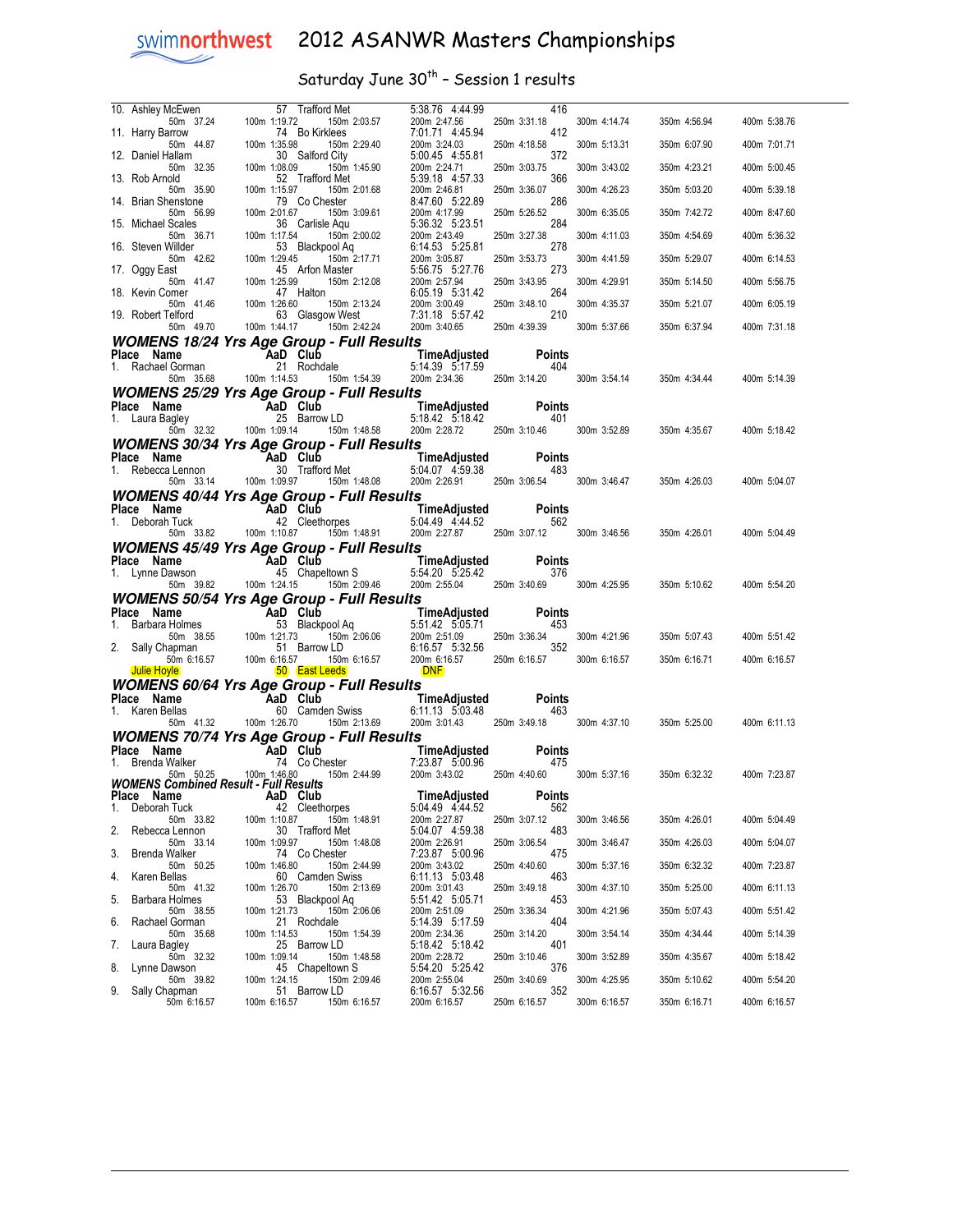## **EVENT 102 Mens Open 100m IM**

|                                       |                                                                                               | 18/24 Yrs Age Group - Full Results             |                                     |                                          |                      |
|---------------------------------------|-----------------------------------------------------------------------------------------------|------------------------------------------------|-------------------------------------|------------------------------------------|----------------------|
| Place<br>1.                           | Name<br>Robert Sexton                                                                         | AaD Club<br>23                                 | Stalybridge                         | TimeAdjusted<br>1:06.17 1:06.52          | <b>Points</b><br>444 |
| 2.<br>Craig Yates                     |                                                                                               |                                                | 20 Dane Valley                      | 1:06.50 1:07.33                          | 428                  |
| 3.                                    | <b>Matthew Lees</b>                                                                           |                                                | 23 Rochdale                         | 1:10.63<br>1:11.01                       | 365                  |
| 4.                                    |                                                                                               | Christopher Sweeney 20 Everton Swim            |                                     | 1:11.80 1:12.69                          | 340                  |
| Place Name                            |                                                                                               | 25/29 Yrs Age Group - Full Results<br>AaD Club |                                     | TimeAdjusted                             | <b>Points</b>        |
| 1.                                    | Adam Shipp                                                                                    | 25                                             | Harpurhey                           | 1:06.46 1:06.46                          | 445                  |
| Mark Riley                            |                                                                                               |                                                | 26 Everton Swim                     | DQ T-2L                                  |                      |
|                                       |                                                                                               | 30/34 Yrs Age Group - Full Results             |                                     |                                          |                      |
| Place Name<br>1.                      | Steve Brown                                                                                   | AaD Club                                       | 33 Fleetwood                        | TimeAdjusted<br>1:08.91 1:07.11          | <b>Points</b><br>432 |
|                                       |                                                                                               | 35/39 Yrs Age Group - Full Results             |                                     |                                          |                      |
| Place                                 | Name                                                                                          | AaD Club                                       |                                     | <b>TimeAdjusted</b>                      | <b>Points</b>        |
| 1.<br>2.                              | Steven Parkin<br>Andrew Jones                                                                 | 37<br>37                                       | Copeland<br>Halton                  | 1:09.20 1:06.27<br>1:16.79<br>1:13.54    | 449<br>328           |
| 3.<br>Andrew Old                      |                                                                                               | 36                                             | Bebington                           | 1:18.85<br>1:15.85                       | 299                  |
| 4.                                    | Michael Scales                                                                                |                                                | 36 Carlisle Aqu                     | 1:24.51<br>1:21.29                       | 243                  |
|                                       | Marek Dynda                                                                                   |                                                | 36 Barrow LD                        | DQ T-2L                                  |                      |
| Place Name                            |                                                                                               | 40/44 Yrs Age Group - Full Results<br>AaD Club |                                     | TimeAdjusted                             | Points               |
| 1.                                    | Peter Wilmot                                                                                  | 40                                             | Blackpool Aq                        | 1:10.52 1:06.58                          | 443                  |
| 2.                                    | David Painter                                                                                 | 44<br>41                                       | Wolverhampto                        | 1:13.67 1:08.08                          | 414                  |
| 3.                                    | Philip Dowd                                                                                   |                                                | Everton Swim                        | 1:32.49 1:26.88                          | 199                  |
| Place                                 | Name                                                                                          | 45/49 Yrs Age Group - Full Results<br>AaD Club |                                     | TimeAdjusted                             | Points               |
| 1.                                    | Mike Hodgson                                                                                  | 45                                             | Guildford Ct                        | 1:03.01<br>57.89                         | 674                  |
| 2.<br>3.                              | Russell Mason<br>Philip Haworth                                                               | 49<br>47                                       | Warrington D<br>Stalybridge         | 1:09.05<br>1:01.85<br>1:10.80<br>1:04.25 | 552<br>493           |
| 4.<br>Carl Barkley                    |                                                                                               | 47                                             | Halton                              | 1:11.24<br>1:04.65                       | 484                  |
| 5. Stuart Hoyle                       |                                                                                               |                                                | 46 East Leeds                       | $1:12.98$ 1:06.65                        | $441*$               |
| 6.<br>7.                              | Paul Gibson<br>Kevin Comer                                                                    | 47                                             | Carlisle Aqu<br>47 Halton           | 1:19.22<br>1:11.89<br>1:24.97<br>1:17.11 | 352<br>285           |
|                                       |                                                                                               | 50/54 Yrs Age Group - Full Results             |                                     |                                          |                      |
| Place                                 | Name                                                                                          | AaD Club                                       |                                     | TimeAdjusted                             | Points               |
| 1.<br>2.                              | Gordon Belbin<br><b>Andrew Pratt</b>                                                          | 50<br>54                                       | Ulverston<br>Southport              | 1:09.05 1:01.42<br>1:14.15 1:03.99       | 564<br>499           |
| 3.                                    | Jeroen Peters                                                                                 | 51                                             | Romiley Mari                        | 1:19.72 1:10.40                          | 374                  |
|                                       |                                                                                               |                                                |                                     |                                          |                      |
| 4.<br>Martyn Finney                   |                                                                                               |                                                | 54 Wolverhampto                     | 1:31.05 1:18.58                          | 269                  |
|                                       |                                                                                               | 55/59 Yrs Age Group - Full Results             |                                     |                                          |                      |
| Place Name                            |                                                                                               | AaD Club                                       |                                     | TimeAdjusted                             | Points               |
| 1.                                    | Stephen Weston                                                                                |                                                | 57 Gloucester M                     | 1:15.54 1:03.55                          | 509                  |
| Place Name                            |                                                                                               | 60/64 Yrs Age Group - Full Results<br>AaD Club |                                     | TimeAdjusted                             | <b>Points</b>        |
| 1.                                    |                                                                                               | 63                                             | Halton                              | 1:26.05 1:08.17                          | 412                  |
| 2.                                    |                                                                                               | 63                                             | Manchester S<br>63 Halton           | 1:40.76 1:19.82<br>DQ SL-3L              | 257                  |
|                                       | The Maintenbury of the Series Booth<br>Ladislav Coufal<br>Raymond Marshall<br><b>69 Yre A</b> |                                                |                                     |                                          |                      |
| Place Name                            |                                                                                               | 65/69 Yrs Age Group - Full Results<br>AaD Club |                                     | TimeAdjusted                             | Points               |
| 1.                                    | <b>Tony Catterall</b>                                                                         | 66                                             | Colne                               | 1:33.91 1:11.80                          | 353                  |
| 2.<br><b>Tony Fields</b>              |                                                                                               |                                                | 65 Co Chester                       | 1:57.07 1:30.61                          | 175                  |
| Place Name                            |                                                                                               | 70/74 Yrs Age Group - Full Results<br>AaD Club |                                     | TimeAdjusted                             | <b>Points</b>        |
| 1. Neil Mackinnon                     |                                                                                               |                                                | 71 Trafford Met                     | 1:21.19 57.88                            | 674                  |
|                                       |                                                                                               | 75/79 Yrs Age Group - Full Results             |                                     |                                          |                      |
| Place<br>1.                           | Name<br>John Anderson                                                                         | AaD<br>75                                      | Club<br><b>Trafford Met</b>         | TimeAdjusted<br>1:54.96 1:16.53          | Points<br>291        |
|                                       | <b>Combined Result - Full Results</b>                                                         |                                                |                                     |                                          |                      |
| Place                                 | Name                                                                                          | AaD                                            | Club                                | TimeAdjusted                             | Points               |
| 1.<br>2.                              | Neil Mackinnon<br>Mike Hodgson                                                                | 71<br>45                                       | <b>Trafford Met</b><br>Guildford Ct | 1:21.19<br>57.88<br>1:03.01<br>57.89     | 674<br>674           |
| 3.                                    | Gordon Belbin                                                                                 | 50                                             | Ulverston                           | 1:09.05<br>1:01.42                       | 564                  |
| 3.<br>5.                              | Russell Mason<br>Stephen Weston                                                               | 49<br>57                                       | Warrington D<br>Gloucester M        | 1:09.05<br>1:01.85<br>1:15.54<br>1:03.55 | 552<br>509           |
| 6.                                    | <b>Andrew Pratt</b>                                                                           | 54                                             | Southport                           | 1:14.15<br>1:03.99                       | 499                  |
| 7.<br>8.                              | Philip Haworth                                                                                | 47<br>47                                       | Stalybridge<br>Halton               | 1:10.80<br>1:04.25<br>1:11.24<br>1:04.65 | 493<br>484           |
| 9.                                    | Carl Barkley<br>Steven Parkin                                                                 | 37                                             | Copeland                            | 1:09.20<br>1:06.27                       | 449                  |
| 10. Adam Shipp                        |                                                                                               | 25                                             | Harpurhey                           | 1:06.46<br>1:06.46                       | 445                  |
| 11. Robert Sexton<br>12. Peter Wilmot |                                                                                               | 23<br>40                                       | Stalybridge<br>Blackpool Aq         | 1:06.17<br>1:06.52<br>1:10.52<br>1:06.58 | 444<br>443           |
| 13. Stuart Hoyle                      |                                                                                               | 46                                             | <b>East Leeds</b>                   | <u> 1:12.98</u><br>1:06.65               | <u>441</u>           |
| 14. Steve Brown                       |                                                                                               | 33                                             | Fleetwood                           | 1:08.91<br>1:07.11                       | 432                  |
| 15. Craig Yates<br>16. David Painter  |                                                                                               | 20<br>44                                       | Dane Valley<br>Wolverhampto         | 1:06.50<br>1:07.33<br>1:13.67<br>1:08.08 | 428<br>414           |
| 17. Derek Booth                       |                                                                                               | 63                                             | Halton                              | 1:26.05<br>1:08.17                       | 412                  |
| 18. Jeroen Peters<br>19. Matthew Lees |                                                                                               | 51<br>23                                       | Romiley Mari<br>Rochdale            | 1:19.72<br>1:10.40<br>1:10.63<br>1:11.01 | 374<br>365           |
| 20. Tony Catterall<br>21. Paul Gibson |                                                                                               | 66<br>47                                       | Colne<br>Carlisle Aqu               | 1:33.91<br>1:11.80<br>1:19.22<br>1:11.89 | 353<br>352           |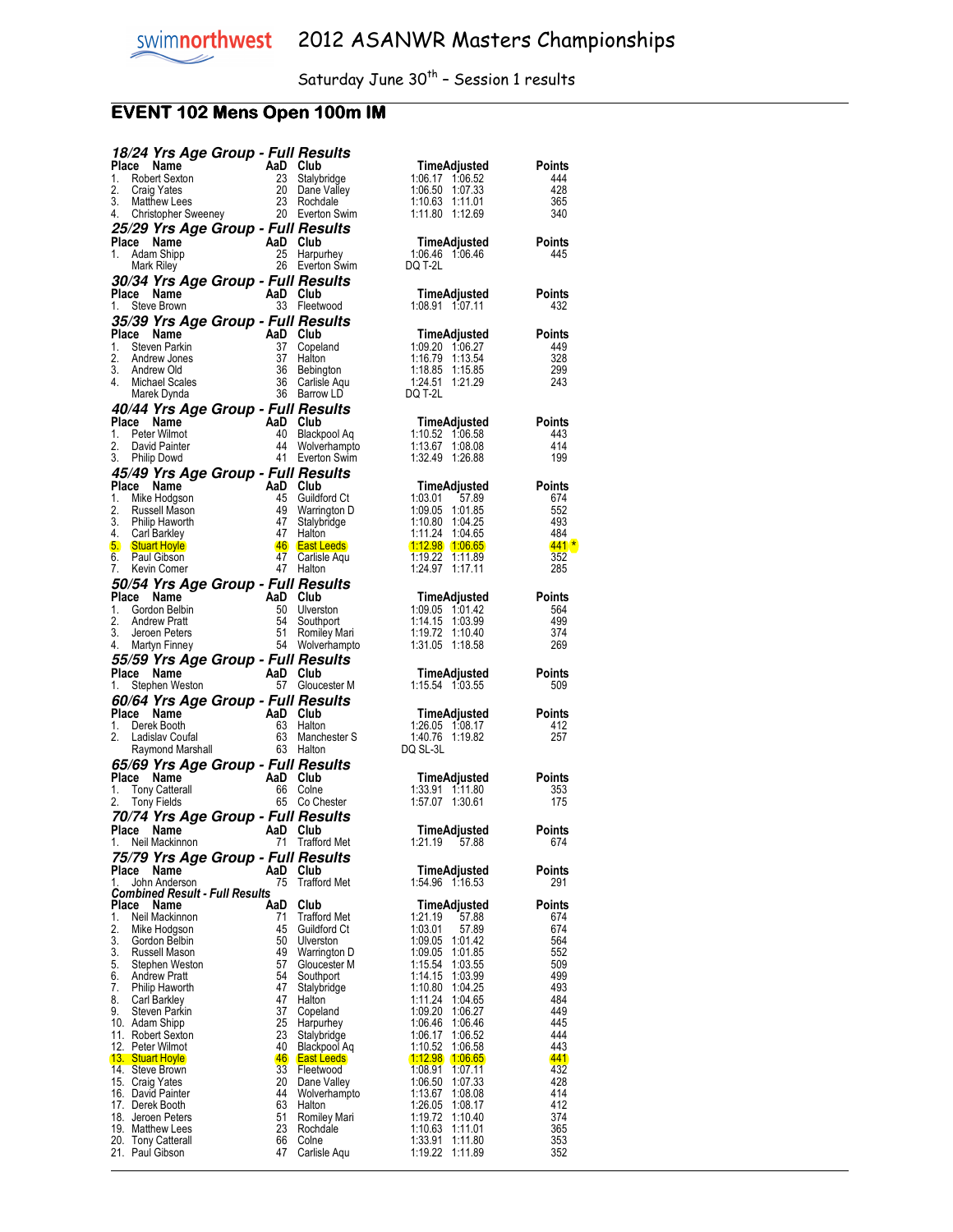# Saturday June  $30^{th}$  - Session 1 results

| 22. Christopher Sweeney | 20 | Everton Swim    | 1:11.80 1:12.69 | 340 |
|-------------------------|----|-----------------|-----------------|-----|
| 23. Andrew Jones        | 37 | Halton          | 1:16.79 1:13.54 | 328 |
| 24. Andrew Old          | 36 | Bebington       | 1:18.85 1:15.85 | 299 |
| 25. John Anderson       |    | 75 Trafford Met | 1:54.96 1:16.53 | 291 |
| 26. Kevin Comer         | 47 | Halton          | 1:24.97 1:17.11 | 285 |
| 27. Martyn Finney       |    | 54 Wolverhampto | 1:31.05 1:18.58 | 269 |
| 28. Ladislav Coufal     |    | 63 Manchester S | 1:40.76 1:19.82 | 257 |
| 29. Michael Scales      | 36 | Carlisle Agu    | 1:24.51 1:21.29 | 243 |
| 30. Philip Dowd         |    | 41 Everton Swim | 1:32.49 1:26.88 | 199 |
| 31. Tony Fields         | 65 | Co Chester      | 1:57.07 1:30.61 | 175 |

#### EVENT 103 Womens Open 100m IM

| 18/24 Yrs Age Group - Full Results                  |                |                                     |                                          |               |
|-----------------------------------------------------|----------------|-------------------------------------|------------------------------------------|---------------|
| Place Name                                          | AaD            | Club                                | TimeAdjusted                             | Points        |
| 1.<br>Rachael Gorman                                | 21             | Rochdale                            | 1:20.27 1:21.09                          | 361           |
| 2.<br><b>Katherine Purcell</b>                      |                | 22 Co Leeds                         | $1:30.32$ $1:31.03$                      | <b>255</b>    |
| 25/29 Yrs Age Group - Full Results                  |                |                                     |                                          |               |
| Place<br>Name<br>1.<br>Leanne Clarke                | AaD<br>26      | Club<br>Halton                      | TimeAdjusted<br>1:10.06 1:09.86          | Points<br>564 |
| Joanne Grime                                        |                | 26 Horwich Leis                     | DQ T-3L                                  |               |
| 30/34 Yrs Age Group - Full Results                  |                |                                     |                                          |               |
| Place<br>Name                                       | AaD Club       |                                     | TimeAdjusted                             | Points        |
| 1.<br>Christine Butterworth                         | 33             | Blackpool Aq                        | 1:22.69 1:20.53                          | 368           |
| Ruth McLaughlin                                     |                | 30 Co Liverpool                     | DQ FI-2L                                 |               |
| 35/39 Yrs Age Group - Full Results                  |                |                                     |                                          |               |
| Place Name                                          | AaD Club<br>35 |                                     | TimeAdjusted<br>1:21.22 1:18.46          | Points        |
| 1.<br>Jane Hardy                                    |                | Blackpool Aq                        |                                          | 398           |
| 40/44 Yrs Age Group - Full Results<br>Place<br>Name | AaD Club       |                                     | TimeAdjusted                             | Points        |
| 1.<br><b>Helen Sadler</b>                           | 42             | Trafford Met                        | $1:15.12$ $1:10.19$                      | 556           |
| 2.<br>Deborah Tuck                                  | 42             | Cleethorpes                         | 1:22.09 1:16.71                          | 426           |
| 3.<br>Justine Doody                                 | 40             | Wolverhampto                        | 1:24.67<br>1:19.94                       | 376           |
| 4.<br>Vivien Garland                                |                | 40 Everton Swim                     | 1:35.56 1:30.22                          | 262           |
| 45/49 Yrs Age Group - Full Results                  |                |                                     |                                          |               |
| Place Name                                          | AaD            | Club                                | TimeAdjusted                             | Points        |
| 1.<br>Jo Bolton<br>2.<br>Lynne Dawson               | 46<br>45       | <b>Trafford Met</b><br>Chapeltown S | 1:26.68 1:19.16<br>1:27.24<br>1:20.15    | 388<br>373    |
| 3.<br>Pauline Page                                  |                | 49 Hoddesdon                        | 1:30.55 1:21.10                          | 360           |
| 50/54 Yrs Age Group - Full Results                  |                |                                     |                                          |               |
| Place Name                                          | AaD            | Club                                | TimeAdjusted                             | Points        |
| 1.<br>Sally Chapman                                 | 51             | Barrow LD                           | 1:34.63 1:23.57                          | 329           |
| 2.<br>Vanessa Foster                                | 54             | Carlisle Agu                        | 1:34.74<br>1:21.77                       | 352           |
| 55/59 Yrs Age Group - Full Results                  |                |                                     |                                          |               |
| Place Name                                          | AaD Club       |                                     | TimeAdjusted                             | Points        |
|                                                     |                |                                     |                                          |               |
| 1.<br>Lindsey Gowland                               |                | 55 Etwall Eagle                     | 1:22.89 1:10.95                          | 538           |
| 60/64 Yrs Age Group - Full Results                  |                |                                     |                                          |               |
| Place Name                                          | AaD Club       |                                     | TimeAdjusted                             | Points        |
| 1.<br>Karen Bellas                                  |                | 60 Camden Swiss                     | 1:35.78 1:18.32                          | 400           |
| <b>Combined Result - Full Results</b><br>Place Name | AaD            | Club                                | TimeAdjusted                             | Points        |
| 1.<br>Leanne Clarke                                 | 26             | Halton                              | 1:10.06 1:09.86                          | 564           |
| 2.<br>Helen Sadler                                  | 42             | <b>Trafford Met</b>                 | $1:15.12$ $1:10.19$                      | 556           |
| 3.<br>Lindsey Gowland<br>4.<br>Deborah Tuck         | 55<br>42       | <b>Etwall Eagle</b><br>Cleethorpes  | 1:22.89 1:10.95<br>1:22.09 1:16.71       | 538<br>426    |
| 5.<br>Karen Bellas                                  | 60             | <b>Camden Swiss</b>                 | 1:35.78 1:18.32                          | 400           |
| 6.<br>Jane Hardy                                    | 35             | Blackpool Aq                        | 1:21.22<br>1:18.46                       | 398           |
| 7.<br>Jo Bolton                                     | 46             | <b>Trafford Met</b>                 | 1:26.68<br>1:19.16                       | 388           |
| 8.<br>Justine Doody                                 | 40             | Wolverhampto                        | 1:24.67<br>1:19.94                       | 376           |
| 9.<br>Lynne Dawson<br>10. Christine Butterworth     | 45<br>33       | Chapeltown S<br>Blackpool Aq        | 1:27.24 1:20.15<br>1:22.69<br>1:20.53    | 373<br>368    |
| 11. Rachael Gorman                                  | 21             | Rochdale                            | 1:20.27<br>1:21.09                       | 361           |
| 12. Pauline Page                                    | 49             | Hoddesdon                           | 1:30.55<br>1:21.10                       | 360           |
| 13. Vanessa Foster                                  | 54             | Carlisle Aqu                        | 1:34.74<br>1:21.77                       | 352           |
| 14. Sally Chapman<br>15. Vivien Garland             | 51<br>40       | Barrow LD<br>Everton Swim           | 1:34.63<br>1:23.57<br>1:35.56<br>1:30.22 | 329<br>262    |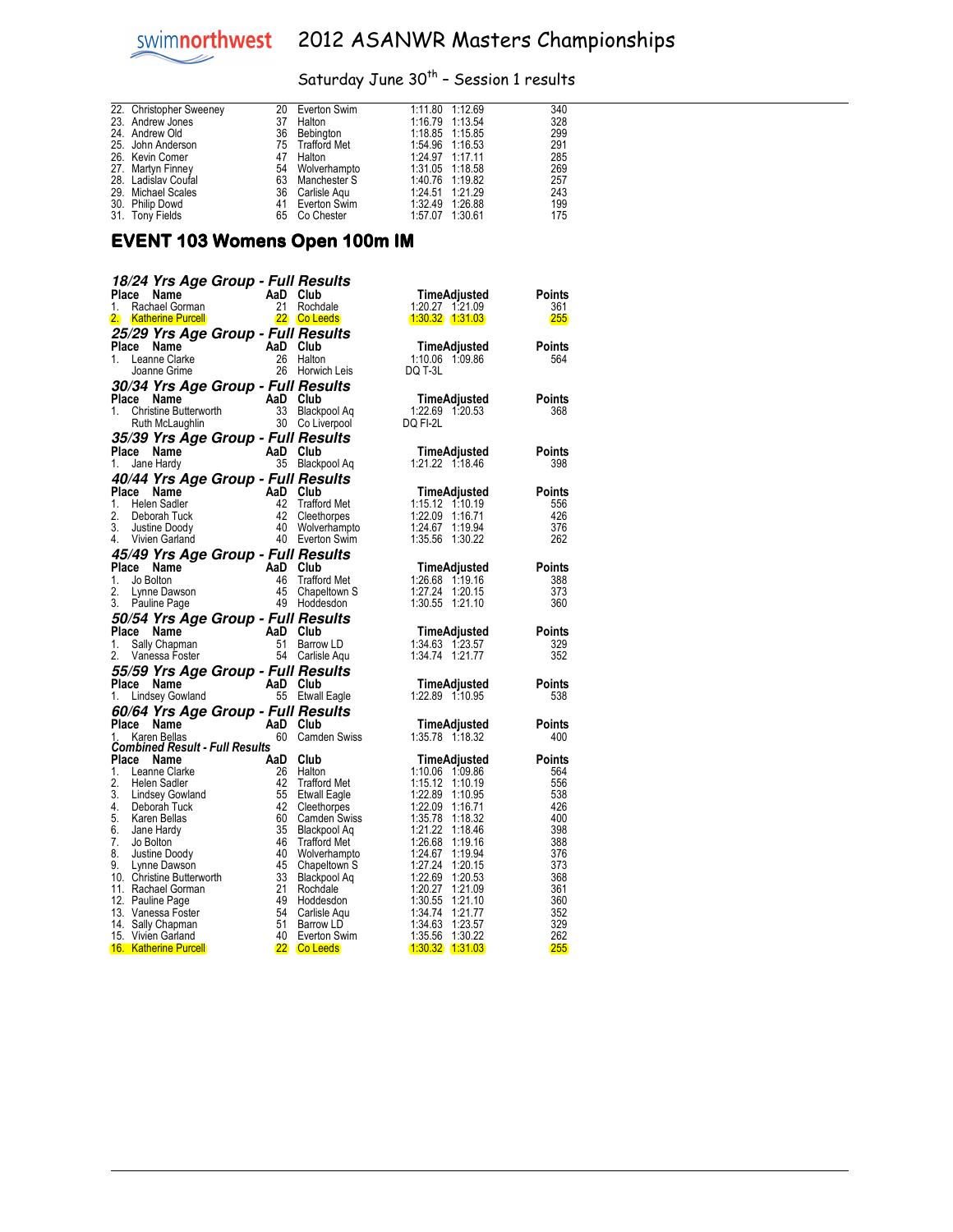## **EVENT 104 Mens Open 50m Backstroke**

|                    | 18/24 Yrs Age Group - Full Results                                                    |                |                                    |                |                       |               |
|--------------------|---------------------------------------------------------------------------------------|----------------|------------------------------------|----------------|-----------------------|---------------|
| Place              | Name                                                                                  | AaD Club       |                                    |                | TimeAdjusted          | Points        |
| 1.<br>2.           | George Morreal                                                                        | 20<br>23       | Stalybridge                        | 28.90          | 29.26                 | 461           |
| 3.                 | Robert Sexton<br><b>Craig Yates</b>                                                   |                | Stalybridge<br>20 Dane Valley      | 30.90<br>31.28 | 31.06<br>31.67        | 385<br>363    |
| 4.                 | Christopher Sweeney                                                                   |                | 20 Everton Swim                    | 33.26          | 33.67                 | 302           |
|                    | 25/29 Yrs Age Group - Full Results                                                    |                |                                    |                |                       |               |
| Place Name         |                                                                                       | AaD Club       |                                    |                | TimeAdjusted          | Points        |
| 1.                 | Thomas Edward Lowndes                                                                 |                | 25 Southport                       | 32.32          | 32.32                 | 342           |
|                    | 35/39 Yrs Age Group - Full Results                                                    |                |                                    |                |                       |               |
| Place Name         |                                                                                       | AaD            | Club                               |                | TimeAdjusted          | Points        |
| 1.                 | <b>Richard Symons</b>                                                                 | 38             | <b>Trafford Met</b>                | 32.92          | 31.38                 | 374           |
| 2.                 | Andrew Jones                                                                          | 37             | Halton                             | 37.03          | 35.46                 | 259           |
| 3.                 | Andrew Old                                                                            |                | 36 Bebington                       | 37.57          | 36.14                 | 244           |
|                    | 40/44 Yrs Age Group - Full Results                                                    |                |                                    |                |                       |               |
| Place<br>1.        | Name                                                                                  | AaD Club<br>42 |                                    |                | TimeAdjusted          | Points<br>618 |
| 2.                 | Peter Jones<br>Peter Smith                                                            | 41             | Clitheroe<br>Gloucester M          | 28.39<br>32.20 | 26.53<br>30.25        | 417           |
| 3.                 | Jason Brierley                                                                        | -41            | Blackpool Aq                       | 37.27          | 35.01                 | 269           |
|                    | 45/49 Yrs Age Group - Full Results                                                    |                |                                    |                |                       |               |
| Place Name         |                                                                                       | AaD Club       |                                    |                | TimeAdjusted          | Points        |
| 1.                 | Carl Barkley                                                                          |                | 47 Halton                          | 34.12          | 30.96                 | 389           |
|                    | 50/54 Yrs Age Group - Full Results                                                    |                |                                    |                |                       |               |
| Place Name         |                                                                                       | AaD Club       |                                    |                | TimeAdjusted          | Points        |
| 1.                 | Patrick Allen                                                                         | 50             | Gloucester M                       | 36.00          | 32.02                 | 352           |
| 2.                 | Phil Thomas                                                                           |                | 50 Manchester T                    | 38.39          | 34.15                 | 290           |
| 3.                 | Martyn Finney                                                                         |                | 54 Wolverhampto                    | 55.37          | 47.79                 | 105           |
|                    | 60/64 Yrs Age Group - Full Results                                                    |                |                                    |                |                       |               |
| Place Name<br>1.   |                                                                                       | AaD Club       |                                    |                | TimeAdjusted          | Points<br>249 |
| 2.                 | Graham Pearson<br>Raymond Marshall                                                    | -60            | Carlisle Aqu<br>63 Halton          | 43.91<br>55.38 | 35.91<br>43.87        | 136           |
|                    | 65/69 Yrs Age Group - Full Results                                                    |                |                                    |                |                       |               |
| Place Name         | Aap Club                                                                              |                |                                    |                | TimeAdjusted          | Points        |
| 1.                 | <b>Tony Catterall</b>                                                                 |                | 66 Colne                           | 42.57          | 32.55                 | 335           |
|                    | 75/79 Yrs Age Group - Full Results                                                    |                |                                    |                |                       |               |
| Place              | Name<br>$AaD$ Club                                                                    |                |                                    |                | TimeAdjusted          | Points        |
| 1.                 | <b>Brian Shenstone</b>                                                                |                | 79 Co Chester                      | 1:04.92        | 39.73                 | 184           |
|                    | <b>Combined Result - Full Results</b>                                                 |                |                                    |                |                       |               |
| Place<br>1.        | Name<br>Peter Jones                                                                   | AaD<br>42      | Club<br>Clitheroe                  | 28.39          | TimeAdjusted<br>26.53 | Points<br>618 |
| 2.                 | George Morreal                                                                        | 20             | Stalybridge                        | 28.90          | 29.26                 | 461           |
| 3.                 | Peter Smith                                                                           | 41             | Gloucester M                       | 32.20          | 30.25                 | 417           |
| 4.                 | Carl Barkley                                                                          | 47             | Halton                             | 34.12          | 30.96                 | 389           |
| 5.                 | Robert Sexton                                                                         | 23             | Stalybridge                        | 30.90          | 31.06                 | 385           |
| 6.<br>7.           | <b>Richard Symons</b><br>Craig Yates                                                  | 38<br>20       | <b>Trafford Met</b><br>Dane Valley | 32.92<br>31.28 | 31.38<br>31.67        | 374<br>363    |
| 8.                 | Patrick Allen                                                                         | 50             | Gloucester M                       | 36.00          | 32.02                 | 352           |
| 9.                 | Thomas Edward Lowndes                                                                 | 25             | Southport                          | 32.32          | 32.32                 | 342           |
| 10. Tony Catterall |                                                                                       | -66            | Colne                              | 42.57          | 32.55                 | 335           |
|                    | 11. Christopher Sweeney                                                               | -20            | Everton Swim                       | 33.26          | 33.67                 | 302           |
| 12. Phil Thomas    | 13. Jason Brierley                                                                    | 50<br>-41      | Manchester T<br>Blackpool Aq       | 38.39<br>37.27 | 34.15<br>35.01        | 290<br>269    |
|                    | 14. Andrew Jones                                                                      | 37             | Halton                             | 37.03          | 35.46                 | 259           |
|                    | 15. Graham Pearson                                                                    | 60             | Carlisle Aqu                       | 43.91          | 35.91                 | 249           |
| 16. Andrew Old     |                                                                                       | 36             | Bebington                          | 37.57          | 36.14                 | 244           |
|                    |                                                                                       | 79             | Co Chester                         | 1:04.92        | 39.73                 | 184           |
|                    |                                                                                       |                |                                    |                |                       |               |
|                    | 17. Brian Shenstone<br>18. Raymond Marshall<br>19. Martyn Einney<br>19. Martyn Finney | 63<br>54       | Halton<br>Wolverhampto             | 55.38<br>55.37 | 43.87<br>47.79        | 136<br>105    |

#### **EVENT 105 Womens Open 50m Backstroke**

| 18/24 Yrs Age Group - Full Results |     |                     |       |              |               |
|------------------------------------|-----|---------------------|-------|--------------|---------------|
| Place Name                         | AaD | Club                |       | TimeAdjusted | <b>Points</b> |
| Sarah-Louise Banner<br>$1_{-}$     | 23  | Halton              | 34.89 | 35.08        | 393           |
| 2.<br>Siobhan Murphy               | 20  | Everton Swim        | 35.80 | 36.25        | 356           |
| 25/29 Yrs Age Group - Full Results |     |                     |       |              |               |
| Place Name                         | AaD | Club                |       | TimeAdjusted | Points        |
| Leanne Clarke<br>$1_{-}$           | 26  | Halton              | 31.56 | 31.47        | 544           |
| Joanne Grime<br>2.                 | 26  | Horwich Leis        | 33.54 | 33.44        | 453           |
| 30/34 Yrs Age Group - Full Results |     |                     |       |              |               |
| Place Name                         | AaD | Club                |       | TimeAdjusted | Points        |
| Katie Birchall<br>$1_{-}$          | 30  | Co Liverpool        | 30.84 | 30.36        | 606           |
| 2. Ruth McLaughlin                 | 30  | Co Liverpool        | 34.99 | 34.45        | 415           |
| 3.<br>Rebecca Lennon               | 30  | <b>Trafford Met</b> | 35.01 | 34.47        | 414           |
| 35/39 Yrs Age Group - Full Results |     |                     |       |              |               |
| Place Name                         | AaD | Club                |       | TimeAdjusted | <b>Points</b> |
| Jane Hardy<br>$1_{\cdot}$          | 35  | Blackpool Ag        | 37.97 | 36.68        | 343           |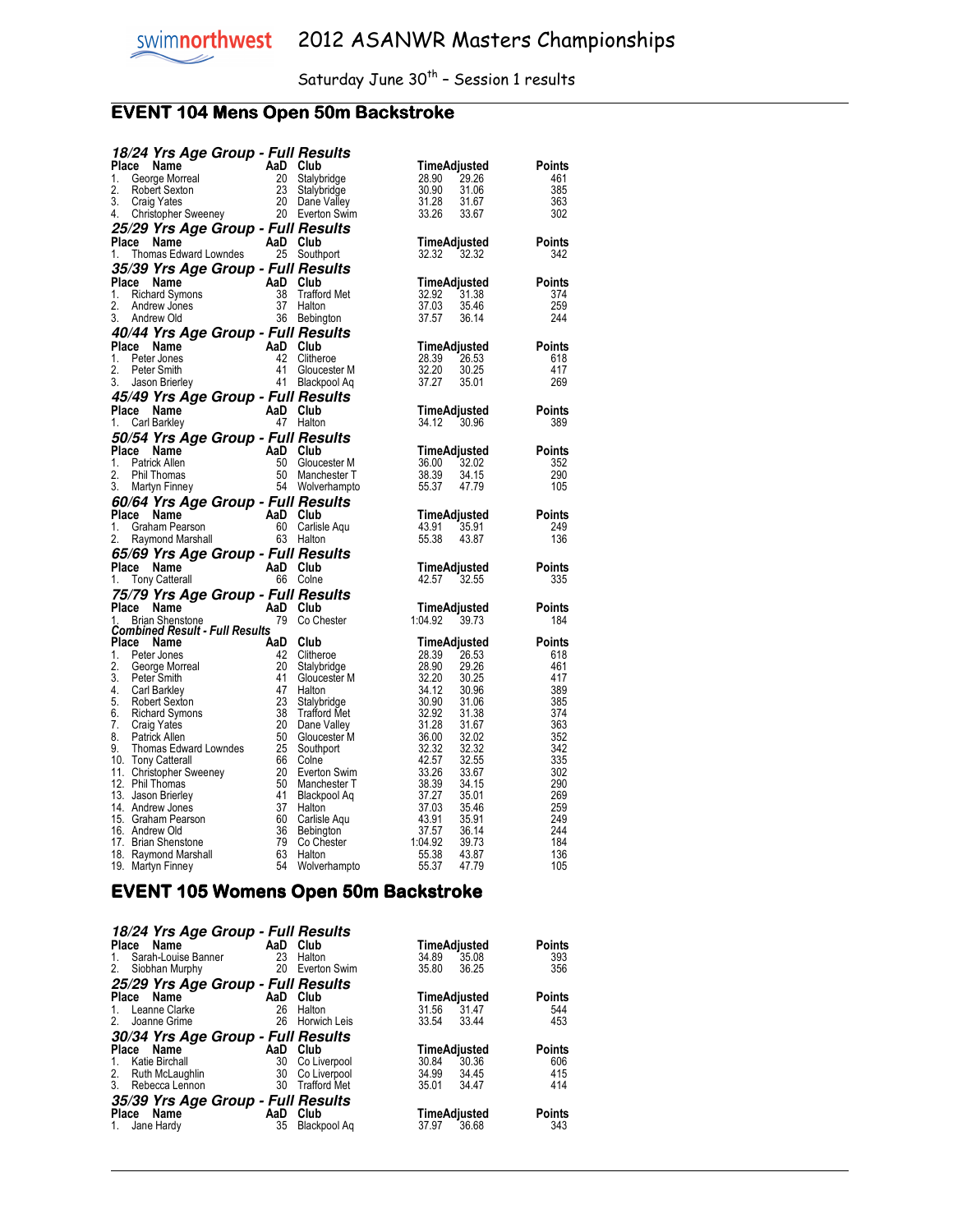$\overline{a}$ 

## Saturday June  $30^{th}$  - Session 1 results

| 40/44 Yrs Age Group - Full Results                         |          |                              |                                  |               |
|------------------------------------------------------------|----------|------------------------------|----------------------------------|---------------|
| Place Name                                                 | AaD Club |                              | TimeAdjusted                     | Points        |
| Sharron Dixon                                              | 40       | Everton Swim                 | DQ T-1L                          |               |
|                                                            |          |                              |                                  |               |
| 45/49 Yrs Age Group - Full Results                         |          |                              |                                  |               |
| Place Name                                                 |          | AaD Club                     | TimeAdjusted                     | Points        |
| 1.<br>Lynda Flavell                                        |          | 49 Wolverhampto              | 38.06<br>42.49                   | 307           |
|                                                            |          |                              |                                  |               |
| 50/54 Yrs Age Group - Full Results                         |          |                              |                                  |               |
| Place<br>AaD Club<br>Name                                  |          |                              | TimeAdjusted                     | <b>Points</b> |
| $\mathbf{L}$<br><b>Julie Hoyle</b>                         |          | <b>50 East Leeds</b>         | 36.09 32.10<br>37.42             | 513<br>460    |
| 2.<br>Susan Arrowsmith<br>3.                               | 50<br>51 | Nottingham L<br>Barrow LD    | 33.28<br>46.56<br>41.12          | 244           |
| Sally Chapman                                              |          |                              |                                  |               |
| 55/59 Yrs Age Group - Full Results                         |          |                              |                                  |               |
| Place<br>Name                                              |          | AaD Club                     | TimeAdjusted                     | Points        |
| 1.<br><b>Christine Goodair</b>                             | 55       | Kings Cormor                 | 42.82<br>36.65                   | 344           |
| 60/64 Yrs Age Group - Full Results                         |          |                              |                                  |               |
| Name<br>Place                                              |          | AaD Club                     | TimeAdjusted                     | <b>Points</b> |
| 1.<br>Karen Bellas                                         |          | 60 Camden Swiss              | 48.74 39.86                      | 268           |
| 70/74 Yrs Age Group - Full Results                         |          |                              |                                  |               |
| Place Name                                                 |          | AaD Club                     | TimeAdjusted                     | Points        |
| 1.<br>Doreen Gordon                                        |          | 70 Southport                 | 48.76<br>35.29                   | 386           |
| 75/79 Yrs Age Group - Full Results                         |          |                              |                                  |               |
| Place<br>Name                                              | AaD Club |                              | TimeAdjusted                     | <b>Points</b> |
| 1.<br>Barbara Morton                                       | 79       | Darwen                       | 1:03.31<br>38.75                 | 291           |
| <b>Combined Result - Full Results</b>                      |          |                              |                                  |               |
| Place Name                                                 |          | AaD Club                     | TimeAdjusted                     | <b>Points</b> |
| 1.<br><b>Katie Birchall</b>                                | 30       | Co Liverpool                 | 30.84<br>30.36                   | 606           |
| 2.<br>Leanne Clarke                                        | 26       | Halton                       | 31.56<br>31.47                   | 544           |
| 3. Julie Hoyle                                             | 50       | <b>East Leeds</b>            | 36.09 32.10                      | 513           |
| $\overline{4}$ .<br>Susan Arrowsmith<br>5.<br>Joanne Grime | 50<br>26 | Nottingham L<br>Horwich Leis | 37.42<br>33.28<br>33.54<br>33.44 | 460<br>453    |
| 6.<br>Ruth McLaughlin                                      | 30       | Co Liverpool                 | 34.99<br>34.45                   | 415           |
| 7.<br>Rebecca Lennon                                       | 30       | <b>Trafford Met</b>          | 35.01<br>34.47                   | 414           |
| 8.<br>Sarah-Louise Banner                                  | 23       | Halton                       | 34.89<br>35.08                   | 393           |
| 9.<br>Doreen Gordon                                        | 70       | Southport                    | 48.76<br>35.29                   | 386           |
| 10. Siobhan Murphy                                         | 20       | Everton Swim                 | 35.80<br>36.25                   | 356           |
| 11. Christine Goodair                                      |          | 55 Kings Cormor              | 42.82<br>36.65                   | 344           |
| 12.<br>Jane Hardy                                          | 35       | Blackpool Aq                 | 37.97<br>36.68                   | 343           |
| 13. Lynda Flavell                                          | 49       | Wolverhampto                 | 42.49<br>38.06                   | 307           |
| 14. Barbara Morton                                         | 79       | Darwen                       | 1:03.31<br>38.75                 | 291           |
| 15. Karen Bellas                                           | 60       | Camden Swiss                 | 48.74<br>39.86                   | 268           |
| 16. Sally Chapman                                          | 51       | Barrow LD                    | 46.56<br>41.12                   | 244           |

#### EVENT 106 Mens/Womens Open 200m Butterfly

|              |                               |                                            | <b>MENS 18/24 Yrs Age Group - Full Results</b>   |                                    |               |                |                    |                    |
|--------------|-------------------------------|--------------------------------------------|--------------------------------------------------|------------------------------------|---------------|----------------|--------------------|--------------------|
|              | Place Name                    |                                            | AaD Club                                         | TimeAdjusted                       | <b>Points</b> | 50             | 100                | 150                |
|              | 1. Ian Scott                  | 23                                         | Carlisle Agu                                     | 2:41.79 2:42.65                    | 301           | 35.00          | 1:15.24            | 1:57.77            |
|              |                               |                                            | <b>MENS 25/29 Yrs Age Group - Full Results</b>   |                                    |               |                |                    |                    |
|              | Place Name                    |                                            | AaD Club                                         | TimeAdjusted                       | <b>Points</b> | 50             | 100                | 150                |
|              | 1. Craig Prime                | 27                                         | Chester Acad                                     | 2:31.45 2:30.57                    | 380           | 32.35          | 1:09.38            | 1:49.52            |
|              |                               |                                            | <b>MENS 40/44 Yrs Age Group - Full Results</b>   |                                    |               |                |                    |                    |
|              | Place Name                    |                                            | AaD Club                                         | TimeAdjusted                       | <b>Points</b> | 50             | 100                | 150                |
|              | 1. Paul Ingle                 |                                            | 41 Etwall                                        | 3:04.26 2:53.09                    | 250           | 38.12          | 1:24.13            | 2:12.78            |
|              |                               |                                            | <b>MENS 50/54 Yrs Age Group - Full Results</b>   |                                    |               |                |                    |                    |
|              | Place Name                    |                                            | AaD Club                                         | TimeAdjusted                       | <b>Points</b> | 50             | 100                | 150                |
| 1.           | Rob Arnold                    | 52                                         | <b>Trafford Met</b>                              | 2:42.78 2:22.70                    | 447           | 37.32          | 1:18.15            | 1:59.97            |
| 2.           | Gerry Kelleher                | 54                                         | Warrington D                                     | 3:07.70 2:41.99                    | 305           | 40.03          | 1:27.09            | 2:17.22            |
| 3.           | Jan Glynn                     | 50                                         | Blackburn                                        | 3:32.82 3:09.30                    | 191           | 43.25          | 1:32.38            | 2:29.12            |
|              |                               |                                            | <b>MENS 60/64 Yrs Age Group - Full Results</b>   |                                    |               |                |                    |                    |
|              | Place Name                    |                                            | AaD Club                                         | <b>TimeAdjusted</b>                | Points        | 50             | 100                | 150                |
|              | <b>Robert Telford</b>         |                                            | 63 Glasgow West                                  | 4:30.82 3:34.54                    | 131           | 59.86          | 2:09.41            | 3:20.31            |
|              |                               | <b>MENS Combined Result - Full Results</b> |                                                  |                                    |               |                |                    |                    |
|              | Place Name                    |                                            | AaD Club                                         | TimeAdjusted                       | <b>Points</b> | 50             | 100                | 150                |
|              | Rob Arnold                    | 52                                         | <b>Trafford Met</b>                              | 2:42.78 2:22.70<br>2:31.45 2:30.57 | 447<br>380    | 37.32          | 1:18.15<br>1:09.38 | 1:59.97<br>1:49.52 |
| 2.<br>3.     | Craig Prime<br>Gerry Kelleher | 27<br>54                                   | <b>Chester Acad</b><br>Warrington D              | 3:07.70 2:41.99                    | 305           | 32.35<br>40.03 | 1:27.09            | 2:17.22            |
| 4.           | lan Scott                     | 23                                         | Carlisle Agu                                     | 2:41.79 2:42.65                    | 301           | 35.00          | 1:15.24            | 1:57.77            |
| 5.           | Paul Ingle                    | 41                                         | Etwall                                           | 3:04.26 2:53.09                    | 250           | 38.12          | 1:24.13            | 2:12.78            |
| 6.           | Jan Glynn                     | 50                                         | Blackburn                                        | 3:32.82 3:09.30                    | 191           | 43.25          | 1:32.38            | 2:29.12            |
| 7.           | <b>Robert Telford</b>         | 63                                         | Glasgow West                                     | 4:30.82 3:34.54                    | 131           | 59.86          | 2:09.41            | 3:20.31            |
|              |                               |                                            | <b>WOMENS 45/49 Yrs Age Group - Full Results</b> |                                    |               |                |                    |                    |
|              | Place Name                    | AaD                                        | Club                                             | TimeAdjusted                       | Points        | 50             | 100                | 150                |
|              | Judy Brown                    | 48                                         | Warrington D                                     | 2:39.81 2:24.10                    | 588           | 36.79          | 1:17.82            | 1:59.15            |
|              |                               |                                            | <b>WOMENS 50/54 Yrs Age Group - Full Results</b> |                                    |               |                |                    |                    |
| <b>Place</b> | Name                          | <b>AaD</b>                                 | Club                                             | TimeAdjusted                       | Points        | 50             | 100                | 150                |
|              | Judith Hattle                 | 52                                         | Carlisle Agu                                     | 2:43.64 2:23.45                    | 596           | 36.54          | 1:18.09            | 2:00.09            |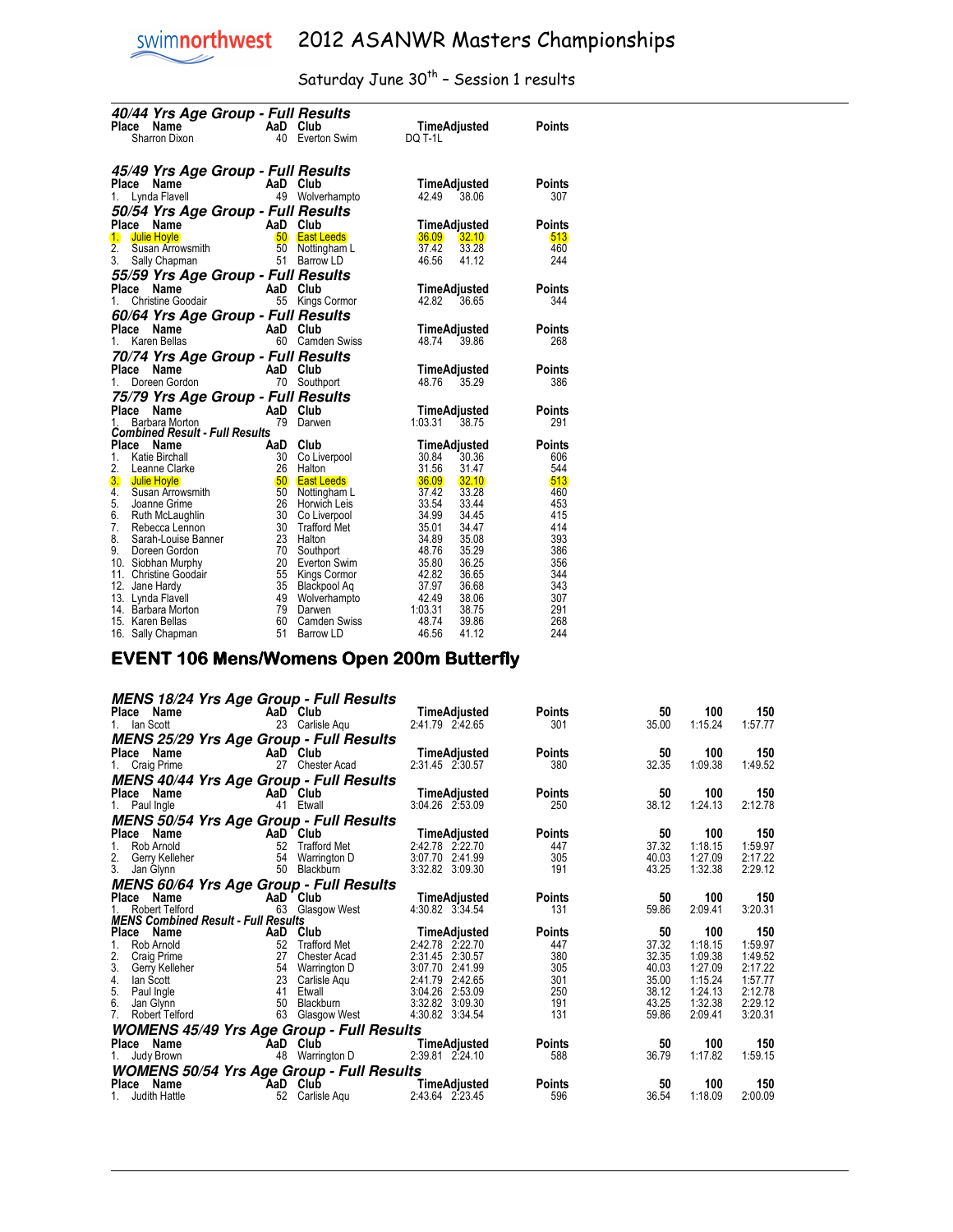## Saturday June  $30^{th}$  - Session 1 results

| <b>WOMENS 60/64 Yrs Age Group - Full Results</b>                |          |                                                                                     |                                              |               |                    |                    |                    |
|-----------------------------------------------------------------|----------|-------------------------------------------------------------------------------------|----------------------------------------------|---------------|--------------------|--------------------|--------------------|
| Place Name<br>Karen Bellas                                      | AaD Club | 60 Camden Swiss                                                                     | TimeAdjusted<br>3:38.93 2:59.02              | Points<br>307 | 50<br>48.13        | 100<br>1:44.03     | 150<br>2:43.60     |
| <b>WOMENS Combined Result - Full Results</b>                    |          |                                                                                     |                                              |               |                    |                    |                    |
| Place Name                                                      | AaD Club |                                                                                     | TimeAdjusted                                 | <b>Points</b> | 50                 | 100                | 150                |
| 1.<br>Judith Hattle<br>2.<br>Judy Brown                         |          | 52 Carlisle Aqu<br>48 Warrington D                                                  | 2:43.64 2:23.45<br>2:39.81 2:24.10           | 596<br>588    | 36.54<br>36.79     | 1:18.09<br>1:17.82 | 2:00.09<br>1:59.15 |
| 3.<br>Karen Bellas                                              |          | 60 Camden Swiss                                                                     | 3:38.93 2:59.02                              | 307           | 48.13              | 1:44.03            | 2:43.60            |
|                                                                 |          |                                                                                     |                                              |               |                    |                    |                    |
| <b>EVENT 107 Mens Open 100m Freestyle</b>                       |          |                                                                                     |                                              |               |                    |                    |                    |
|                                                                 |          |                                                                                     |                                              |               |                    |                    |                    |
| 18/24 Yrs Age Group - Full Results                              |          |                                                                                     |                                              |               |                    |                    |                    |
| Place Name                                                      | AaD Club |                                                                                     | TimeAdjusted                                 | Points        | 50                 |                    |                    |
| George Morreal<br>1.                                            |          | 20 Stalybridge                                                                      | 56.51<br>57.21                               | 484           | 27.39              |                    |                    |
| 2.<br>Robert Sexton<br>3.<br><b>Matthew Lees</b>                |          | 23 Stalybridge<br>23 Rochdale                                                       | 57.63<br>57.94<br>59.89 1:00.21              | 466<br>415    | 27.45<br>28.32     |                    |                    |
| 4. Christopher Sweeney                                          |          | 20 Everton Swim                                                                     | 1:04.10 1:04.90                              | 332           | 31.01              |                    |                    |
| 25/29 Yrs Age Group - Full Results                              |          |                                                                                     |                                              |               |                    |                    |                    |
| Place Name                                                      | AaD Club |                                                                                     | TimeAdjusted                                 | Points        | 50                 |                    |                    |
| 1.<br>Simon Churchman<br>2.<br>Thomas Edward Lowndes            |          | 25 Barrow<br>25 Southport                                                           | 54.54 54.54<br>1:02.91 1:02.91               | 559<br>364    | 26.56<br>29.55     |                    |                    |
| 30/34 Yrs Age Group - Full Results                              |          |                                                                                     |                                              |               |                    |                    |                    |
| Place Name                                                      | AaD Club |                                                                                     | TimeAdjusted                                 | Points        | 50                 |                    |                    |
| <b>Chris Knee</b><br>1.                                         |          | 33 East Leeds                                                                       | 56.33<br>54.86                               | <b>549</b>    | $27.07*$           |                    |                    |
| 2.<br>Steve Brown<br>3.<br>Darren Jones                         |          | 33 Fleetwood<br>34 Manchester S                                                     | 57.78<br>56.27<br>1:01.11<br>59.28           | 509<br>435    | 27.68<br>28.61     |                    |                    |
| 4.<br>Daniel Hallam                                             |          | 30 Salford City                                                                     | 1:01.30 1:00.35                              | 412           | 29.29              |                    |                    |
| 5.<br>Craig Jones                                               |          | 32 Manchester S                                                                     | 1:01.77 1:00.38                              | 412           | 29.03              |                    |                    |
| 35/39 Yrs Age Group - Full Results                              |          |                                                                                     |                                              |               |                    |                    |                    |
| Place Name<br>1.<br>Ed Clayton                                  | AaD Club | AaD Club<br>36 Southport<br>37 Copeland<br>37 Northern Wav<br>36 Barrow LD          | TimeAdjusted<br>54.15<br>52.09               | Points<br>642 | 50<br>25.74        |                    |                    |
| 2.<br>Steven Parkin                                             |          |                                                                                     | 58.28<br>55.81                               | 522           | 28.07              |                    |                    |
| 3.<br>Paul Smith                                                |          |                                                                                     | 59.70<br>57.17                               | 485           | 29.16              |                    |                    |
| 4.<br>Scott Gall<br>5.<br>Marek Dynda                           |          | 36 Barrow LD                                                                        | 1:04.10 1:01.39<br>1:04.83 1:02.36           | 392<br>374    | 30.66<br>30.41     |                    |                    |
| 6.<br>Andrew Jones                                              |          | 37 Halton                                                                           | 1:06.58 1:03.76                              | 350           | 32.54              |                    |                    |
| 7.<br>Michael Scales                                            |          | 36 Carlisle Aqu                                                                     | 1:10.58 1:07.89                              | 290           | 33.85              |                    |                    |
| 40/44 Yrs Age Group - Full Results                              |          |                                                                                     |                                              |               |                    |                    |                    |
| Place Name<br><b>Paul Clemence</b><br>$\mathbf{1}$              | AaD Club | 42 East Leeds                                                                       | TimeAdjusted<br><u>55.01</u><br><b>51.40</b> | Points<br>668 | 50<br><b>26.31</b> |                    |                    |
| 2.<br><b>Philip Croxall</b>                                     |          | 43 Colne                                                                            | 1:02.10<br>57.71                             | 472           | 30.03              |                    |                    |
| 3.<br>Jason Brierley                                            |          | 41 Blackpool Aq                                                                     | 1:10.06 1:05.81                              | 318           | 33.53              |                    |                    |
| 4.<br>Philip Dowd                                               |          | 41 Everton Swim                                                                     | 1:17.56 1:12.86                              | 234           | 37.19              |                    |                    |
| 45/49 Yrs Age Group - Full Results                              |          |                                                                                     |                                              |               |                    |                    |                    |
| Place Name<br>1.<br>Mike Hodgson                                | AaD Club | <b>CIUD</b><br>45 Guildford Ct<br>49 Warrington D<br>47 Stalybridge<br>45 Blackpool | TimeAdjusted<br>55.79<br>51.26               | Points<br>673 | 50<br>27.36        |                    |                    |
| 2.<br>Russell Mason                                             |          | 49 Warrington D                                                                     | 1:01.59<br>55.16                             | 540           | 29.73              |                    |                    |
| 3.<br>Philip Haworth                                            |          |                                                                                     | 1:01.75<br>56.04                             | 515           | 29.71              |                    |                    |
| 4.<br>Andrew Cox<br>5.<br><b>Stuart Hoyle</b>                   |          | 45 Blackpool Aq<br>46 East Leeds                                                    | 1:02.49<br>57.41<br>1:03.83<br>58.29         | 479<br>458    | 29.21<br>$30.54*$  |                    |                    |
| 6.<br>Mitch Midgley-Davies                                      |          | 45 Blackpool Aq                                                                     | 1:04.77<br>59.51                             | 430           | 31.04              |                    |                    |
| 7.<br>Paul Gibson                                               |          | 47 Carlisle Agu                                                                     | 1:08.65 1:02.30                              | 375           | 32.90              |                    |                    |
| 8.<br>William Rylance<br>9.<br>Kevin Comer                      |          | 48 Temporary me<br>47 Halton                                                        | 1:13.12 1:05.93<br>1:15.18 1:08.23           | 316<br>285    | 33.18<br>36.02     |                    |                    |
| 50/54 Yrs Age Group - Full Results                              |          |                                                                                     |                                              |               |                    |                    |                    |
| Place Name                                                      | AaD Club |                                                                                     | TimeAdjusted                                 | Points        | 50                 |                    |                    |
| Alec Johnson<br>1.                                              | 50       | 50 Trafford Met<br>Ulverston                                                        | 57.35<br>51.01                               | 683           | 27.61<br>29.73     |                    |                    |
| 2.<br>Gordon Belbin<br>3.<br><b>Andrew Pratt</b>                | 54       | Southport                                                                           | 1:02.40<br>55.50<br>1:03.75<br>55.02         | 530<br>544    | 29.79              |                    |                    |
| 4. Patrick Allen                                                |          | 50 Gloucester M                                                                     | 1:06.44<br>59.10                             | 439           | 32.11              |                    |                    |
| 55/59 Yrs Age Group - Full Results                              |          |                                                                                     |                                              |               |                    |                    |                    |
| Place Name<br>Stephen Foster<br>1.                              | AaD Club | 55 Carlisle Agu                                                                     | TimeAdjusted<br>1:16.89 1:05.82              | Points<br>318 | 50<br>35.83        |                    |                    |
| 60/64 Yrs Age Group - Full Results                              |          |                                                                                     |                                              |               |                    |                    |                    |
| Place Name                                                      | AaD Club |                                                                                     | TimeAdjusted                                 | Points        | 50                 |                    |                    |
| 1.<br>Derek Booth                                               |          | 63 Halton                                                                           | 1:12.30<br>57.28                             | 482           | 34.89              |                    |                    |
| 2.<br>Ladislav Coufal<br>3.                                     |          | 63 Manchester S                                                                     | 1:22.19 1:05.11<br>1:37.88 1:17.54           | 328<br>194    | 38.75<br>45.03     |                    |                    |
| Raymond Marshall<br>65/69 Yrs Age Group - Full Results          |          | 63 Halton                                                                           |                                              |               |                    |                    |                    |
| Place Name                                                      | AaD Club |                                                                                     | TimeAdjusted                                 | Points        | 50                 |                    |                    |
| 1.<br>Graham Padgett                                            |          | 65 Warrington D                                                                     | $1:11.45$ 55.30                              | 536           | 34.06              |                    |                    |
| 2.<br>Roger Harrison                                            |          | 68 Trafford Met                                                                     | 1:42.15 1:16.07                              | 206           | 47.12              |                    |                    |
| 70/74 Yrs Age Group - Full Results<br>Place Name                |          |                                                                                     |                                              |               |                    |                    |                    |
| Harry Barrow<br>1.                                              | AaD Club | 74 Bo Kirklees                                                                      | TimeAdjusted<br>1:21.59<br>55.32             | Points<br>536 | 50<br>38.58        |                    |                    |
| 75/79 Yrs Age Group - Full Results                              |          |                                                                                     |                                              |               |                    |                    |                    |
| Place Name                                                      | AaD Club |                                                                                     | <b>TimeAdjusted</b>                          | Points        | 50                 |                    |                    |
| 1.<br>John Anderson                                             |          | 75 Trafford Met                                                                     | 1:42.07 1:07.95                              | 289           | 47.81              |                    |                    |
| <b>Brian Shenstone</b><br><b>Combined Result - Full Results</b> |          | 79 Co Chester                                                                       | 1:53.23 1:09.30                              | 272           | 54.04              |                    |                    |
| Place Name                                                      | AaD Club |                                                                                     | TimeAdjusted                                 | Points        | 50                 |                    |                    |
| 1.<br>Alec Johnson<br>2.<br>Mike Hodgson                        |          | 50 Trafford Met<br>45 Guildford Ct                                                  | 57.35<br>51.01<br>55.79<br>51.26             | 683<br>673    | 27.61<br>27.36     |                    |                    |
|                                                                 |          |                                                                                     |                                              |               |                    |                    |                    |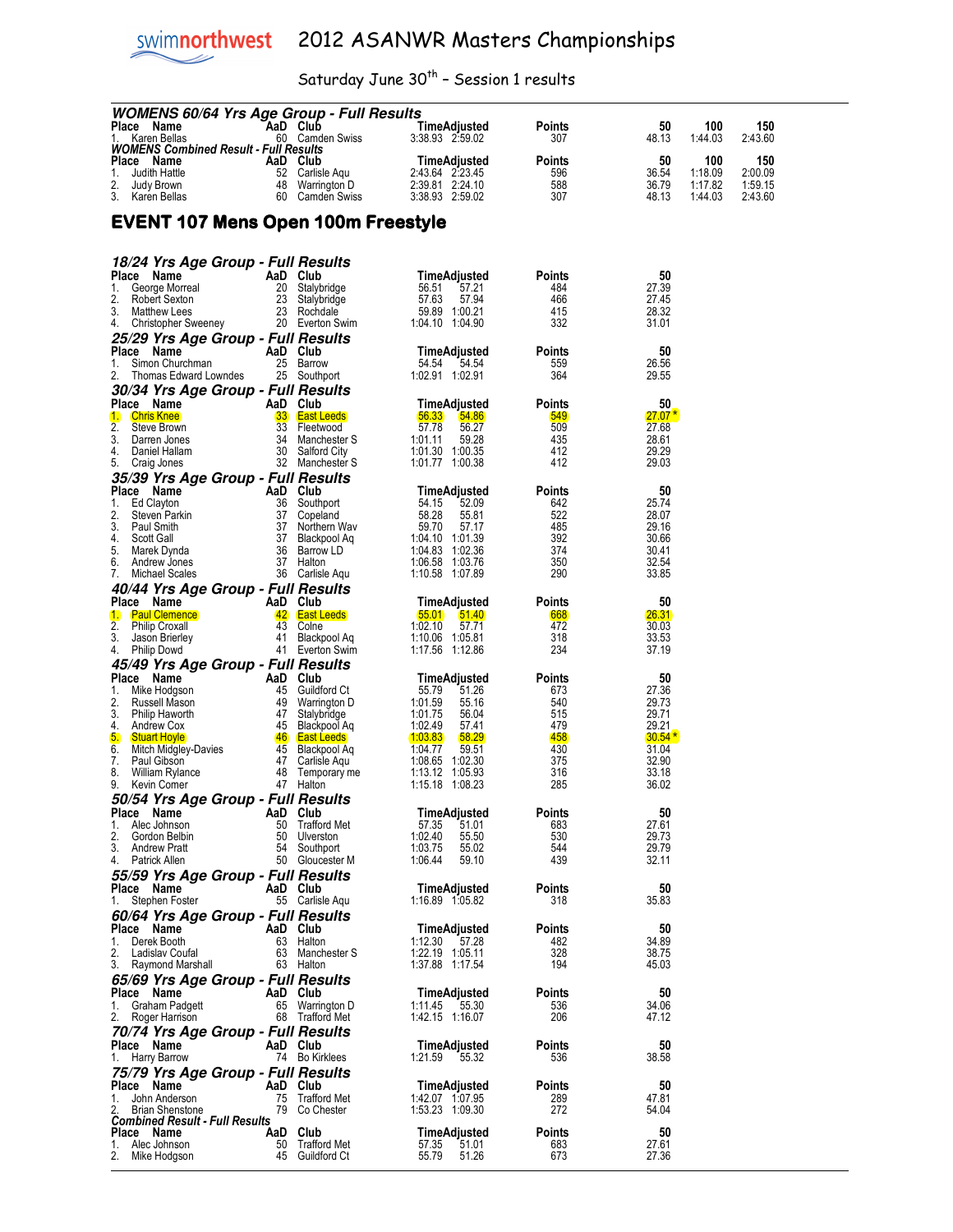

| 3.  | <b>Paul Clemence</b>         | 42              | <b>East Leeds</b>   | 55.01           | 51.40   | 668 | 26.31 |
|-----|------------------------------|-----------------|---------------------|-----------------|---------|-----|-------|
| 4.  | Ed Clayton                   | 36              | Southport           | 54.15           | 52.09   | 642 | 25.74 |
| 5.  | Simon Churchman              | 25              | Barrow              | 54.54           | 54.54   | 559 | 26.56 |
| 6.  | <b>Chris Knee</b>            | 33 <sub>°</sub> | <b>East Leeds</b>   | 56.33           | 54.86   | 549 | 27.07 |
| 7.  | <b>Andrew Pratt</b>          | 54              | Southport           | 1:03.75         | 55.02   | 544 | 29.79 |
| 8.  | Russell Mason                | 49              | Warrington D        | 1:01.59         | 55.16   | 540 | 29.73 |
| 9.  | Graham Padgett               | 65              | Warrington D        | 1:11.45         | 55.30   | 536 | 34.06 |
|     | 10. Harry Barrow             | 74              | <b>Bo Kirklees</b>  | 1:21.59         | 55.32   | 536 | 38.58 |
| 11. | Gordon Belbin                | 50              | Ulverston           | 1:02.40         | 55.50   | 530 | 29.73 |
| 12. | Steven Parkin                | 37              | Copeland            | 58.28           | 55.81   | 522 | 28.07 |
| 13. | Philip Haworth               | 47              | Stalybridge         | 1:01.75         | 56.04   | 515 | 29.71 |
|     | 14. Steve Brown              | 33              | Fleetwood           | 57.78           | 56.27   | 509 | 27.68 |
|     | 15. Paul Smith               | 37              | Northern Wav        | 59.70           | 57.17   | 485 | 29.16 |
| 16. | George Morreal               | 20              | Stalybridge         | 56.51           | 57.21   | 484 | 27.39 |
| 17. | Derek Booth                  | 63              | Halton              | 1:12.30         | 57.28   | 482 | 34.89 |
|     | 18. Andrew Cox               | 45              | Blackpool Ag        | 1:02.49         | 57.41   | 479 | 29.21 |
|     | 19. Philip Croxall           | 43              | Colne               | 1:02.10         | 57.71   | 472 | 30.03 |
|     | 20. Robert Sexton            | 23              | Stalybridge         | 57.63           | 57.94   | 466 | 27.45 |
|     | 21. Stuart Hoyle             | 46              | <b>East Leeds</b>   | 1:03.83         | 58.29   | 458 | 30.54 |
|     | 22. Patrick Allen            | 50 <sup>°</sup> | Gloucester M        | 1:06.44         | 59.10   | 439 | 32.11 |
|     | 23. Darren Jones             | 34              | Manchester S        | 1:01.11         | 59.28   | 435 | 28.61 |
| 24. | Mitch Midgley-Davies         | 45              | Blackpool Ag        | 1:04.77         | 59.51   | 430 | 31.04 |
| 25. | <b>Matthew Lees</b>          | 23              | Rochdale            | 59.89           | 1:00.21 | 415 | 28.32 |
|     | 26. Daniel Hallam            | 30              | Salford City        | 1:01.30         | 1:00.35 | 412 | 29.29 |
| 27. | Craig Jones                  | 32              | Manchester S        | 1:01.77         | 1:00.38 | 412 | 29.03 |
| 28. | Scott Gall                   | 37              | Blackpool Ag        | 1:04.10         | 1:01.39 | 392 | 30.66 |
|     | 29. Paul Gibson              | 47              | Carlisle Agu        | 1:08.65         | 1:02.30 | 375 | 32.90 |
| 30. | Marek Dynda                  | 36              | Barrow LD           | 1:04.83         | 1:02.36 | 374 | 30.41 |
| 31. | <b>Thomas Edward Lowndes</b> | 25              | Southport           | 1:02.91         | 1:02.91 | 364 | 29.55 |
|     | 32. Andrew Jones             | 37              | Halton              | 1:06.58         | 1:03.76 | 350 | 32.54 |
|     | 33. Christopher Sweeney      | 20              | Everton Swim        | 1:04.10         | 1:04.90 | 332 | 31.01 |
|     | 34. Ladislav Coufal          | 63              | Manchester S        | 1:22.19         | 1:05.11 | 328 | 38.75 |
|     | 35. Jason Brierley           | 41              | Blackpool Aq        | 1:10.06         | 1:05.81 | 318 | 33.53 |
| 36. | Stephen Foster               | 55              | Carlisle Aqu        | 1:16.89         | 1:05.82 | 318 | 35.83 |
|     | 37. William Rylance          | 48              | Temporary me        | 1:13.12         | 1:05.93 | 316 | 33.18 |
|     | 38. Michael Scales           | 36              | Carlisle Aqu        | 1:10.58         | 1:07.89 | 290 | 33.85 |
| 39. | John Anderson                | 75              | <b>Trafford Met</b> | 1:42.07         | 1:07.95 | 289 | 47.81 |
| 40. | Kevin Comer                  | 47              | Halton              | 1:15.18         | 1:08.23 | 285 | 36.02 |
| 41. | <b>Brian Shenstone</b>       | 79              | Co Chester          | 1:53.23         | 1:09.30 | 272 | 54.04 |
| 42. | <b>Philip Dowd</b>           | 41              | Everton Swim        | 1:17.56         | 1:12.86 | 234 | 37.19 |
| 43. | Roger Harrison               | 68              | <b>Trafford Met</b> | 1:42.15         | 1:16.07 | 206 | 47.12 |
| 44. | Raymond Marshall             | 63              | Halton              | 1:37.88 1:17.54 |         | 194 | 45.03 |

#### EVENT 108 Womens Open 100m Freestyle

| 18/24 Yrs Age Group - Full Results    |          |                     |                         |        |       |
|---------------------------------------|----------|---------------------|-------------------------|--------|-------|
| Place<br>Name                         | AaD Club |                     | TimeAdjusted            | Points | 50    |
| Sarah-Louise Banner<br>1.             |          | 23 Halton           | 1:04.44 1:04.78         | 488    | 30.75 |
| 2.<br>Rachael Gorman                  | 21       | Rochdale            | 1:09.27 1:09.98         | 387    | 32.84 |
| 3.<br><b>Katherine Purcell</b>        |          | 22 Co Leeds         | <u> 1:16.34 1:16.94</u> | 291    | 35.75 |
| 25/29 Yrs Age Group - Full Results    |          |                     |                         |        |       |
| Place<br>Name                         | AaD Club |                     | <b>TimeAdjusted</b>     | Points | 50    |
| $\mathbf{1}$ .<br>Leanne Clarke       | 26       | Halton              | 1:00.74 1:00.57         | 597    | 28.74 |
| 2.<br>Laura Bowden                    |          | 25 Trafford Met     | 1:03.32 1:03.32         | 522    | 30.75 |
| 3.<br>Laura Bagley                    | 25       | Barrow LD           | 1:07.72 1:07.72         | 427    | 31.99 |
| 30/34 Yrs Age Group - Full Results    |          |                     |                         |        |       |
| Place<br>Name                         | AaD Club |                     | TimeAdjusted            | Points | 50    |
| Anna Fenton<br>1.                     | 30       | <b>Camden Swiss</b> | 1:03.57 1:02.59         | 541    | 30.39 |
| 2.<br>Rebecca Lennon                  | 30       | <b>Trafford Met</b> | 1:06.22 1:05.20         | 478    | 31.87 |
| 3. Ruth McLaughlin                    | 30       | Co Liverpool        | 1:12.63 1:11.51         | 362    | 34.28 |
| 4.<br>Christine Butterworth           | 33       | Blackpool Aq        | 1:13.54 1:11.61         | 361    | 36.44 |
| 40/44 Yrs Age Group - Full Results    |          |                     |                         |        |       |
| Place Name                            | AaD Club |                     | TimeAdjusted            | Points | 50    |
| 1.<br>Deborah Tuck                    |          | 42 Cleethorpes      | 1:07.53 1:03.10         | 528    | 32.25 |
| 2.<br>Vivien Garland                  | 40       | Everton Swim        | 1:22.29 1:17.69         | 283    | 39.11 |
| 3.<br><b>Sharron Dixon</b>            |          | 40 Everton Swim     | 1:22.99 1:18.35         | 275    | 40.07 |
| 45/49 Yrs Age Group - Full Results    |          |                     |                         |        |       |
| Place<br>Name                         | AaD Club |                     | TimeAdjusted            | Points | 50    |
| Elaine Cooke<br>1.                    |          | 48 Southport        | $1:18.85$ $1:11.10$     | 369    | 36.78 |
| 50/54 Yrs Age Group - Full Results    |          |                     |                         |        |       |
| Place Name                            | AaD Club |                     | TimeAdjusted            | Points | 50    |
| 1.<br>Susan Arrowsmith                | 50       | Nottingham L        | 1:13.47 1:05.35         | 475    | 35.29 |
| 2.<br>Barbara Holmes                  | 53       | Blackpool Ag        | 1:16.11 1:06.21         | 457    | 36.24 |
| 3. Vanessa Foster                     |          | 54 Carlisle Aqu     | 1:23.19 1:11.80         | 358    | 40.41 |
| 60/64 Yrs Age Group - Full Results    |          |                     |                         |        |       |
| Name<br>Place                         | AaD Club |                     | TimeAdjusted            | Points | 50    |
| Karen Bellas<br>1.                    |          | 60 Camden Swiss     | 1:21.79 1:06.88         | 443    | 39.19 |
| 70/74 Yrs Age Group - Full Results    |          |                     |                         |        |       |
| Name<br>Place                         | AaD Club |                     | TimeAdjusted            | Points | 50    |
| Doreen Gordon<br>1.                   | 70       | Southport           | 1:32.47 1:06.93         | 442    | 44.28 |
| Brenda Walker                         | 74       | Co Chester          | 1:39.19 1:07.25         | 436    | 48.37 |
| <b>Combined Result - Full Results</b> |          |                     |                         |        |       |
| Place Name                            | AaD Club |                     | TimeAdjusted            | Points | 50    |
| Leanne Clarke<br>1.                   | 26       | Halton              | 1:00.74 1:00.57         | 597    | 28.74 |
| Anna Fenton                           | 30       | <b>Camden Swiss</b> | 1:03.57 1:02.59         | 541    | 30.39 |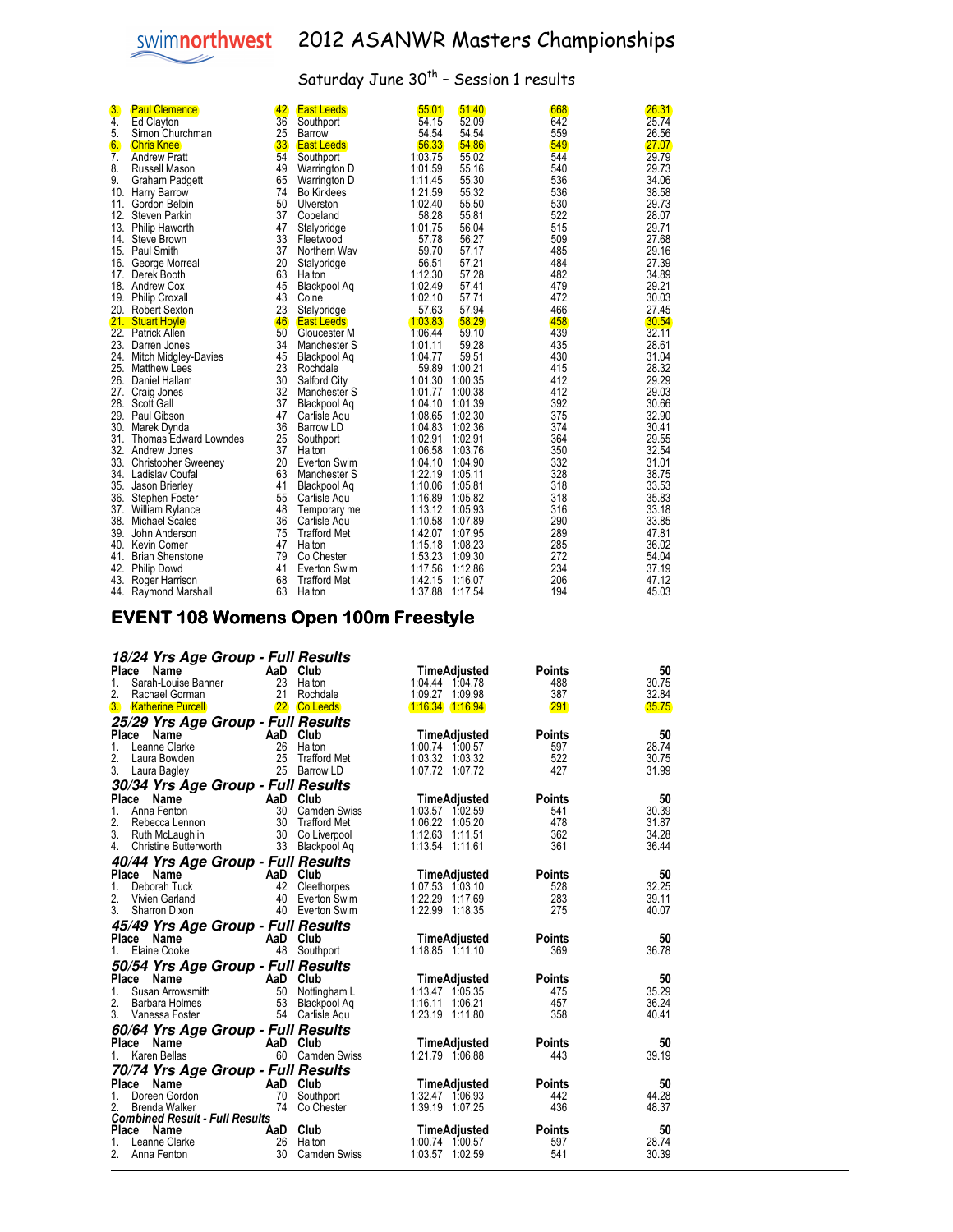## Saturday June  $30^{th}$  - Session 1 results

| 3.  | Deborah Tuck                 | 42          | Cleethorpes         | 1:07.53 | 1:03.10 | 528 | 32.25 |
|-----|------------------------------|-------------|---------------------|---------|---------|-----|-------|
| 4.  | Laura Bowden                 | 25          | Trafford Met        | 1:03.32 | 1:03.32 | 522 | 30.75 |
| 5.  | Sarah-Louise Banner          | 23          | Halton              | 1:04.44 | 1:04.78 | 488 | 30.75 |
| 6.  | Rebecca Lennon               | 30          | Trafford Met        | 1:06.22 | 1:05.20 | 478 | 31.87 |
|     | Susan Arrowsmith             | 50          | Nottingham L        | 1:13.47 | 1:05.35 | 475 | 35.29 |
| 8.  | Barbara Holmes               | 53          | Blackpool Ag        | 1:16.11 | 1:06.21 | 457 | 36.24 |
| 9.  | Karen Bellas                 | 60          | <b>Camden Swiss</b> | 1:21.79 | 1:06.88 | 443 | 39.19 |
| 10. | Doreen Gordon                | 70          | Southport           | 1:32.47 | 1:06.93 | 442 | 44.28 |
| 11. | <b>Brenda Walker</b>         | 74          | Co Chester          | 1:39.19 | 1:07.25 | 436 | 48.37 |
| 12. | Laura Bagley                 | 25          | Barrow LD           | 1:07.72 | 1:07.72 | 427 | 31.99 |
| 13. | Rachael Gorman               | 21          | Rochdale            | 1:09.27 | 1:09.98 | 387 | 32.84 |
| 14. | Elaine Cooke                 | 48          | Southport           | 1:18.85 | 1:11.10 | 369 | 36.78 |
| 15. | Ruth McLaughlin              | 30          | Co Liverpool        | 1:12.63 | 1:11.51 | 362 | 34.28 |
| 16. | <b>Christine Butterworth</b> | 33          | Blackpool Aq        | 1:13.54 | 1:11.61 | 361 | 36.44 |
| 17. | Vanessa Foster               | 54          | Carlisle Agu        | 1:23.19 | 1:11.80 | 358 | 40.41 |
| 18. | <b>Katherine Purcell</b>     | $22 \times$ | <b>Co Leeds</b>     | 1:16.34 | 1:16.94 | 291 | 35.75 |
| 19. | <b>Vivien Garland</b>        | 40          | Everton Swim        | 1:22.29 | 1:17.69 | 283 | 39.11 |
| 20. | Sharron Dixon                | 40          | Everton Swim        | 1:22.99 | 1:18.35 | 275 | 40.07 |

#### EVENT 109 Mens Open 100m Breaststroke

|             | 18/24 Yrs Age Group - Full Results    |           |                                     |                                          |               |                |
|-------------|---------------------------------------|-----------|-------------------------------------|------------------------------------------|---------------|----------------|
| Place       | Name                                  | AaD Club  |                                     | TimeAdjusted                             | Points        | 50             |
| 1.          | Craig Yates                           | 20        | Dane Valley                         | 1:13.74 1:14.66                          | 413           | 35.07          |
| 2.          | lan Scott                             |           | 23 Carlisle Aqu                     | 1:18.64 1:19.06                          | 348           | 37.17          |
|             | 25/29 Yrs Age Group - Full Results    |           |                                     |                                          |               |                |
|             | Place Name                            | AaD Club  |                                     | TimeAdjusted                             | Points        | 50             |
| 1.          | Adam Shipp                            | 25        | Harpurhey                           | 1:09.56 1:09.56                          | 510           | 32.95          |
| 2.          | Craig Prime                           | 27        | <b>Chester Acad</b>                 | 1:14.71<br>1:14.28                       | 419           | 35.36          |
| 3.          | Mark Riley                            |           | 26 Everton Swim                     | 1:16.36 1:16.14                          | 389           | 35.70          |
|             | 40/44 Yrs Age Group - Full Results    |           |                                     |                                          |               |                |
| Place       | Name                                  | AaD Club  |                                     | TimeAdjusted                             | Points        | 50             |
| 1.<br>2.    | Peter Wilmot<br>David Painter         | 40<br>44  | Blackpool Aq<br>Wolverhampto        | 1:15.08 1:10.89<br>1:17.92<br>1:12.01    | 482<br>460    | 35.03<br>36.37 |
| 3.          | Neil White                            | 42        | Everton Swim                        | 1:18.34<br>1:13.20                       | 438           | 35.10          |
| 4.          | <b>Philip Croxall</b>                 |           | 43 Colne                            | 1:20.96<br>1:15.24                       | 403           | 38.24          |
| 5.          | Paul Ingle                            |           | 41 Etwall                           | 1:24.03 1:18.93                          | 349           | 39.82          |
|             | 50/54 Yrs Age Group - Full Results    |           |                                     |                                          |               |                |
| Place       | Name                                  | AaD Club  |                                     | TimeAdjusted                             | Points        | 50             |
| 1.          | Craig Heggie                          | 50        | Copeland                            | 1:16.12 1:07.71                          | 553           | 36.32          |
| 2.          | Jeroen Peters                         | 51        | Romiley Mari                        | 1:26.48<br>1:16.37                       | 386           | 40.49          |
| 3.          | Rob Arnold                            | 52        | <b>Trafford Met</b><br>50 Blackburn | 1:27.07 1:16.33<br>1:32.42 1:22.21       | 386<br>309    | 42.10<br>44.34 |
| 4.          | Jan Glynn                             |           |                                     |                                          |               |                |
| Place       | 60/64 Yrs Age Group - Full Results    |           |                                     |                                          |               |                |
| 1.          | Name<br>Graham Pearson                | AaD<br>60 | Club<br>Carlisle Aqu                | TimeAdjusted<br>1:17.93 1:03.73          | Points<br>664 | 50<br>37.05    |
| 2.          | <b>Robert Telford</b>                 | 63        | Glasgow West                        | 1:52.22 1:28.90                          | 244           | 55.11          |
| 3.          | Raymond Marshall                      |           | 63 Halton                           | 1:59.34 1:34.54                          | 203           | 56.23          |
|             | 65/69 Yrs Age Group - Full Results    |           |                                     |                                          |               |                |
| Place       | Name                                  | AaD Club  |                                     | TimeAdjusted                             | Points        | 50             |
| 1.          | <b>Graham Padgett</b>                 | 65        | Warrington D                        | 1:31.15 1:10.55                          | 489           | 42.19          |
| 2.          | <b>Tony Catterall</b>                 | 66        | Colne                               | 1:41.10<br>1:17.29                       | 372           | 48.20          |
| 3.          | Tony Fields                           | 65        | Co Chester                          | 2:00.12<br>1:32.97                       | 214           | 1:00.81        |
| 4.          | Roger Harrison                        |           | 68 Trafford Met                     | 2:27.17<br>1:49.60                       | 130           | 1:06.93        |
|             | 75/79 Yrs Age Group - Full Results    |           |                                     |                                          |               |                |
| Place<br>1. | Name<br><b>Thomas Walker</b>          | AaD<br>77 | Club<br>Co Chester                  | TimeAdjusted<br>1:46.82 1:08.34          | Points<br>538 | 50<br>50.20    |
|             | <b>Combined Result - Full Results</b> |           |                                     |                                          |               |                |
| Place       | Name                                  | AaD       | Club                                | <b>TimeAdjusted</b>                      | Points        | 50             |
| 1.          | Graham Pearson                        | 60        | Carlisle Aqu                        | 1:17.93 1:03.73                          | 664           | 37.05          |
| 2.          | Craig Heggie                          | 50        | Copeland                            | 1:16.12<br>1:07.71                       | 553           | 36.32          |
| 3.<br>4.    | Thomas Walker<br>Adam Shipp           | 77<br>25  | Co Chester                          | 1:46.82<br>1:08.34<br>1:09.56 1:09.56    | 538<br>510    | 50.20<br>32.95 |
| 5.          | Graham Padgett                        | 65        | Harpurhey<br>Warrington D           | 1:31.15<br>1:10.55                       | 489           | 42.19          |
| 6.          | Peter Wilmot                          | 40        | Blackpool Aq                        | 1:15.08 1:10.89                          | 482           | 35.03          |
| 7.          | David Painter                         | 44        | Wolverhampto                        | 1:17.92<br>1:12.01                       | 460           | 36.37          |
| 8.          | Neil White                            | 42        | Everton Swim                        | 1:18.34<br>1:13.20                       | 438           | 35.10          |
| 9.          | Craig Prime                           | 27        | <b>Chester Acad</b>                 | 1:14.71<br>1:14.28                       | 419           | 35.36          |
|             | 10. Craig Yates                       | 20        | Dane Valley                         | 1:13.74 1:14.66                          | 413           | 35.07          |
| 11.<br>12.  | <b>Philip Croxall</b><br>Mark Riley   | 43<br>26  | Colne<br>Everton Swim               | 1:20.96<br>1:15.24<br>1:16.36<br>1:16.14 | 403<br>389    | 38.24<br>35.70 |
| 13.         | Rob Arnold                            | 52        | <b>Trafford Met</b>                 | 1:27.07<br>1:16.33                       | 386           | 42.10          |
| 14.         | Jeroen Peters                         | 51        | Romiley Mari                        | 1:26.48 1:16.37                          | 386           | 40.49          |
| 15.         | <b>Tony Catterall</b>                 | 66        | Colne                               | 1:41.10<br>1:17.29                       | 372           | 48.20          |
|             | 16. Paul Ingle                        | 41        | Etwall                              | 1:24.03<br>1:18.93                       | 349           | 39.82          |
|             | 17. Ian Scott                         | 23        | Carlisle Aqu                        | 1:18.64<br>1:19.06                       | 348           | 37.17          |
| 18.<br>19.  | Jan Glynn<br><b>Robert Telford</b>    | 50<br>63  | Blackburn<br>Glasgow West           | 1:32.42<br>1:22.21<br>1:52.22<br>1:28.90 | 309<br>244    | 44.34<br>55.11 |
|             | 20. Tony Fields                       | 65        | Co Chester                          | 2:00.12<br>1:32.97                       | 214           | 1:00.81        |
|             | 21. Raymond Marshall                  | 63        | Halton                              | 1:59.34<br>1:34.54                       | 203           | 56.23          |
| 22.         | Roger Harrison                        | 68        | <b>Trafford Met</b>                 | 2:27.17 1:49.60                          | 130           | 1:06.93        |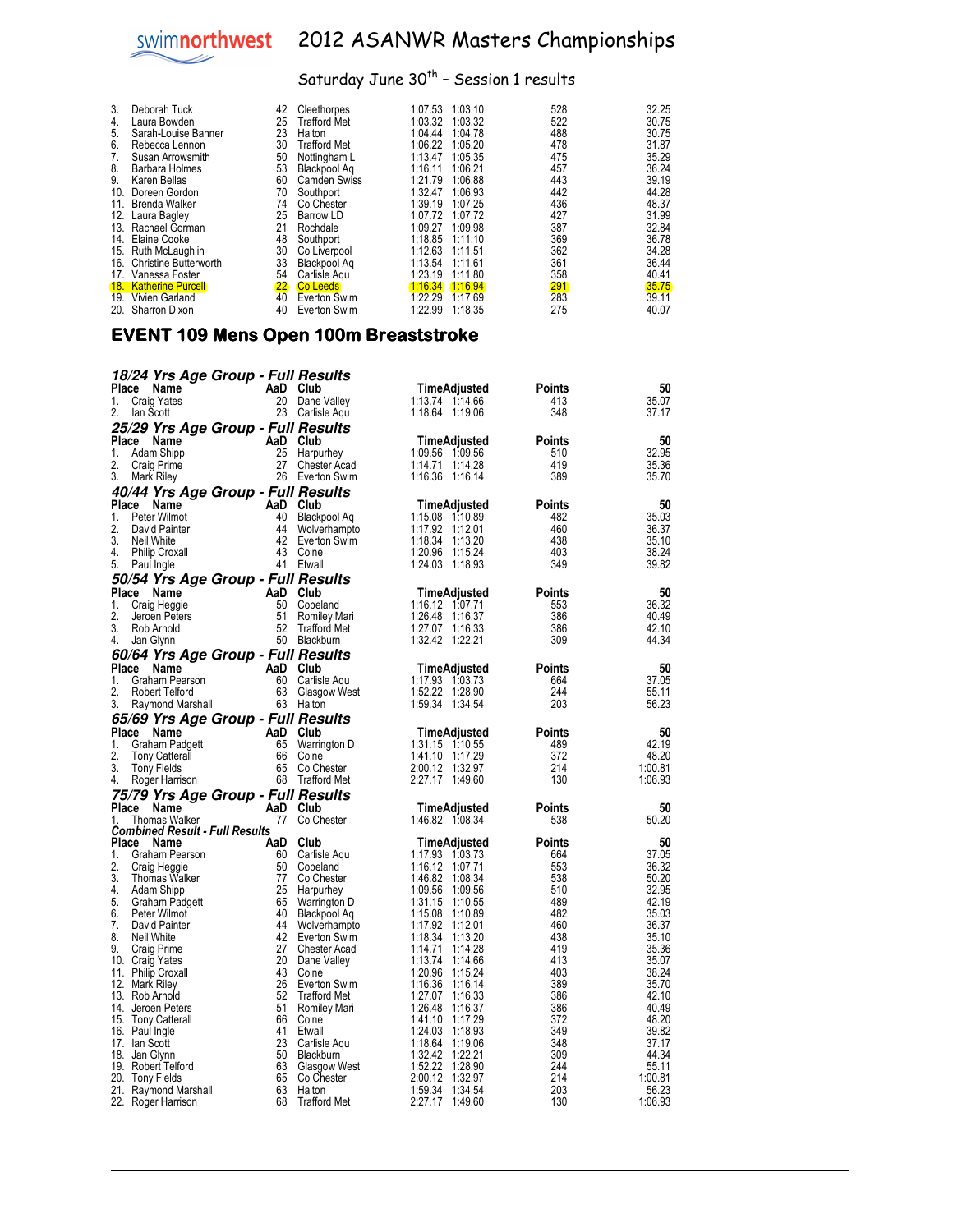## **EVENT 110 Womens Open 100m Breaststroke**

| 18/24 Yrs Age Group - Full Results               |          |                 |                    |               |       |
|--------------------------------------------------|----------|-----------------|--------------------|---------------|-------|
| Place Name                                       | AaD Club |                 | TimeAdjusted       | <b>Points</b> | 50    |
| 1.<br>Siobhan Murphy                             |          | 20 Everton Swim | 1:30.93 1:32.06    | 315           | 41.70 |
| 25/29 Yrs Age Group - Full Results               |          |                 |                    |               |       |
| Place Name                                       | AaD Club |                 | TimeAdjusted       | Points        | 50    |
| Laura Bowden                                     | 25       | Trafford Met    | DQ T-2L            |               |       |
| 40/44 Yrs Age Group - Full Results               |          |                 |                    |               |       |
| Place Name                                       | AaD Club |                 | TimeAdjusted       | <b>Points</b> | 50    |
| Helen Sadler<br>$1_{-}$                          |          | 42 Trafford Met | 1:31.18 1:25.20    | 398           | 43.51 |
| Justine Doody                                    |          | 40 Wolverhampto | DQ T-2L            |               |       |
| 45/49 Yrs Age Group - Full Results               |          |                 |                    |               |       |
| Place Name                                       | AaD Club |                 | TimeAdjusted       | Points        | 50    |
| 1. Lynne Dawson                                  |          | 45 Chapeltown S | 1:37.09 1:29.20    | 347           | 45.42 |
| 50/54 Yrs Age Group - Full Results               |          |                 |                    |               |       |
| Place Name                                       | AaD Club |                 | TimeAdjusted       | Points        | 50    |
| Irene Meikle<br>1.                               |          | 50 Barrow LD    | 1:41.31 1:30.11    | 336           | 48.08 |
| 55/59 Yrs Age Group - Full Results               |          |                 |                    |               |       |
| Place<br>Name                                    | AaD Club |                 | TimeAdjusted       | Points        | 50    |
| 1.<br>Lindsey Gowland                            |          | 55 Etwall Eagle | 1:34.09 1:20.54    | 471           | 44.42 |
| 2.<br><b>Christine Goodair</b>                   |          | 55 Kings Cormor | 1:47.01 1:31.60    | 320           | 50.83 |
|                                                  |          |                 |                    |               |       |
| 60/64 Yrs Age Group - Full Results<br>Place Name | AaD Club |                 | TimeAdjusted       | Points        | 50    |
| Karen Bellas<br>$1_{-}$                          |          | 60 Camden Swiss | 1:42.39 1:23.73    | 419           | 49.29 |
|                                                  |          |                 |                    |               |       |
| 75/79 Yrs Age Group - Full Results<br>Place Name | AaD Club |                 | TimeAdjusted       | <b>Points</b> | 50    |
| Myrna Taylor                                     | 79       | Blackpool Aq    | 2:09.35 1:19.16    | 496           | 59.69 |
| <b>Combined Result - Full Results</b>            |          |                 |                    |               |       |
| Place Name                                       | AaD      | Club            | TimeAdjusted       | Points        | 50    |
| 1.<br>Myrna Taylor                               | 79       | Blackpool Ag    | 2:09.35 1:19.16    | 496           | 59.69 |
| 2.<br>Lindsey Gowland                            |          | 55 Etwall Eagle | 1:34.09 1:20.54    | 471           | 44.42 |
| 3.<br>Karen Bellas                               |          | 60 Camden Swiss | 1:42.39<br>1:23.73 | 419           | 49.29 |
| 4.<br>Helen Sadler                               | 42       | Trafford Met    | 1:31.18<br>1:25.20 | 398           | 43.51 |
| 5.<br>Lynne Dawson                               | 45       | Chapeltown S    | 1:37.09 1:29.20    | 347           | 45.42 |
| 6.<br>Irene Meikle                               |          | 50 Barrow LD    | 1:41.31 1:30.11    | 336           | 48.08 |
| 7.<br>Christine Goodair                          | 55       | Kings Cormor    | 1:31.60<br>1:47.01 | 320           | 50.83 |
| 8.<br>Siobhan Murphy                             |          | 20 Everton Swim | 1:30.93<br>1:32.06 | 315           | 41.70 |

## **EVENT 111 Mens Open 50m Butterfly**

|                  | 18/24 Yrs Age Group - Full Results                            |                                   |                     |                |                |               |
|------------------|---------------------------------------------------------------|-----------------------------------|---------------------|----------------|----------------|---------------|
|                  | Place<br>Name<br>AaD Club<br>23 Stalyb<br>23 Rochd<br>20 Dane |                                   |                     |                | TimeAdjusted   | Points        |
| 1.               | Robert Sexton                                                 |                                   | Stalybridge         | 28.73          | 28.88          | 430           |
| 2.               | Matthew Lees                                                  |                                   | Rochdale            | 29.27          | 29.43          | 406           |
| 3.               | <b>Craig Yates</b>                                            | -20                               | Dane Valley         | 30.02          | 30.39          | 369           |
|                  | 25/29 Yrs Age Group - Full Results                            |                                   |                     |                |                |               |
| Place            | Name                                                          | <b>Example 2</b>                  | Club                |                | TimeAdjusted   | Points        |
| 1.               | Simon Churchman                                               | 25                                | Barrow              | 27.61          | 27.61          | 492           |
| 2.               | Adam Shipp                                                    | 25                                | Harpurhey           | 29.58          | 29.58          | 400           |
|                  | Matt Jagger                                                   |                                   | 26 East Leeds       | DNC            |                |               |
|                  | 30/34 Yrs Age Group - Full Results                            |                                   |                     |                |                |               |
|                  | Place Name<br>AaD<br>$33$<br>$34$<br>$30$<br>$30$             | AaD Club                          |                     |                | TimeAdjusted   | Points        |
| 1.               | <b>Chris Knee</b>                                             |                                   | <b>East Leeds</b>   | 28.60          | 27.85          | 479           |
| $\overline{2}$ . | Darren Jones                                                  |                                   | Manchester S        | 29.14          | 28.27          | 458           |
| 3.               | Daniel Hallam                                                 |                                   | Salford City        | 33.75          | 33.23          | 282           |
|                  | David Ormerod                                                 |                                   | Blackpool Aq        | <b>DNC</b>     |                |               |
|                  | 35/39 Yrs Age Group - Full Results                            |                                   |                     |                |                |               |
|                  | Place Name                                                    | AaD Club                          |                     |                | TimeAdjusted   | Points        |
| 1.               | Steven Parkin                                                 | 37                                | Copeland            | 29.04          | 27.81          | 481           |
| 2.               | Andrew Old                                                    | 36                                | Bebington           | 35.12          | 33.78          | 268           |
| 3.               | <b>Michael Scales</b>                                         | 36                                | Carlisle Agu        | 36.25          | 34.87          | 244           |
|                  | Ed Clayton                                                    | 36                                | Southport           | <b>DNC</b>     |                |               |
|                  | Marek Dynda                                                   | 36                                | Barrow LD           | DQ SA-2L       |                |               |
|                  | 40/44 Yrs Age Group - Full Results                            |                                   |                     |                |                |               |
|                  | Place Name<br>AaD Club<br>41 Glouc                            |                                   |                     |                | TimeAdjusted   | <b>Points</b> |
| 1.               | Peter Smith                                                   |                                   | Gloucester M        | 28.98          | 27.22          | 513           |
| 2.               | Peter Wilmot                                                  | 40                                | Blackpool Aq        | 30.96          | 29.23          | 414           |
|                  | 45/49 Yrs Age Group - Full Results                            |                                   |                     |                |                |               |
| Place            | Name                                                          | AaD<br>45<br>47<br>47<br>47<br>45 | Club                |                | TimeAdjusted   | <b>Points</b> |
| 1.               | Mike Hodgson                                                  |                                   | <b>Guildford Ct</b> | 27.83          | 25.57          | 619           |
| 2.               | Philip Haworth                                                |                                   | Stalybridge         | 29.41          | 26.69          | 544           |
| 3.               | Carl Barkley                                                  |                                   | Halton              | 30.33          | 27.53          | 496           |
| 4.               | Oggy East                                                     | 45                                | Arfon Master        | 38.04          | 34.95          | 242           |
|                  | 50/54 Yrs Age Group - Full Results                            |                                   |                     |                |                |               |
| Place            | Name                                                          |                                   | Club                |                | TimeAdjusted   | <b>Points</b> |
| 1.               | Alec Johnson                                                  | AaD<br>50<br>50<br>50             | <b>Trafford Met</b> | 28.78          | 25.60          | 617           |
| 2.               | Gordon Belbin                                                 |                                   | Ulverston           | 31.32          | 27.86          | 479           |
| 3.               | John Standring                                                |                                   | Stalybridge         | 32.26          | 28.69          | 438           |
| 4.<br>5.         | Martyn Finney                                                 | 54<br>54                          | Wolverhampto        | 34.10<br>34.82 | 29.43<br>30.05 | 406<br>381    |
|                  | Gerry Kelleher                                                |                                   | Warrington D        |                |                |               |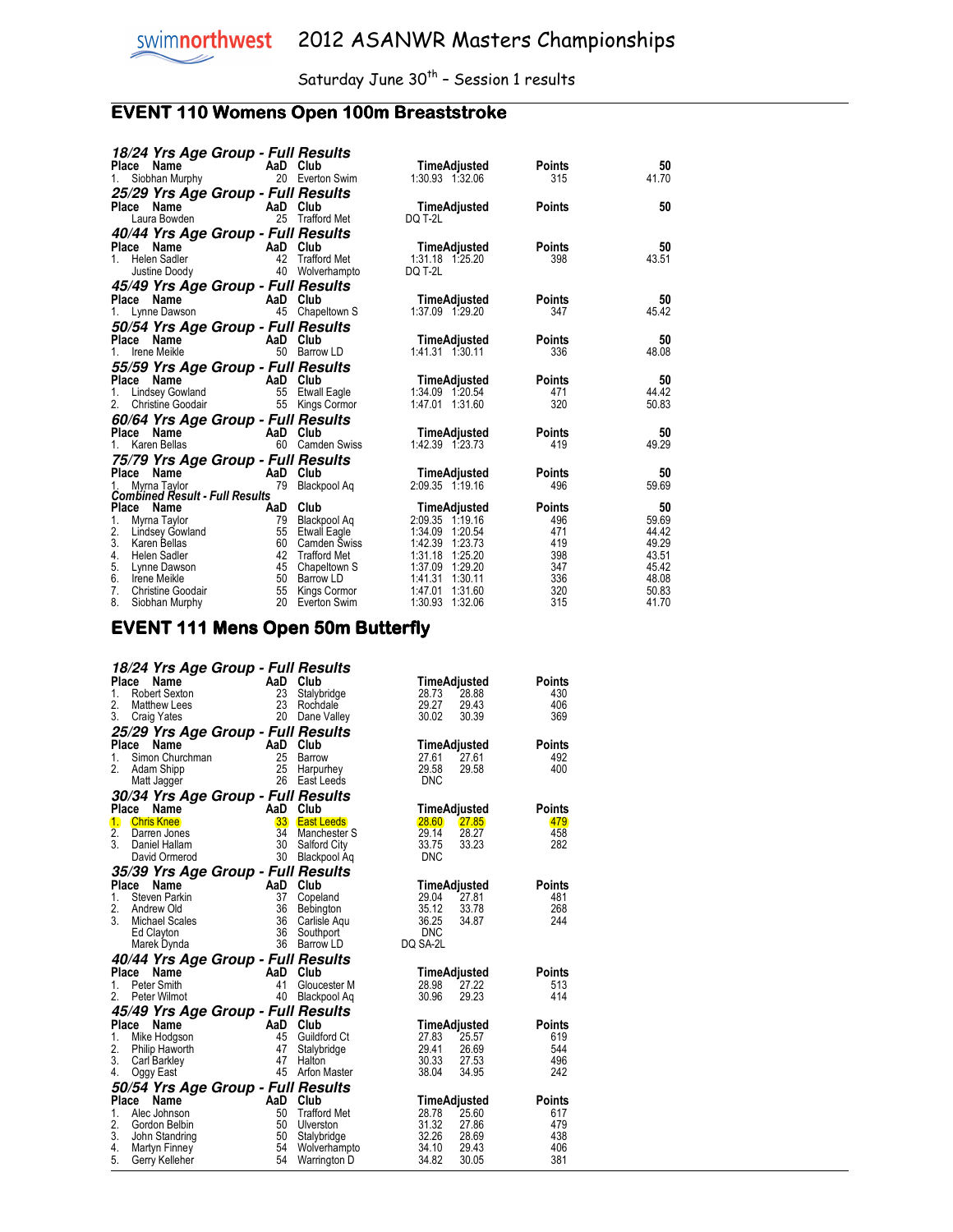

| 6.             | Jeroen Peters                                    | 51       | Romiley Mari              | 36.77          | 32.47          | 302        |
|----------------|--------------------------------------------------|----------|---------------------------|----------------|----------------|------------|
| 7 <sub>1</sub> | Patrick Allen                                    | 50       | Gloucester M              | 38.22          | 34.00          | 263        |
|                | <b>Stuart McGurk</b>                             | 51       | Troutbeck Br              | <b>DNC</b>     |                |            |
|                | <b>Andrew Pratt</b>                              | 54       | Southport                 | <b>DNC</b>     |                |            |
|                | 55/59 Yrs Age Group - Full Results               |          |                           |                |                |            |
| Place          | Name                                             | AaD      | Club                      | TimeAdjusted   |                | Points     |
| 1.             | Stephen Weston                                   | 57       | Gloucester M              | 32.42          | 27.27          | 510        |
| 2.             | Ashley McEwen                                    | 57       | <b>Trafford Met</b>       | 39.82          | 33.50          | 275        |
|                | Francis Kilgannon                                | 57       | Halton                    | <b>DNF</b>     |                |            |
|                | <i><b>60/64 Yrs Age Group - Full Results</b></i> |          |                           |                |                |            |
| Place          | Name                                             | AaD      | Club                      | TimeAdjusted   |                | Points     |
| 1.             | Derek Booth                                      | 63       | Halton                    | 36.54          | 28.95          | 426        |
|                | 70/74 Yrs Age Group - Full Results               |          |                           |                |                |            |
|                | Place<br>Name                                    | AaD      | Club                      | TimeAdjusted   |                | Points     |
| 1.             | Neil Mackinnon                                   | 71       | <b>Trafford Met</b>       | 34.96          | 24.92          | 669        |
|                | <b>Combined Result - Full Results</b>            |          |                           |                |                |            |
|                | Place Name                                       | AaD      | Club                      | TimeAdjusted   |                | Points     |
| 1.             | Neil Mackinnon                                   | 71       | <b>Trafford Met</b>       | 34.96          | 24.92          | 669        |
| 2.             | Mike Hodgson                                     | 45       | <b>Guildford Ct</b>       | 27.83          | 25.57          | 619        |
| 3.             | Alec Johnson                                     | 50       | <b>Trafford Met</b>       | 28.78          | 25.60          | 617        |
| 4.             | Philip Haworth                                   | 47       | Stalybridge               | 29.41          | 26.69          | 544        |
| 5.             | Peter Smith                                      | 41       | Gloucester M              | 28.98          | 27.22          | 513        |
| 6.             | Stephen Weston                                   | 57       | Gloucester M              | 32.42          | 27.27          | 510        |
| 7.             | Carl Barkley                                     | 47       | Halton                    | 30.33          | 27.53          | 496        |
| 8.             | Simon Churchman                                  | 25       | Barrow                    | 27.61          | 27.61          | 492        |
| 9.             | Steven Parkin                                    | 37       | Copeland                  | 29.04          | 27.81          | 481        |
|                | 10. Chris Knee                                   | 33       | <b>East Leeds</b>         | 28.60          | 27.85          | 479        |
|                | 11. Gordon Belbin                                | 50       | Ulverston                 | 31.32          | 27.86          | 479        |
|                | 12. Darren Jones                                 | 34       | Manchester S              | 29.14          | 28.27          | 458        |
|                | 13. John Standring                               | 50       | Stalybridge               | 32.26          | 28.69          | 438        |
|                | 14. Robert Sexton                                | 23       | Stalybridge               | 28.73          | 28.88          | 430        |
|                | 15. Derek Booth                                  | 63       | Halton                    | 36.54          | 28.95          | 426        |
|                | 16. Peter Wilmot                                 | 40       | Blackpool Aq              | 30.96          | 29.23          | 414        |
|                | 17. Martyn Finney                                | 54<br>23 | Wolverhampto              | 34.10<br>29.27 | 29.43<br>29.43 | 406<br>406 |
|                | 18. Matthew Lees                                 | 25       | Rochdale                  | 29.58          | 29.58          | 400        |
|                | 19. Adam Shipp                                   | 54       | Harpurhey<br>Warrington D | 34.82          | 30.05          | 381        |
|                | 20. Gerry Kelleher<br>21. Craig Yates            | 20       | Dane Valley               | 30.02          | 30.39          | 369        |
|                | 22. Jeroen Peters                                | 51       | Romiley Mari              | 36.77          | 32.47          | 302        |
|                | 23. Daniel Hallam                                | 30       | Salford City              | 33.75          | 33.23          | 282        |
|                | 24. Ashley McEwen                                | 57       | <b>Trafford Met</b>       | 39.82          | 33.50          | 275        |
|                | 25. Andrew Old                                   | 36       | Bebington                 | 35.12          | 33.78          | 268        |
|                | 26. Patrick Allen                                | 50       | Gloucester M              | 38.22          | 34.00          | 263        |
| 27.            | <b>Michael Scales</b>                            | 36       | Carlisle Agu              | 36.25          | 34.87          | 244        |
|                | 28. Oggy East                                    | 45       | Arfon Master              | 38.04          | 34.95          | 242        |

#### **EVENT 112 Womens Open 50m Butterfly**

| 18/24 Yrs Age Group - Full Results<br><b>Example 18 Club</b><br>Katherine Purcell <b>Club</b><br>22 Co Leeds<br>Place<br>TimeAdjusted<br>Points<br><b>DNC</b><br>25/29 Yrs Age Group - Full Results<br><b>Ce Name</b><br>Leanne Clarke<br>26 Halton<br>Place<br>TimeAdjusted<br>Points<br>26 Halton<br>1 <sup>1</sup><br>30.33 30.24<br>30/34 Yrs Age Group - Full Results<br><b>Ce</b> Name<br>Christine Butterworth <b>Christine Butterworth</b> 33 Blackpool Aq<br>TimeAdjusted<br>Place<br>Points<br>37.68<br>36.69<br>40/44 Yrs Age Group - Full Results<br>Place<br><b>Ce Name AaD Club</b><br>Justine Doody 40 Wolve<br>Jo Alexander 41 Reddit<br>TimeAdjusted<br>Points<br>39.66<br>1.<br>37.44<br>Wolverhampto<br>2.<br>40.40<br>37.95<br>Redditch<br>3. Vivien Garland<br>40 Everton Swim<br>40.49<br>38.23<br>45/49 Yrs Age Group - Full Results | 524<br>293<br>276<br>265<br>259 |
|-------------------------------------------------------------------------------------------------------------------------------------------------------------------------------------------------------------------------------------------------------------------------------------------------------------------------------------------------------------------------------------------------------------------------------------------------------------------------------------------------------------------------------------------------------------------------------------------------------------------------------------------------------------------------------------------------------------------------------------------------------------------------------------------------------------------------------------------------------------|---------------------------------|
|                                                                                                                                                                                                                                                                                                                                                                                                                                                                                                                                                                                                                                                                                                                                                                                                                                                             |                                 |
|                                                                                                                                                                                                                                                                                                                                                                                                                                                                                                                                                                                                                                                                                                                                                                                                                                                             |                                 |
|                                                                                                                                                                                                                                                                                                                                                                                                                                                                                                                                                                                                                                                                                                                                                                                                                                                             |                                 |
|                                                                                                                                                                                                                                                                                                                                                                                                                                                                                                                                                                                                                                                                                                                                                                                                                                                             |                                 |
|                                                                                                                                                                                                                                                                                                                                                                                                                                                                                                                                                                                                                                                                                                                                                                                                                                                             |                                 |
|                                                                                                                                                                                                                                                                                                                                                                                                                                                                                                                                                                                                                                                                                                                                                                                                                                                             |                                 |
|                                                                                                                                                                                                                                                                                                                                                                                                                                                                                                                                                                                                                                                                                                                                                                                                                                                             |                                 |
|                                                                                                                                                                                                                                                                                                                                                                                                                                                                                                                                                                                                                                                                                                                                                                                                                                                             |                                 |
|                                                                                                                                                                                                                                                                                                                                                                                                                                                                                                                                                                                                                                                                                                                                                                                                                                                             |                                 |
|                                                                                                                                                                                                                                                                                                                                                                                                                                                                                                                                                                                                                                                                                                                                                                                                                                                             |                                 |
|                                                                                                                                                                                                                                                                                                                                                                                                                                                                                                                                                                                                                                                                                                                                                                                                                                                             |                                 |
|                                                                                                                                                                                                                                                                                                                                                                                                                                                                                                                                                                                                                                                                                                                                                                                                                                                             |                                 |
|                                                                                                                                                                                                                                                                                                                                                                                                                                                                                                                                                                                                                                                                                                                                                                                                                                                             |                                 |
|                                                                                                                                                                                                                                                                                                                                                                                                                                                                                                                                                                                                                                                                                                                                                                                                                                                             |                                 |
| Place Name<br>TimeAdjusted<br>Points                                                                                                                                                                                                                                                                                                                                                                                                                                                                                                                                                                                                                                                                                                                                                                                                                        |                                 |
| AaD Club<br>46 Traffor<br>Jo Bolton<br><b>Trafford Met</b><br>39.60<br>36.16<br>1.                                                                                                                                                                                                                                                                                                                                                                                                                                                                                                                                                                                                                                                                                                                                                                          | 306                             |
| Elaine Cooke<br>48<br>2.<br>41.38<br>37.31<br>Southport                                                                                                                                                                                                                                                                                                                                                                                                                                                                                                                                                                                                                                                                                                                                                                                                     | 279                             |
| 50/54 Yrs Age Group - Full Results                                                                                                                                                                                                                                                                                                                                                                                                                                                                                                                                                                                                                                                                                                                                                                                                                          |                                 |
| Place<br><b>Points</b><br>TimeAdjusted                                                                                                                                                                                                                                                                                                                                                                                                                                                                                                                                                                                                                                                                                                                                                                                                                      |                                 |
| <b>Ce Name 4</b><br><b>Computer 10</b><br><b>Computer 10</b><br>Vanessa Enster 51 Barrow<br>Vanessa Enster<br>$1_{-}$<br>Carlisle Aqu<br>32.27<br>28.29                                                                                                                                                                                                                                                                                                                                                                                                                                                                                                                                                                                                                                                                                                     | 640                             |
| 41.24<br>2.<br>36.42<br>Barrow LD                                                                                                                                                                                                                                                                                                                                                                                                                                                                                                                                                                                                                                                                                                                                                                                                                           | 299                             |
| 3. Vanessa Foster<br>54 Carlisle Aqu<br>41.91<br>36.17                                                                                                                                                                                                                                                                                                                                                                                                                                                                                                                                                                                                                                                                                                                                                                                                      | 306                             |
| 55/59 Yrs Age Group - Full Results                                                                                                                                                                                                                                                                                                                                                                                                                                                                                                                                                                                                                                                                                                                                                                                                                          |                                 |
| Place<br>TimeAdjusted<br>Points                                                                                                                                                                                                                                                                                                                                                                                                                                                                                                                                                                                                                                                                                                                                                                                                                             |                                 |
| <b>Ce Name</b><br>Lindsey Gowland<br>55 Etwall<br>55 Etwall Eagle<br>34.61 29.63<br>1.                                                                                                                                                                                                                                                                                                                                                                                                                                                                                                                                                                                                                                                                                                                                                                      | 557                             |
|                                                                                                                                                                                                                                                                                                                                                                                                                                                                                                                                                                                                                                                                                                                                                                                                                                                             |                                 |
| <b>60/64 Yrs Age Group - Full Results<br/>Place Name AaD Club<br/>1. Karen Bellas 60 Camden Swiss</b><br>Points                                                                                                                                                                                                                                                                                                                                                                                                                                                                                                                                                                                                                                                                                                                                             |                                 |
| TimeAdjusted<br>Karen Bellas<br>60<br>41.71<br>34.11<br><b>Camden Swiss</b>                                                                                                                                                                                                                                                                                                                                                                                                                                                                                                                                                                                                                                                                                                                                                                                 | 365                             |
| <b>Combined Result - Full Results</b>                                                                                                                                                                                                                                                                                                                                                                                                                                                                                                                                                                                                                                                                                                                                                                                                                       |                                 |
| TimeAd<br>TimeAdjusted<br>Points                                                                                                                                                                                                                                                                                                                                                                                                                                                                                                                                                                                                                                                                                                                                                                                                                            |                                 |
| 28.29<br>Carlisle Aqu                                                                                                                                                                                                                                                                                                                                                                                                                                                                                                                                                                                                                                                                                                                                                                                                                                       | 640                             |
| <b>Place Name</b><br>1. Judith Hattle<br>2. Lindsey Gowland<br>2. Lincey Gowland<br>55 Etwall<br>34.61<br>29.63<br>Etwall Eagle                                                                                                                                                                                                                                                                                                                                                                                                                                                                                                                                                                                                                                                                                                                             | 557                             |
| 3. Leanne Clarke<br>-26<br>30.33<br>30.24<br>Halton                                                                                                                                                                                                                                                                                                                                                                                                                                                                                                                                                                                                                                                                                                                                                                                                         | 524                             |
| 4.<br>60<br>41.71<br>34.11<br>Karen Bellas<br>Camden Swiss                                                                                                                                                                                                                                                                                                                                                                                                                                                                                                                                                                                                                                                                                                                                                                                                  |                                 |
| 5.<br>46<br><b>Trafford Met</b><br>39.60<br>36.16<br>306<br>Jo Bolton                                                                                                                                                                                                                                                                                                                                                                                                                                                                                                                                                                                                                                                                                                                                                                                       | 365                             |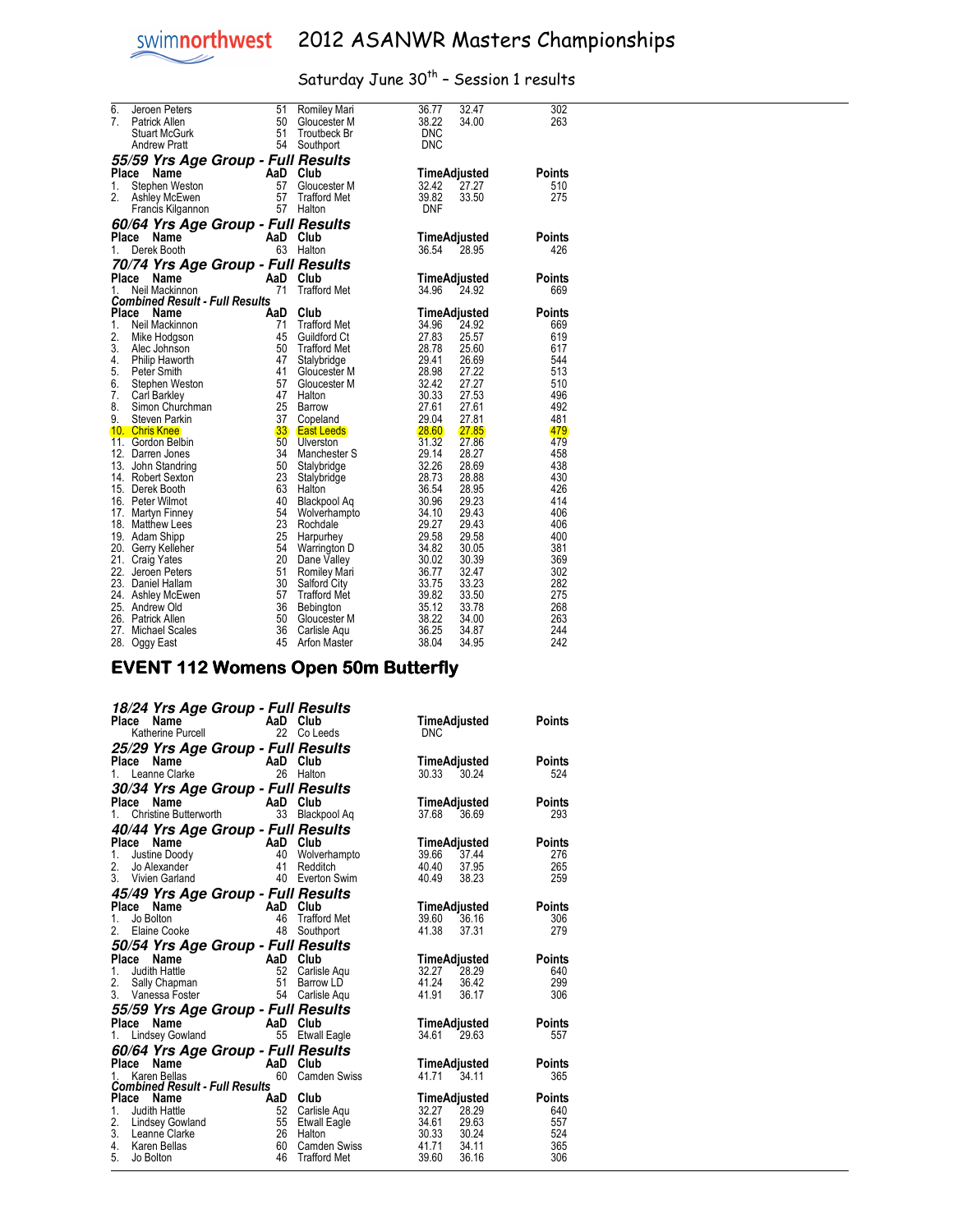## Saturday June 30<sup>th</sup> - Session 1 results

| 6. | Vanessa Foster               | 54 | Carlisle Agu    | 41.91 | 36.17 | 306 |
|----|------------------------------|----|-----------------|-------|-------|-----|
| 7. | Sally Chapman                | 51 | Barrow LD       | 41.24 | 36.42 | 299 |
| 8. | <b>Christine Butterworth</b> |    | 33 Blackpool Ag | 37.68 | 36.69 | 293 |
| 9. | Elaine Cooke                 |    | 48 Southport    | 41.38 | 37.31 | 279 |
|    | 10. Justine Doody            |    | 40 Wolverhampto | 39.66 | 37.44 | 276 |
|    | 11. Jo Alexander             |    | 41 Redditch     | 40.40 | 37.95 | 265 |
|    | 12. Vivien Garland           | 40 | Everton Swim    | 40.49 | 38.23 | 259 |

#### EVENT 113 Mens/ Womens Open 200m Backstroke

|                                                                                                                                                                                                                                                              |           | MENS 18/24 Yrs Age Group - Full Results      |                                                                                                                                                                                                                                                      |                      |                  |                    |                    |
|--------------------------------------------------------------------------------------------------------------------------------------------------------------------------------------------------------------------------------------------------------------|-----------|----------------------------------------------|------------------------------------------------------------------------------------------------------------------------------------------------------------------------------------------------------------------------------------------------------|----------------------|------------------|--------------------|--------------------|
| <b>Place Name</b><br>1. George Morreal                                                                                                                                                                                                                       |           | AaD Club<br><b>aD Club</b><br>20 Stalybridge | TimeAdjusted<br>2:13.01 2:14.67                                                                                                                                                                                                                      | Points<br>489        | 50<br>30.48      | 100<br>1:03.70     | 150<br>1:38.31     |
| <b>MENS 25/29 Yrs Age Group - Full Results</b>                                                                                                                                                                                                               |           |                                              |                                                                                                                                                                                                                                                      |                      |                  |                    |                    |
| Place Name<br>1. Craig Prime                                                                                                                                                                                                                                 |           | AaD Club                                     | <b>TimeAdjusted</b><br>2:29.64 2:28.77                                                                                                                                                                                                               | Points<br>362        | 50<br>35.01      | 100<br>1:12.98     | 150<br>1:51.96     |
| <b>MENS 35/39 Yrs Age Group - Full Results</b>                                                                                                                                                                                                               |           |                                              |                                                                                                                                                                                                                                                      |                      |                  |                    |                    |
|                                                                                                                                                                                                                                                              |           |                                              | Place Name AaD Club TimeAdjusted<br>1. Richard Symons 38 Trafford Met 2:30.67 2:23.63                                                                                                                                                                | Points               | 50               | 100                | 150                |
|                                                                                                                                                                                                                                                              |           |                                              |                                                                                                                                                                                                                                                      | 403                  | 34.14            | 1:12.21            | 1:51.97            |
| <b>MENS 45/49 Yrs Age Group - Full Results</b>                                                                                                                                                                                                               |           |                                              | TimeAdjusted                                                                                                                                                                                                                                         | Points               | 50               | 100                | 150                |
|                                                                                                                                                                                                                                                              |           |                                              | 2:33.33 2:17.33                                                                                                                                                                                                                                      | 461                  | 37.35            | 1:16.26            | 1:55.48            |
| Place Name<br>1. Russell Mason<br>2. Andrew Cox<br>3. Paul Gibson<br>47 Carlisle Aqu                                                                                                                                                                         |           |                                              | 2:37.46 2:24.66                                                                                                                                                                                                                                      | 394                  | 36.16            | 1:15.73            | 1:56.23            |
|                                                                                                                                                                                                                                                              |           |                                              | 2:51.55 2:35.68                                                                                                                                                                                                                                      | 316                  | 39.24            | 1:21.51            | 2:06.23            |
| <b>MENS 65/69 Yrs Age Group - Full Results</b>                                                                                                                                                                                                               |           |                                              | TimeAdjusted                                                                                                                                                                                                                                         | <b>Points</b>        | 50               | 100                | 150                |
| <b>Place Name</b><br>1. Graham Padgett<br>1. Graham Padgett<br>1. Graham Padgett<br>1. Graham Padgett<br>1. Graham Padgett<br>1. Graham Padgett<br>1. Graham Padgett<br>1. Graham Padgett<br>1. Graham Padgett<br>1. Graham Padgett<br>1. Graham Padgett<br> |           |                                              | 3:09.42 2:26.61                                                                                                                                                                                                                                      | 379                  | 44.57            | 1:32.16            | 2:21.01            |
| MENS 75/79 Yrs Age Group - Full Results                                                                                                                                                                                                                      |           |                                              |                                                                                                                                                                                                                                                      |                      |                  |                    |                    |
| Place Name<br>1.                                                                                                                                                                                                                                             |           |                                              | Comme Many Club TimeAdjusted<br>Thomas Walker 77 Co Chester 3:32.80 2:16.14<br>John Anderson 75 Trafford Met 4:08.49 2:45.42<br>Anderson 75 Trafford Met 4:08.49 2:45.42                                                                             | <b>Points</b><br>473 | 50<br>50.81      | 100<br>1:44.94     | 150<br>2:40.37     |
| 2.                                                                                                                                                                                                                                                           |           |                                              |                                                                                                                                                                                                                                                      | 263                  | 1:00.25          | 2:04.06            | 3:06.54            |
| MENS Combined Result - Full Results                                                                                                                                                                                                                          |           |                                              |                                                                                                                                                                                                                                                      |                      |                  |                    |                    |
|                                                                                                                                                                                                                                                              |           |                                              | MENS Combined Result - Full Results<br>1. George Morreal<br>1. George Morreal<br>2. Thomas Walker<br>2. Thomas Walker<br>3. Russell Mason<br>4. Richard Symons<br>4. Richard Symons<br>4. Richard Symons<br>4. Richard Mens<br>4. Richard Mens<br>4. | Points<br>489        | 50<br>30.48      | 100<br>1:03.70     | 150<br>1:38.31     |
|                                                                                                                                                                                                                                                              |           |                                              |                                                                                                                                                                                                                                                      | 473                  | 50.81            | 1:44.94            | 2:40.37            |
|                                                                                                                                                                                                                                                              |           |                                              |                                                                                                                                                                                                                                                      | 461                  | 37.35            | 1:16.26            | 1:55.48            |
|                                                                                                                                                                                                                                                              |           |                                              |                                                                                                                                                                                                                                                      | 403<br>394           | 34.14<br>36.16   | 1:12.21<br>1:15.73 | 1:51.97<br>1:56.23 |
|                                                                                                                                                                                                                                                              |           |                                              |                                                                                                                                                                                                                                                      | 379                  | 44.57            | 1:32.16            | 2:21.01            |
|                                                                                                                                                                                                                                                              |           |                                              |                                                                                                                                                                                                                                                      | 362                  | 35.01            | 1:12.98            | 1:51.96            |
|                                                                                                                                                                                                                                                              |           |                                              |                                                                                                                                                                                                                                                      | 316<br>263           | 39.24<br>1:00.25 | 1:21.51<br>2:04.06 | 2:06.23<br>3:06.54 |
| <b>WOMENS 25/29 Yrs Age Group - Full Results</b>                                                                                                                                                                                                             |           |                                              |                                                                                                                                                                                                                                                      |                      |                  |                    |                    |
|                                                                                                                                                                                                                                                              |           |                                              |                                                                                                                                                                                                                                                      | Points               | 50               | 100                | 150                |
|                                                                                                                                                                                                                                                              |           |                                              | Place Name City 2:31.40 Club Club Time Adjusted<br>1. Joanne Grime 26 Horwich Leis 2:31.40 2:30.97<br>2. Laura Bowden 25 Trafford Met 2:39.32 2:39.32                                                                                                | 504                  | 34.55            | 1:11.87            | 1:51.21            |
|                                                                                                                                                                                                                                                              |           |                                              |                                                                                                                                                                                                                                                      | 429                  | 36.59            | 1:15.65            | 1:57.25            |
| <b>WOMENS 30/34 Yrs Age Group - Full Results</b>                                                                                                                                                                                                             |           |                                              |                                                                                                                                                                                                                                                      |                      |                  |                    |                    |
|                                                                                                                                                                                                                                                              |           |                                              |                                                                                                                                                                                                                                                      |                      |                  |                    |                    |
|                                                                                                                                                                                                                                                              |           |                                              |                                                                                                                                                                                                                                                      | <b>Points</b>        | 50               | 100                | 150                |
|                                                                                                                                                                                                                                                              |           |                                              | Place Name AaD Club TimeAdjusted<br>1. Ruth McLaughlin 30 Co Liverpool 2:43.66 2:41.13                                                                                                                                                               | 414                  | 37.70            | 1:19.22            | 2:01.88            |
| <b>WOMENS 45/49 Yrs Age Group - Full Results</b>                                                                                                                                                                                                             |           |                                              |                                                                                                                                                                                                                                                      | Points               | 50               | 100                | 150                |
|                                                                                                                                                                                                                                                              |           |                                              |                                                                                                                                                                                                                                                      | 586                  | 37.42            | 1:17.29            | 1:58.81            |
|                                                                                                                                                                                                                                                              |           |                                              | Place Name Adjusted<br>1. Judy Brown 48 Warrington D 2:39.25 2:23.59<br>2. Lynda Flavell 49 Wolverhampto 3:26.78 3:05.20                                                                                                                             | 273                  | 48.01            | 1:39.35            | 2:33.35            |
| <b>WOMENS 50/54 Yrs Age Group - Full Results</b>                                                                                                                                                                                                             |           |                                              |                                                                                                                                                                                                                                                      |                      |                  |                    |                    |
| Place Name                                                                                                                                                                                                                                                   |           |                                              | TimeAdjusted<br><sup>DNC</sup>                                                                                                                                                                                                                       | <b>Points</b>        | 50               | 100                | 150                |
| Comment of the Comment of Club<br>Julie Hoyle 50 East Leeds<br>Susan Arrowsmith 50 Nottingham L                                                                                                                                                              |           |                                              | <b>DNC</b>                                                                                                                                                                                                                                           |                      |                  |                    |                    |
| <b>WOMENS 55/59 Yrs Age Group - Full Results</b>                                                                                                                                                                                                             |           |                                              |                                                                                                                                                                                                                                                      |                      |                  |                    |                    |
|                                                                                                                                                                                                                                                              |           |                                              |                                                                                                                                                                                                                                                      | Points               | 50               | 100                | 150                |
|                                                                                                                                                                                                                                                              |           |                                              | <b>Place Name Manuel Aad Club Club TimeAdjusted</b><br>1. Christine Goodair 65 Kings Cormor 3:33.25 3:02.54                                                                                                                                          | 285                  | 50.99            | 1:45.00            | 2:41.40            |
| <b>WOMENS 60/64 Yrs Age Group - Full Results</b><br>Place Name                                                                                                                                                                                               |           |                                              |                                                                                                                                                                                                                                                      | Points               | 50               | 100                | 150                |
| 1. Karen Bellas                                                                                                                                                                                                                                              |           |                                              | <b>AaD Club</b> TimeAdjusted<br>60 Camden Swiss 3:44.27 3:03.39                                                                                                                                                                                      | 281                  | 53.11            | 1:50.13            | 2:47.80            |
| <b>WOMENS 70/74 Yrs Age Group - Full Results</b>                                                                                                                                                                                                             |           |                                              |                                                                                                                                                                                                                                                      |                      |                  |                    |                    |
| Place<br>Name                                                                                                                                                                                                                                                |           | AaD Club                                     | TimeAdjusted                                                                                                                                                                                                                                         | Points               | 50               | 100                | 150                |
| Brenda Walker<br>1.                                                                                                                                                                                                                                          |           | 74 Co Chester                                | 3:58.90 2:41.98                                                                                                                                                                                                                                      | 408                  | 55.87            | 1:58.01            | 3:00.66            |
| <b>WOMENS 75/79 Yrs Age Group - Full Results</b><br>Place Name                                                                                                                                                                                               |           | AaD Club                                     | TimeAdjusted                                                                                                                                                                                                                                         | Points               | 50               | 100                | 150                |
| Barbara Morton                                                                                                                                                                                                                                               |           | 79 Darwen                                    | 4:59.16 3:03.09                                                                                                                                                                                                                                      | 282                  | 1:05.29          | 2:24.35            | 4:59.16            |
| <b>WOMENS Combined Result - Full Results</b>                                                                                                                                                                                                                 |           |                                              |                                                                                                                                                                                                                                                      |                      |                  |                    |                    |
| Place Name<br>Judy Brown<br>1.                                                                                                                                                                                                                               | AaD<br>48 | Club<br>Warrington D                         | TimeAdjusted<br>2:39.25 2:23.59                                                                                                                                                                                                                      | Points<br>586        | 50<br>37.42      | 100<br>1:17.29     | 150<br>1:58.81     |
| 2.<br>Joanne Grime                                                                                                                                                                                                                                           | 26        | Horwich Leis                                 | 2:31.40 2:30.97                                                                                                                                                                                                                                      | 504                  | 34.55            | 1:11.87            | 1:51.21            |
| 3.<br>Laura Bowden                                                                                                                                                                                                                                           | 25        | <b>Trafford Met</b>                          | 2:39.32 2:39.32                                                                                                                                                                                                                                      | 429                  | 36.59            | 1:15.65            | 1:57.25            |
| 4.<br>Ruth McLaughlin<br>5.<br><b>Brenda Walker</b>                                                                                                                                                                                                          | 30<br>74  | Co Liverpool<br>Co Chester                   | 2:43.66 2:41.13<br>3:58.90 2:41.98                                                                                                                                                                                                                   | 414<br>408           | 37.70<br>55.87   | 1:19.22<br>1:58.01 | 2:01.88<br>3:00.66 |
| 6.<br><b>Christine Goodair</b>                                                                                                                                                                                                                               | 55        | Kings Cormor                                 | 3:33.25 3:02.54                                                                                                                                                                                                                                      | 285                  | 50.99            | 1:45.00            | 2:41.40            |
| 7.<br>Barbara Morton                                                                                                                                                                                                                                         | 79        | Darwen                                       | 4:59.16 3:03.09                                                                                                                                                                                                                                      | 282                  | 1:05.29          | 2:24.35            | 4:59.16            |
| 8.<br>Karen Bellas<br>9.<br>Lynda Flavell                                                                                                                                                                                                                    | 60 -      | <b>Camden Swiss</b><br>49 Wolverhampto       | 3:44.27 3:03.39<br>3:26.78 3:05.20                                                                                                                                                                                                                   | 281<br>273           | 53.11<br>48.01   | 1:50.13<br>1:39.35 | 2:47.80<br>2:33.35 |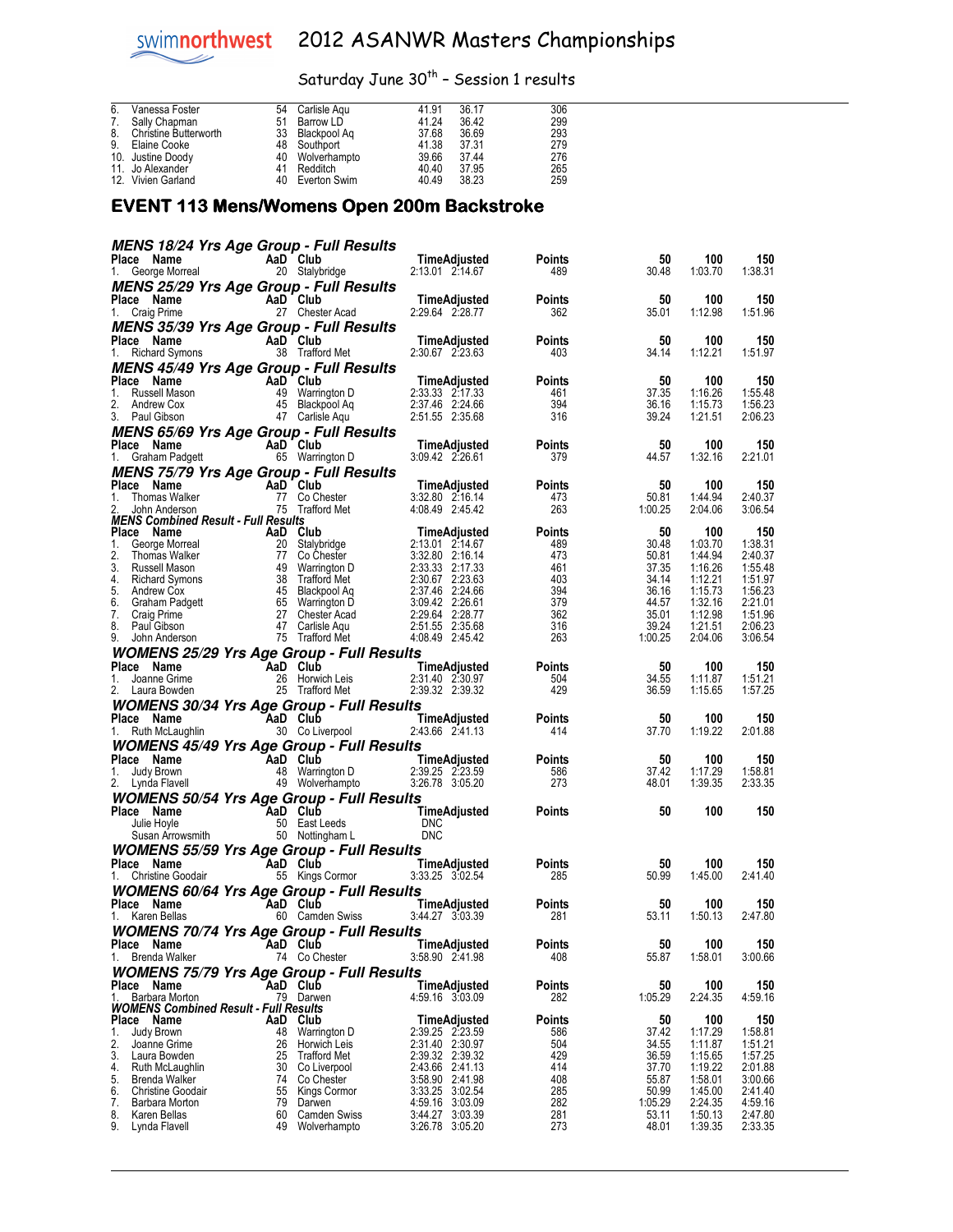

## **EVENT 124 Mens 120+ Yrs 200m Medley Team**

| <b>Full Results</b><br>Place<br>Name<br>Southport<br>2 <sub>1</sub><br>Blackpool Ag<br><b>Manchester Sharks</b>             | A.G<br>$120+$ | Club<br>Southport<br>Blackpool Ag<br>Manchester             | Time<br>2:10.04<br>2:11.45<br>DO T-3L |  | 50<br>32.49<br>37.83          | 100<br>1:09.19<br>1:11.42            | 150<br>1:36.44<br>1:43.28            |  |  |
|-----------------------------------------------------------------------------------------------------------------------------|---------------|-------------------------------------------------------------|---------------------------------------|--|-------------------------------|--------------------------------------|--------------------------------------|--|--|
| EVENT 126 Mens 200+ Yrs 200m Medley Team                                                                                    |               |                                                             |                                       |  |                               |                                      |                                      |  |  |
| <b>Full Results</b><br>Name<br>Place<br>Halton<br>1.                                                                        | A.G           | Club<br>Halton                                              | Time<br>2:30.85                       |  | 50<br>33.57                   | 100<br>1:13.38                       | 150<br>1:50.19                       |  |  |
| <b>EVENT 133 Mixed 160+ Yrs 200m Medley Team</b>                                                                            |               |                                                             |                                       |  |                               |                                      |                                      |  |  |
| <b>Full Results</b><br><b>Place</b><br>Name<br><b>Trafford Metro Bor SC</b><br>2.<br>Wolverhampton SC<br>Blackpool Ag<br>3. | A.G<br>$160+$ | Club<br><b>Trafford Met</b><br>Wolv'hampton<br>Blackpool Ag | Time<br>2:10.85<br>2:25.20<br>2:36.68 |  | 50<br>34.39<br>42.08<br>37.64 | 100<br>1:13.51<br>1:17.43<br>1:23.37 | 150<br>1:42.09<br>1:50.97<br>2:00.80 |  |  |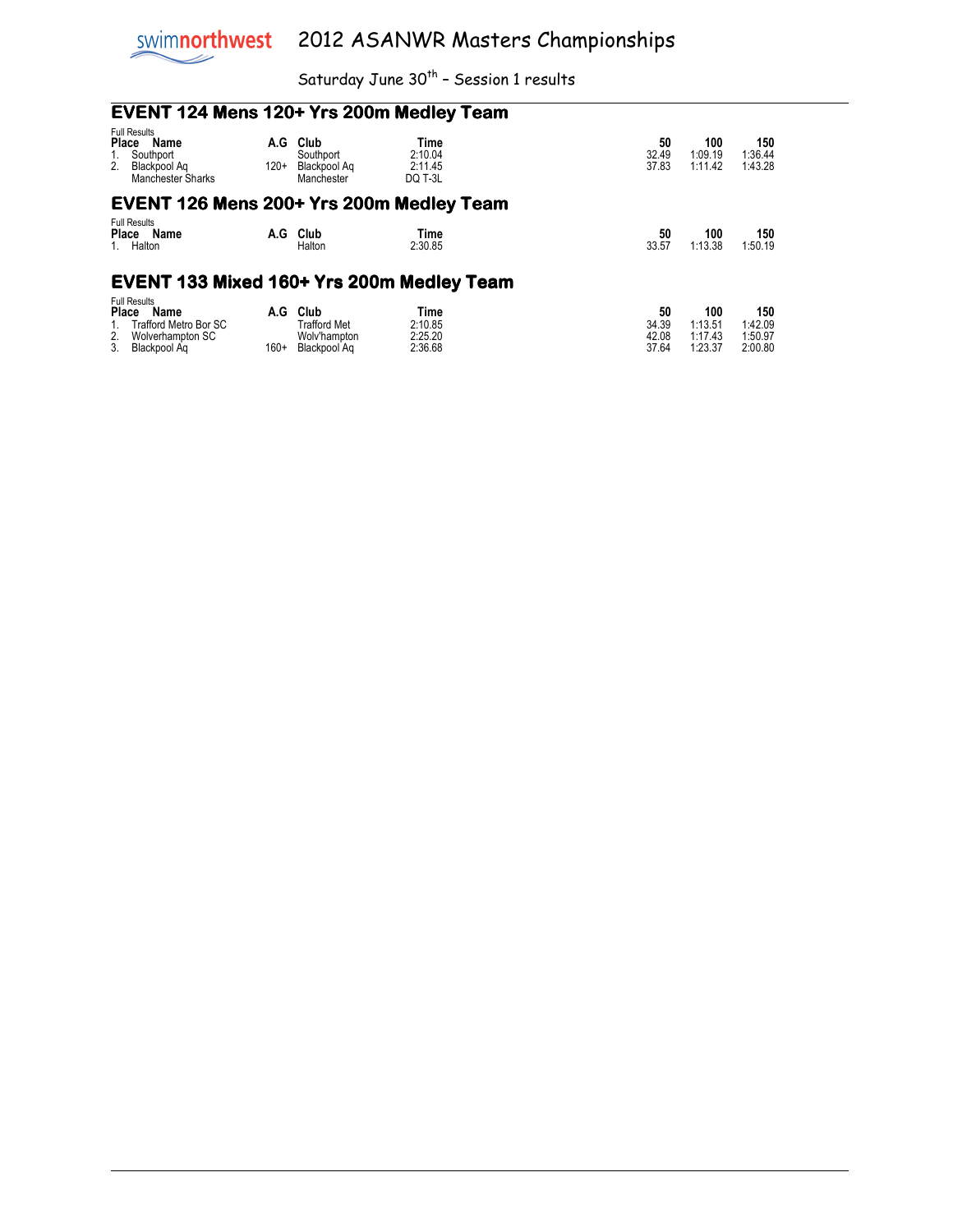#### EVENT 201 Mens/Womens Open 200m Freestyle

<mark>\* Denotes new Leeds Masters record</mark>

| <b>MENS 18/24 Yrs Age Group - Full Results</b>                         |                       |                                    |                                    |               |                |                    |                            |
|------------------------------------------------------------------------|-----------------------|------------------------------------|------------------------------------|---------------|----------------|--------------------|----------------------------|
| Place Name                                                             |                       | AaD Club                           | TimeAdjusted                       | Points        | 50             | 100                | 150                        |
| 1. Ian Scott                                                           |                       | 23 Carlisle Aqu                    | 2:16.48 2:17.21                    | 379           | 31.16          | 1:05.56            | 1:41.21                    |
| <b>MENS 25/29 Yrs Age Group - Full Results</b><br>Place Name           |                       | AaD Club                           |                                    | <b>Points</b> | 50             | 100                | 150                        |
| 1.<br>Simon Churchman                                                  |                       | 25 Barrow                          | TimeAdjusted<br>1:59.95 1:59.95    | 568           | 27.58          | 58.62              | 1:30.53                    |
| 2.<br>Adam Shipp                                                       |                       | 25 Harpurhey                       | 2:01.43 2:01.43                    | 548           | 28.23          | 58.81              | 1:30.44                    |
| 3. Craig Prime                                                         |                       | 27 Chester Acad                    | 2:13.71 2:12.93                    | 417           | 30.41          | 1:04.50            | 1:39.68                    |
| Matt Jagger                                                            |                       | 26 East Leeds                      | <b>DNC</b>                         |               |                |                    |                            |
| <b>MENS 30/34 Yrs Age Group - Full Results</b><br>Place Name           |                       | AaD Club                           | TimeAdjusted                       | Points        | 50             | 100                | 150                        |
| <b>Chris Knee</b><br>$\mathbf{1}$                                      |                       | <b>33 East Leeds</b>               | $2:08.93$ $2:05.55$                | 495           | 30.85          | 1:03.20            | $1:36.15*$                 |
| 2.<br>David Ormerod                                                    |                       | 30 Blackpool Aq                    | 2:11.98 2:09.94                    | 447           | 29.70          | 1:02.02            | 1:36.59                    |
| <b>MENS 35/39 Yrs Age Group - Full Results</b>                         |                       |                                    |                                    |               |                |                    |                            |
| Place<br>Name                                                          |                       | AaD Club                           | TimeAdjusted                       | Points        | 50             | 100                | 150                        |
| 1.<br><b>Richard Symons</b><br>2.                                      |                       | 38 Trafford Met<br>37 Northern Wav | 2:13.70 2:07.46<br>2:14.11 2:08.43 | 473<br>463    | 30.43<br>30.98 | 1:05.10<br>1:05.15 | 1:40.26<br>1:40.01         |
| Paul Smith<br>3.<br>Scott Gall                                         | 37                    | Blackpool Ag                       | 2:20.03 2:14.10                    | 406           | 33.05          | 1:08.46            | 1:45.26                    |
| 4.<br>Martin Temple                                                    | 35                    | <b>Bo Kirklees</b>                 | 2:21.43 2:16.62                    | 384           | 32.70          | 1:08.49            | 1:45.28                    |
| 5.<br>Marek Dynda                                                      |                       | 36 Barrow LD                       | 2:26.14 2:20.57                    | 353           | 31.43          | 1:06.81            | 1:46.05                    |
| 6.<br>Michael Scales                                                   |                       | 36 Carlisle Aqu                    | 2:37.46 2:31.46                    | 282           | 35.94          | 1:16.11            | 1:58.09                    |
| <b>MENS 40/44 Yrs Age Group - Full Results</b><br>Place Name           |                       | AaD Club                           | TimeAdjusted                       | Points        | 50             | 100                | 150                        |
| 1.<br><b>Paul Clemence</b>                                             |                       | 42 East Leeds                      | 2:03.43 1:55.34                    | 639           | <b>29.64</b>   | 1:01.30            | <u> 1:32.69</u>            |
| 2.<br><b>Philip Croxall</b>                                            |                       | 43 Colne                           | 2:20.59 2:10.66                    | 439           | 33.12          | 1:09.49            | 1:45.98                    |
| 3.<br><b>Philip Dowd</b>                                               |                       | 41 Everton Swim                    | 3:07.14 2:55.79                    | 180           | 40.56          | 1:26.75            | 2:18.01                    |
| <b>MENS 45/49 Yrs Age Group - Full Results</b>                         |                       |                                    |                                    |               |                |                    |                            |
| Place Name<br>1.<br>Mitch Midgley-Davies                               | 45                    | AaD Club<br>Blackpool Ag           | TimeAdjusted<br>2:19.27 2:07.95    | Points<br>468 | 50<br>31.67    | 100<br>1:06.47     | 150<br>1:43.09             |
| 2.<br><b>Stuart Hoyle</b>                                              | 46                    | <b>East Leeds</b>                  | 2:21.16 2:08.91                    | 458           | <u>31.47</u>   | 1:06.58            | 1:43.76                    |
| 3 <sub>1</sub><br>Russell Mason                                        |                       | 49 Warrington D                    | 2:21.78 2:06.99                    | 479           | 33.20          | 1:09.43            | 1:46.50                    |
| 4.<br>Paul Gibson                                                      |                       | 47 Carlisle Aqu                    | 2:31.41 2:17.41                    | 378           | 33.16          | 1:11.10            | 1:51.61                    |
| 5.<br>Oggy East                                                        |                       | 45 Arfon Master                    | 2:42.58 2:29.37                    | 294           | 38.04          | 1:19.07            | 2:01.55                    |
| <b>MENS 50/54 Yrs Age Group - Full Results</b><br>Place<br>Name        |                       | AaD Club                           | TimeAdjusted                       | Points        | 50             | 100                | 150                        |
| Patrick Allen<br>1.                                                    | 50                    | Gloucester M                       | 2:27.86 2:11.52                    | 431           | 34.13          | 1:11.70            | 1:50.98                    |
| 2.<br>Jeroen Peters                                                    | 51                    | Romiley Mari                       | 2:33.69 2:15.73                    | 392           | 34.11          | 1:12.35            | 1:53.50                    |
| 3.<br>Phil Thomas                                                      | 50                    | Manchester T                       | 2:36.60 2:19.29                    | 363           | 36.37          | 1:15.35            | 1:56.92                    |
| 4.<br><b>Bob Bolton</b><br>5.<br>Martyn Finney                         | 54                    | 52 Trafford Met<br>Wolverhampto    | 2:37.86 2:18.38<br>2:57.32 2:33.04 | 370<br>273    | 36.37<br>39.08 | 1:16.45<br>1:22.03 | 1:58.14<br>2:08.81         |
| 6.<br>Steven Willder                                                   | 53                    | Blackpool Aq                       | 2:58.20 2:35.02                    | 263           | 40.69          | 1:26.17            | 2:12.97                    |
| <b>Stuart McGurk</b>                                                   |                       | 51 Troutbeck Br                    | <b>DNC</b>                         |               |                |                    |                            |
| <b>MENS 55/59 Yrs Age Group - Full Results</b>                         |                       |                                    |                                    |               |                |                    |                            |
| <b>Place</b><br>Name                                                   |                       | AaD Club                           | TimeAdjusted                       | Points        | 50             | 100                | 150                        |
| 1. Ashley McEwen<br>Francis Kilgannon                                  |                       | 57 Trafford Met<br>57 Halton       | 2:36.47 2:11.64<br><b>DNC</b>      | 430           | 36.31          | 1:16.38            | 1:58.11                    |
| <b>MENS 60/64 Yrs Age Group - Full Results</b>                         |                       |                                    |                                    |               |                |                    |                            |
| Place Name                                                             |                       | AaD Club                           | TimeAdjusted                       | Points        | 50             | 100                | 150                        |
| 1.<br>Derek Booth                                                      |                       | 63 Halton                          | 2:48.33 2:13.35                    | 413           | 37.54          | 1:19.85            | 2:05.28                    |
| 2.<br>Robert Telford                                                   |                       | 63 Glasgow West                    | 3:36.00 2:51.11                    | 195           | 50.60          | 1:45.78            | 2:41.75                    |
| <b>MENS 65/69 Yrs Age Group - Full Results</b>                         |                       |                                    |                                    |               |                |                    |                            |
| Place<br>Name<br>1.<br>Graham Padgett                                  | 65                    | AaD Club<br>Warrington D           | TimeAdjusted<br>2:36.88 2:01.42    | Points<br>548 | 50<br>36.59    | 100<br>1:16.34     | 150<br>1:57.32             |
| 2.<br><b>Tony Catterall</b>                                            | 66                    | Colne                              | 2:50.90 2:10.65                    | 439           | 39.76          | 1:22.78            | 2:07.15                    |
| 3.<br>Roger Harrison                                                   |                       | 68 Trafford Met                    | 4:05.11 3:02.54                    | 161           | 52.34          | 1:56.14            | 3:03.39                    |
| <b>MENS 70/74 Yrs Age Group - Full Results</b>                         |                       |                                    |                                    |               |                |                    |                            |
| Place Name                                                             |                       | AaD Club                           | TimeAdjusted                       | Points        | 50             | 100                | 150                        |
| Harry Barrow<br>1.                                                     |                       | 74 Bo Kirklees                     | 3:12.52 2:10.54                    | 441           | 43.24          | 1:32.37            | 2:23.33                    |
| <b>MENS 75/79 Yrs Age Group - Full Results</b><br><b>Place</b><br>Name |                       | AaD Club                           | TimeAdjusted                       | Points        | 50             | 100                | 150                        |
| <b>Brian Shenstone</b><br>1.                                           |                       | 79 Co Chester                      | 4:13.43 2:35.10                    | 262           | 54.46          | 1:56.74            | 3:07.33                    |
| <b>MENS Combined Result - Full Results</b>                             |                       |                                    |                                    |               |                |                    |                            |
| Place<br>Name                                                          |                       | AaD Club<br><b>East Leeds</b>      | TimeAdjusted<br>2:03.43 1:55.34    | Points<br>639 | 50<br>29.64    | 100<br>1:01.30     | 150                        |
| 1.<br><b>Paul Clemence</b><br>2.<br>Simon Churchman                    | 42<br>25              | Barrow                             | 1:59.95 1:59.95                    | 568           | 27.58          | 58.62              | <u> 1:32.69</u><br>1:30.53 |
| 3.<br>Graham Padgett                                                   | 65                    | Warrington D                       | 2:36.88 2:01.42                    | 548           | 36.59          | 1:16.34            | 1:57.32                    |
| Adam Shipp<br>4.                                                       | 25                    | Harpurhey                          | 2:01.43 2:01.43                    | 548           | 28.23          | 58.81              | 1:30.44                    |
| 5.<br><b>Chris Knee</b><br>6.<br>Russell Mason                         | 33 <sub>°</sub><br>49 | <b>East Leeds</b><br>Warrington D  | 2:08.93 2:05.55<br>2:21.78 2:06.99 | 495<br>479    | 30.85<br>33.20 | 1:03.20<br>1:09.43 | 1:36.15<br>1:46.50         |
| 7.<br><b>Richard Symons</b>                                            | 38                    | <b>Trafford Met</b>                | 2:13.70 2:07.46                    | 473           | 30.43          | 1:05.10            | 1:40.26                    |
| 8.<br>Mitch Midgley-Davies                                             | 45                    | Blackpool Aq                       | 2:19.27 2:07.95                    | 468           | 31.67          | 1:06.47            | 1:43.09                    |
| 9.<br>Paul Smith<br>10. Stuart Hoyle                                   | 37<br>46              | Northern Wav<br><b>East Leeds</b>  | 2:14.11 2:08.43<br>2:21.16 2:08.91 | 463<br>458    | 30.98<br>31.47 | 1:05.15<br>1:06.58 | 1:40.01<br>1:43.76         |
| 11. David Ormerod                                                      | 30                    | Blackpool Aq                       | 2:11.98 2:09.94                    | 447           | 29.70          | 1:02.02            | 1:36.59                    |
| 12. Harry Barrow                                                       | 74                    | <b>Bo Kirklees</b>                 | 3:12.52 2:10.54                    | 441           | 43.24          | 1:32.37            | 2:23.33                    |
| 13. Tony Catterall                                                     | 66                    | Colne                              | 2:50.90 2:10.65                    | 439           | 39.76          | 1:22.78            | 2:07.15                    |
| 14. Philip Croxall<br>15. Patrick Allen                                | 43<br>50              | Colne<br>Gloucester M              | 2:20.59 2:10.66<br>2:27.86 2:11.52 | 439<br>431    | 33.12<br>34.13 | 1:09.49<br>1:11.70 | 1:45.98<br>1:50.98         |
| 16. Ashley McEwen                                                      | 57                    | <b>Trafford Met</b>                | 2:36.47 2:11.64                    | 430           | 36.31          | 1:16.38            | 1:58.11                    |
| 17. Craig Prime                                                        | 27                    | <b>Chester Acad</b>                | 2:13.71 2:12.93                    | 417           | 30.41          | 1:04.50            | 1:39.68                    |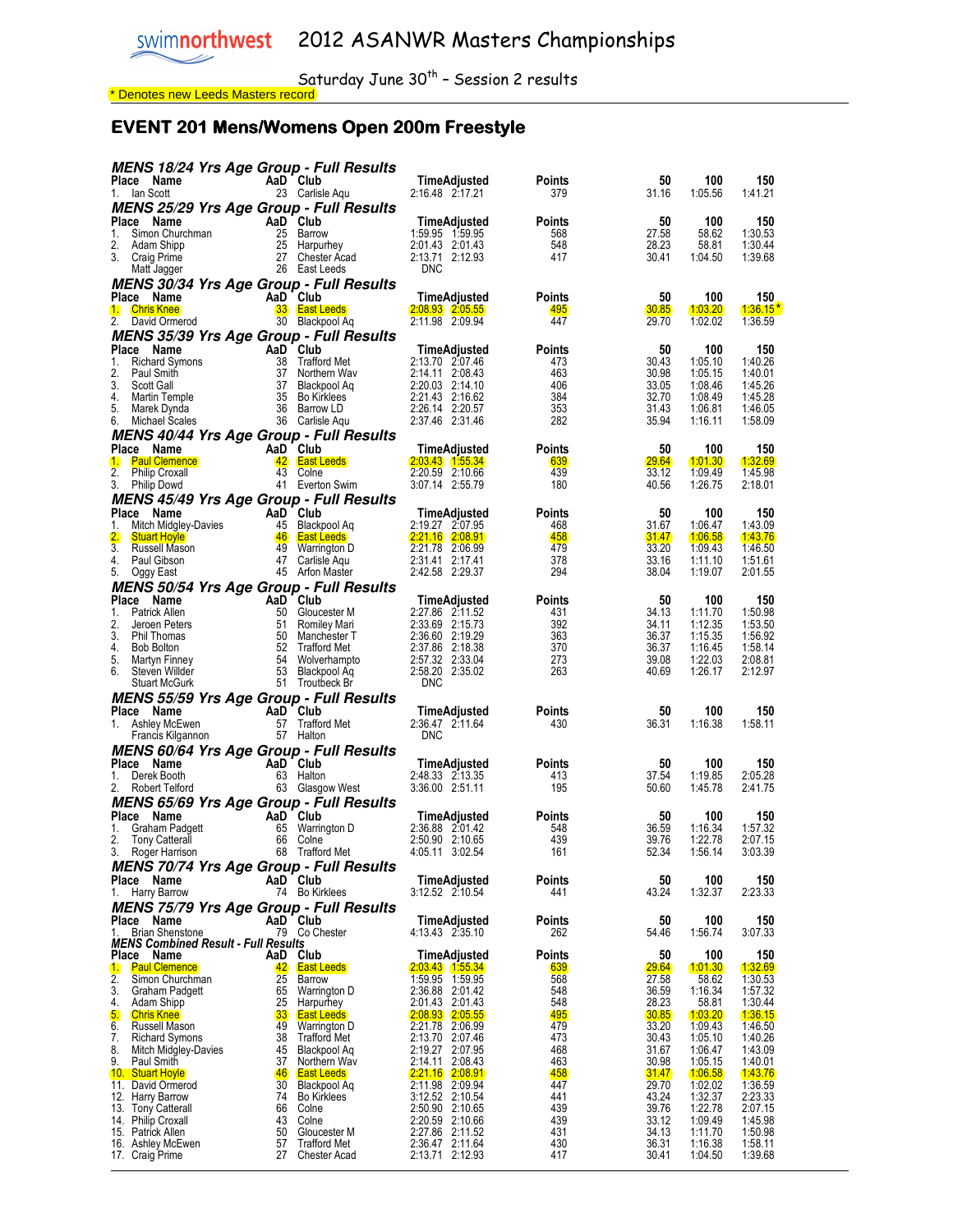

Saturday June  $30^{th}$  - Session 2 results

| Derek Booth<br>18.                               | 63              | Halton                             | 2:48.33<br>2:13.35                 | 413           | 37.54          | 1:19.85            | 2:05.28            |  |
|--------------------------------------------------|-----------------|------------------------------------|------------------------------------|---------------|----------------|--------------------|--------------------|--|
| 19.<br>Scott Gall                                | 37              | Blackpool Aq                       | 2:20.03<br>2:14.10                 | 406           | 33.05          | 1:08.46            | 1:45.26            |  |
| 20.<br>Jeroen Peters                             | 51              |                                    | 2:33.69 2:15.73                    | 392           | 34.11          | 1:12.35            | 1:53.50            |  |
|                                                  |                 | Romiley Mari                       |                                    |               |                |                    |                    |  |
| 21. Martin Temple                                | 35              | <b>Bo Kirklees</b>                 | 2:21.43 2:16.62                    | 384           | 32.70          | 1:08.49            | 1:45.28            |  |
| 22.<br>lan Scott                                 | 23              | Carlisle Aqu                       | 2:16.48 2:17.21                    | 379           | 31.16          | 1:05.56            | 1:41.21            |  |
| 23.<br>Paul Gibson                               | 47              | Carlisle Aqu                       | 2:31.41 2:17.41                    | 378           | 33.16          | 1:11.10            | 1:51.61            |  |
| 24.<br><b>Bob Bolton</b>                         | 52              | <b>Trafford Met</b>                | 2:37.86 2:18.38                    | 370           | 36.37          | 1:16.45            | 1:58.14            |  |
| 25.<br>Phil Thomas                               | 50              | Manchester T                       | 2:36.60 2:19.29                    | 363           | 36.37          | 1:15.35            | 1:56.92            |  |
| 26. Marek Dynda                                  | 36              | Barrow LD                          | 2:26.14 2:20.57                    | 353           | 31.43          | 1:06.81            | 1:46.05            |  |
|                                                  |                 |                                    | 2:42.58 2:29.37                    | 294           | 38.04          | 1:19.07            |                    |  |
| 27.<br>Oggy East                                 |                 | 45 Arfon Master                    |                                    |               |                |                    | 2:01.55            |  |
| 28.<br>Michael Scales                            | 36              | Carlisle Aqu                       | 2:37.46 2:31.46                    | 282           | 35.94          | 1:16.11            | 1:58.09            |  |
| 29.<br>Martyn Finney                             | 54              | Wolverhampto                       | 2:57.32 2:33.04                    | 273           | 39.08          | 1:22.03            | 2:08.81            |  |
| 30.<br>Steven Willder                            | 53              | Blackpool Aq                       | 2:58.20 2:35.02                    | 263           | 40.69          | 1:26.17            | 2:12.97            |  |
| 31.<br><b>Brian Shenstone</b>                    | 79              | Co Chester                         | 4:13.43 2:35.10                    | 262           | 54.46          | 1:56.74            | 3:07.33            |  |
| 32.<br>Robert Telford                            | 63              | Glasgow West                       | 3:36.00 2:51.11                    | 195           | 50.60          | 1:45.78            | 2:41.75            |  |
| 33. Philip Dowd                                  | 41              |                                    | 3:07.14 2:55.79                    | 180           | 40.56          | 1:26.75            | 2:18.01            |  |
|                                                  |                 | Everton Swim                       |                                    |               |                |                    |                    |  |
| 34. Roger Harrison                               |                 | 68 Trafford Met                    | 4:05.11 3:02.54                    | 161           | 52.34          | 1:56.14            | 3:03.39            |  |
| <b>WOMENS 18/24 Yrs Age Group - Full Results</b> |                 |                                    |                                    |               |                |                    |                    |  |
| Place Name                                       |                 | AaD Club                           | TimeAdjusted                       | <b>Points</b> | 50             | 100                | 150                |  |
|                                                  |                 |                                    |                                    |               |                |                    |                    |  |
| Rachael Gorman<br>1.                             |                 | 21 Rochdale                        | 2:28.53 2:30.04                    | 406           | 34.39          | 1:12.18            | 1:50.62            |  |
| <b>WOMENS 25/29 Yrs Age Group - Full Results</b> |                 |                                    |                                    |               |                |                    |                    |  |
| Place Name                                       |                 | AaD Club                           | TimeAdjusted                       | Points        | 50             | 100                | 150                |  |
| 1.<br>Laura Bowden                               |                 | 25 Trafford Met                    | 2:16.65 2:16.65                    | 538           | 31.87          | 1:06.30            | 1:41.49            |  |
|                                                  |                 |                                    |                                    |               |                |                    |                    |  |
| <b>WOMENS 30/34 Yrs Age Group - Full Results</b> |                 |                                    |                                    |               |                |                    |                    |  |
| Place Name                                       |                 | <b>AaD Club</b>                    | TimeAdjusted                       | <b>Points</b> | 50             | 100                | 150                |  |
| 1. Rebecca Lennon                                |                 | 30 Trafford Met                    | 2:24.78 2:22.55                    | 474           | 33.70          | 1:10.39            | 1:47.83            |  |
|                                                  |                 |                                    | <b>DNC</b>                         |               |                |                    |                    |  |
| Ruth McLaughlin                                  |                 | 30 Co Liverpool                    |                                    |               |                |                    |                    |  |
| <b>WOMENS 40/44 Yrs Age Group - Full Results</b> |                 |                                    |                                    |               |                |                    |                    |  |
| Place Name                                       |                 | AaD Club                           | TimeAdjusted                       | <b>Points</b> | 50             | 100                | 150                |  |
| 1.<br>Deborah Tuck                               |                 | 42 Cleethorpes                     | 2:25.69 2:16.14                    | 544           | 33.45          | 1:10.61            | 1:48.33            |  |
|                                                  |                 |                                    | 3:02.75 2:52.54                    | 267           |                |                    |                    |  |
| 2.<br>Sharron Dixon                              |                 | 40 Everton Swim                    |                                    |               | 41.91          | 1:28.62            | 2:16.53            |  |
| <b>WOMENS 45/49 Yrs Age Group - Full Results</b> |                 |                                    |                                    |               |                |                    |                    |  |
| Place Name                                       |                 | AaD Club                           | TimeAdjusted                       | Points        | 50             | 100                | 150                |  |
| Jo Bolton<br>1.                                  |                 | 46 Trafford Met                    | 2:42.18 2:28.10                    | 422           | 38.04          | 1:19.93            | 2:02.05            |  |
|                                                  |                 |                                    |                                    |               |                |                    |                    |  |
| $\mathbf{2}$<br>Lynne Dawson                     |                 | 45 Chapeltown S                    | 2:46.61 2:33.07                    | 383           | 37.81          | 1:20.28            | 2:03.97            |  |
| Elaine Cooke                                     |                 | 48 Southport                       | <b>DNC</b>                         |               |                |                    |                    |  |
| <b>WOMENS 50/54 Yrs Age Group - Full Results</b> |                 |                                    |                                    |               |                |                    |                    |  |
| Place Name                                       | <b>AaD</b> Club |                                    | TimeAdjusted                       | Points        | 50             | 100                | 150                |  |
|                                                  |                 |                                    |                                    |               |                |                    |                    |  |
| 1.<br>Susan Arrowsmith                           |                 | 50 Nottingham L                    | 2:44.35 2:26.19                    | 439           | 29.92          | 1:18.58            | 2:01.40            |  |
| 2.<br>Sally Chapman                              |                 | 51 Barrow LD                       | 3:00.93 2:39.79                    | 336           |                |                    |                    |  |
| <b>WOMENS 60/64 Yrs Age Group - Full Results</b> |                 |                                    |                                    |               | 40.05          | 1:25.61            | 2:13.58            |  |
|                                                  |                 |                                    |                                    |               |                |                    |                    |  |
|                                                  |                 |                                    |                                    |               |                |                    |                    |  |
| Place Name                                       | <b>AaD</b> Club |                                    | <b>TimeAdjusted</b>                | <b>Points</b> | 50             | 100                | 150                |  |
| 1. Karen Bellas                                  |                 | 60 Camden Swiss                    | 2:58.18 2:25.70                    | 444           | 42.22          | 1:28.19            | 2:14.42            |  |
|                                                  |                 |                                    |                                    |               |                |                    |                    |  |
| <b>WOMENS 70/74 Yrs Age Group - Full Results</b> |                 |                                    |                                    |               |                |                    |                    |  |
| Place Name                                       |                 | AaD Club                           | TimeAdjusted                       | Points        | 50             | 100                | 150                |  |
| 1.<br>Doreen Gordon                              |                 | 70 Southport                       | 3:23.16 2:27.05                    | 432           | 45.68          | 1:37.41            | 2:31.50            |  |
| Brenda Walker                                    |                 | 74 Co Chester                      | 3:31.40 2:23.34                    | 466           | 50.48          | 1:45.07            | 2:39.70            |  |
| <b>WOMENS Combined Result - Full Results</b>     |                 |                                    |                                    |               |                |                    |                    |  |
| Place Name                                       |                 | AaD Club                           | TimeAdjusted                       | <b>Points</b> | 50             | 100                | 150                |  |
| 1.<br>Deborah Tuck                               | 42              |                                    | 2:25.69 2:16.14                    | 544           | 33.45          | 1:10.61            | 1:48.33            |  |
| 2.<br>Laura Bowden                               | 25              | Cleethorpes<br><b>Trafford Met</b> | 2:16.65 2:16.65                    | 538           | 31.87          | 1:06.30            | 1:41.49            |  |
|                                                  |                 |                                    |                                    |               |                |                    |                    |  |
| 3.<br>Rebecca Lennon                             | 30              | Trafford Met                       | 2:24.78 2:22.55                    | 474           | 33.70          | 1:10.39            | 1:47.83            |  |
| 4.<br><b>Brenda Walker</b>                       | 74              | Co Chester                         | 3:31.40 2:23.34                    | 466           | 50.48          | 1:45.07            | 2:39.70            |  |
| 5.<br>Karen Bellas                               | 60              | <b>Camden Swiss</b>                | 2:58.18 2:25.70                    | 444           | 42.22          | 1:28.19            | 2:14.42            |  |
| 6.<br>Susan Arrowsmith                           | 50              | Nottingham L                       | 2:44.35 2:26.19                    | 439           | 29.92          | 1:18.58            | 2:01.40            |  |
| 7.<br>Doreen Gordon                              | 70              | Southport                          | 3:23.16 2:27.05                    | 432           | 45.68          | 1:37.41            | 2:31.50            |  |
| 8.<br>Jo Bolton                                  | 46              | <b>Trafford Met</b>                | 2:42.18 2:28.10                    | 422           | 38.04          | 1:19.93            | 2:02.05            |  |
| 9.                                               | 21              |                                    |                                    | 406           | 34.39          |                    | 1:50.62            |  |
| Rachael Gorman                                   |                 | Rochdale                           | 2:28.53 2:30.04                    |               |                | 1:12.18            |                    |  |
| 10. Lynne Dawson                                 | 45              | Chapeltown S                       | 2:46.61 2:33.07                    | 383           | 37.81          | 1:20.28            | 2:03.97            |  |
| 11.<br>Sally Chapman<br>12. Sharron Dixon        | 51              | Barrow LD<br>40 Everton Swim       | 3:00.93 2:39.79<br>3:02.75 2:52.54 | 336<br>267    | 40.05<br>41.91 | 1:25.61<br>1:28.62 | 2:13.58<br>2:16.53 |  |

#### EVENT 202 Womens Open 50m Breaststroke

| 18/24 Yrs Age Group - Full Results |     |                 |                     |               |
|------------------------------------|-----|-----------------|---------------------|---------------|
| Place Name                         |     | AaD Club        | TimeAdjusted        | <b>Points</b> |
| Sarah-Louise Banner 23<br>1.       |     | Halton          | 37.67<br>37.87      | 439           |
| 2.<br>Siobhan Murphy               |     | 20 Everton Swim | 40.90<br>41.41      | 336           |
| 25/29 Yrs Age Group - Full Results |     |                 |                     |               |
| Place Name                         |     | AaD Club        | TimeAdjusted        | <b>Points</b> |
| 1. Leanne Clarke                   | 26  | Halton          | 34.80 34.70         | 571           |
| 40/44 Yrs Age Group - Full Results |     |                 |                     |               |
| Place Name                         |     | AaD Club        | <b>TimeAdjusted</b> | <b>Points</b> |
| 1. Helen Sadler                    |     | 42 Trafford Met | 41.29<br>38.58      | 415           |
| 2. Justine Doody 40 Wolverhampto   |     |                 | 43.31<br>40.89      | 349           |
| Vivien Garland                     |     | 40 Everton Swim | DQ SL-1L            |               |
| 45/49 Yrs Age Group - Full Results |     |                 |                     |               |
| Place Name                         |     | AaD Club        | TimeAdjusted        | <b>Points</b> |
| 1. Lynne Dawson                    |     | 45 Chapeltown S | 43.55<br>$-40.01$   | 372           |
| 50/54 Yrs Age Group - Full Results |     |                 |                     |               |
| Place Name                         | AaD | Club            | TimeAdjusted        | <b>Points</b> |
| 1. Vanessa Foster                  | 54  | Carlisle Agu    | 47.75<br>$-41.21$   | 341           |
| 2. Irene Meikle                    | 50  | Barrow LD       | 43.47<br>48.87      | 290           |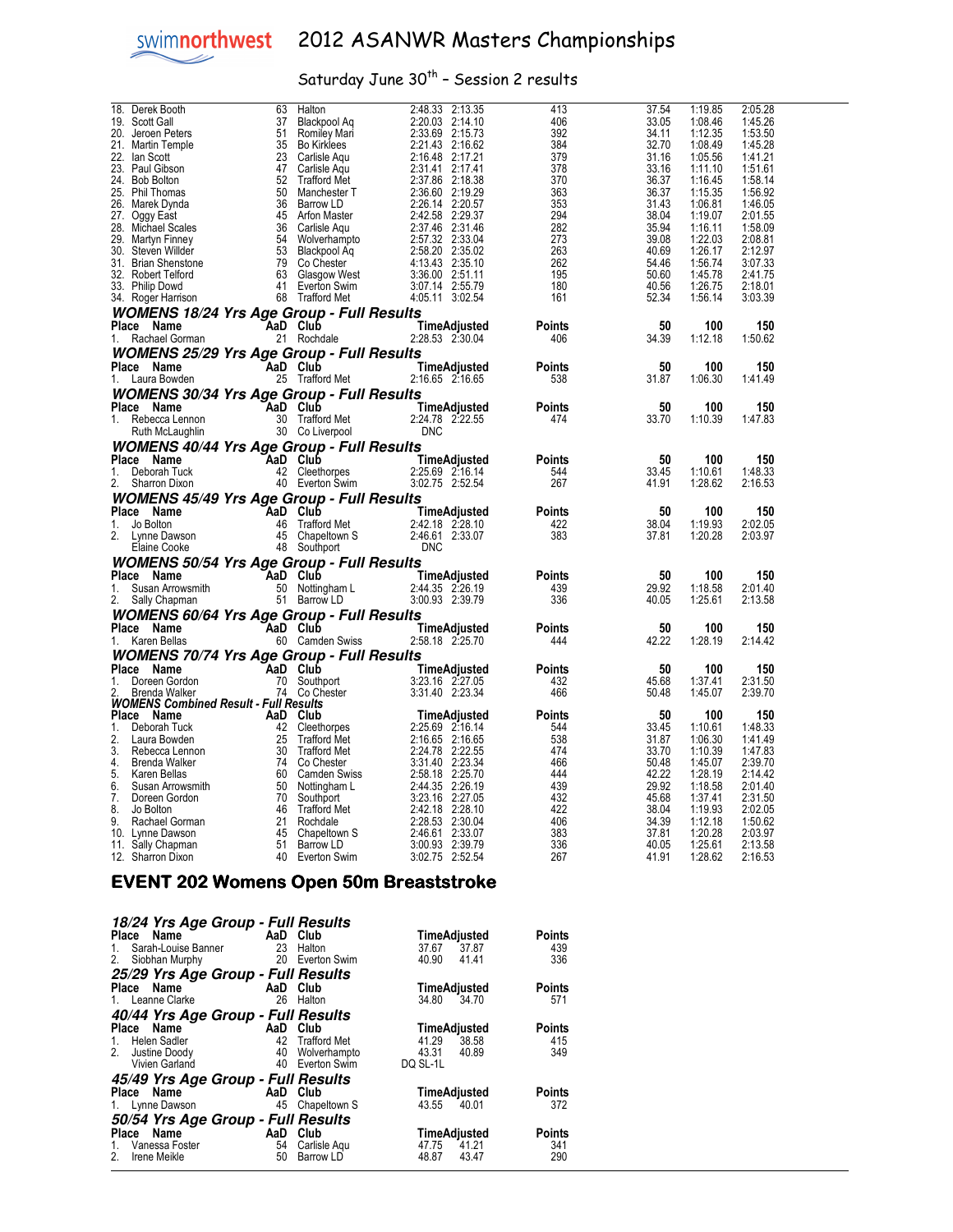

|       | 55/59 Yrs Age Group - Full Results                      |     |                     |         |              |        |
|-------|---------------------------------------------------------|-----|---------------------|---------|--------------|--------|
| Place | Name                                                    | AaD | Club                |         | TimeAdjusted | Points |
| 1.    | <b>Lindsey Gowland</b>                                  | 55  | Etwall Eagle        | 41.74   | 35.73        | 523    |
| 2.    | Judith Barton                                           | 56  | Seagulls            | 45.46   | 38.58        | 415    |
|       | 60/64 Yrs Age Group - Full Results                      |     |                     |         |              |        |
| Place | Name                                                    | AaD | Club                |         | TimeAdjusted | Points |
| 1.    | Karen Bellas                                            | 60  | <b>Camden Swiss</b> | 47.01   | 38.44        | 420    |
|       | 65/69 Yrs Age Group - Full Results                      |     |                     |         |              |        |
| Place | Name                                                    | AaD | Club                |         | TimeAdjusted | Points |
| 1.    | Helen Jenkins                                           | 66  | Southport           | 52.76   | 40.34        | 363    |
|       |                                                         |     |                     |         |              |        |
| Place | 75/79 Yrs Age Group - Full Results                      | AaD | Club                |         |              |        |
|       | Name                                                    |     |                     |         | TimeAdjusted | Points |
| 1.    | Myrna Taylor                                            | 79  | Blackpool Aq        | 55.94   | 34.24        | 595    |
| 2.    | Barbara Morton<br><b>Combined Result - Full Results</b> | 79  | Darwen              | 1:09.19 | 42.34        | 314    |
| Place | Name                                                    | AaD | Club                |         | TimeAdjusted | Points |
| 1.    | Myrna Taylor                                            | 79  | Blackpool Aq        | 55.94   | 34.24        | 595    |
| 2.    | Leanne Clarke                                           | 26  | Halton              | 34.80   | 34.70        | 571    |
| 3.    | Lindsey Gowland                                         | 55  | Etwall Eagle        | 41.74   | 35.73        | 523    |
| 4.    | Sarah-Louise Banner                                     | 23  | Halton              | 37.67   | 37.87        | 439    |
| 5.    | Karen Bellas                                            | 60  | <b>Camden Swiss</b> | 47.01   | 38.44        | 420    |
| 6.    | <b>Helen Sadler</b>                                     | 42  | <b>Trafford Met</b> | 41.29   | 38.58        | 415    |
| 7.    | Judith Barton                                           | 56  | Seagulls            | 45.46   | 38.58        | 415    |
| 8.    | Lynne Dawson                                            | 45  | Chapeltown S        | 43.55   | 40.01        | 372    |
| 9.    | Helen Jenkins                                           | 66  | Southport           | 52.76   | 40.34        | 363    |
| 10.   | Justine Doody                                           | 40  | Wolverhampto        | 43.31   | 40.89        | 349    |
| 11.   | Vanessa Foster                                          | 54  | Carlisle Aqu        | 47.75   | 41.21        | 341    |
| 12.   | Siobhan Murphy                                          | 20  | Everton Swim        | 40.90   | 41.41        | 336    |
| 13.   | Barbara Morton                                          | 79  | Darwen              | 1:09.19 | 42.34        | 314    |
| 14.   | <b>Irene Meikle</b>                                     | 50  | Barrow LD           | 48.87   | 43.47        | 290    |

#### EVENT 203 Mens Open 50m Breaststroke

| 18/24 Yrs Age Group - Full Results               |          |                                 |                             |                |               |
|--------------------------------------------------|----------|---------------------------------|-----------------------------|----------------|---------------|
| Place<br>Name                                    | AaD Club |                                 | TimeAdjusted                |                | Points        |
| 1. Craig Yates                                   | 20       | Dane Valley<br>23 Rochdale      | 32.76                       | 33.17          | 441           |
| 2.<br>Matthew Lees                               |          |                                 | 35.71                       | 35.90          | 347           |
| 25/29 Yrs Age Group - Full Results               |          |                                 |                             |                |               |
| Place Name                                       | AaD Club |                                 | TimeAdjusted                |                | Points        |
| 1.<br>Mark Riley                                 |          | 26 Everton Swim                 | 33.64 33.54                 |                | 426           |
| 30/34 Yrs Age Group - Full Results               |          |                                 |                             |                |               |
| Place<br>Name                                    | AaD      | Club                            | TimeAdjusted                |                | Points        |
| Daniel Hallam<br>1.<br>2.                        | 30<br>32 | Salford City                    | 36.70<br>43.85              | 36.13<br>42.86 | 341<br>204    |
| James Stuart                                     |          | Southport                       |                             |                |               |
| 35/39 Yrs Age Group - Full Results               |          |                                 |                             |                |               |
| Place Name                                       | AaD Club |                                 | TimeAdjusted                |                | <b>Points</b> |
| Andrew Jones<br>1.                               | 37       | Halton                          | 38.75                       | 37.11          | 315           |
| 40/44 Yrs Age Group - Full Results               |          |                                 |                             |                |               |
| Place Name                                       |          |                                 | TimeAdjusted                |                | Points        |
| 1.<br>Peter Wilmot<br>2.<br>Neil White           |          | Blackpool Aq<br>42 Everton Swim | 33.12<br>34.27              | 31.27<br>32.02 | 526<br>490    |
| 3.<br>Paul Ingle                                 | - 41     | Etwall                          | 36.96                       | 34.72          | 384           |
| 4.<br>Andrew Flynn                               | - 40     | Birmingham M                    | 46.49                       | 43.89          | 190           |
| David Painter                                    |          | 44 Wolverhampto                 | DQ ST-                      |                |               |
| 45/49 Yrs Age Group - Full Results               |          |                                 |                             |                |               |
| Place<br>Name                                    | AaD Club |                                 | TimeAdjusted                |                | Points        |
| 1.<br>Mike Hodgson                               | 45       | Guildford Ct                    | 31.46                       | 28.90          | 666           |
| 2.<br>Carl Barkley                               | 47       | Halton                          | 35.34                       | 32.07          | 488           |
| 3.<br>Kevin Comer                                | 47       | Halton                          | 41.34                       | 37.52          | 304           |
| Oggy East                                        |          | 45 Arfon Master                 | DQ T-1L                     |                |               |
| 50/54 Yrs Age Group - Full Results               |          |                                 |                             |                |               |
| Place<br>Name                                    | AaD Club |                                 | TimeAdjusted                |                | Points        |
| Craig Heggie<br>1.                               | 50       | Copeland                        | 34.54                       | 30.72          | 555           |
| 2.<br>Jan Glynn                                  | 50       | Blackburn                       | 38.93                       | 34.63          | 387           |
| 3.<br><b>Bob Bolton</b>                          | 52       | <b>Trafford Met</b>             | 39.50                       | 34.63          | 387           |
| <b>Andrew Pratt</b>                              |          | 54 Southport                    | <b>DNC</b>                  |                |               |
| 60/64 Yrs Age Group - Full Results               |          |                                 |                             |                |               |
| Place Name                                       | AaD Club |                                 | TimeAdjusted                |                | Points        |
| 1.<br>Graham Pearson                             | 60       | Carlisle Aqu<br>63 Halton       | 36.30<br>DQ SA-1L           | 29.68          | 615           |
| Raymond Marshall                                 |          |                                 |                             |                |               |
| 65/69 Yrs Age Group - Full Results               |          |                                 |                             |                |               |
| Place<br>Name                                    | AaD Club |                                 | TimeAdjusted                |                | Points        |
| <b>Tony Fields</b><br>1.<br>2.<br>Roger Harrison | 65       | Co Chester<br>68 Trafford Met   | 52.81<br>1:01.66            | 40.87<br>45.92 | 235<br>166    |
|                                                  |          |                                 |                             |                |               |
| 70/74 Yrs Age Group - Full Results<br>Place Name | AaD Club |                                 |                             |                | Points        |
| 1.<br>Neil Mackinnon                             |          | 71 Trafford Met                 | TimeAdjusted<br>40.57 28.92 |                | 665           |
|                                                  |          |                                 |                             |                |               |
| 75/79 Yrs Age Group - Full Results               |          |                                 |                             |                |               |
| Place<br>Name                                    | AaD      | Club                            | TimeAdjusted<br>DQ SL-1L    |                | Points        |
| <b>Brian Shenstone</b>                           | 79       | Co Chester                      |                             |                |               |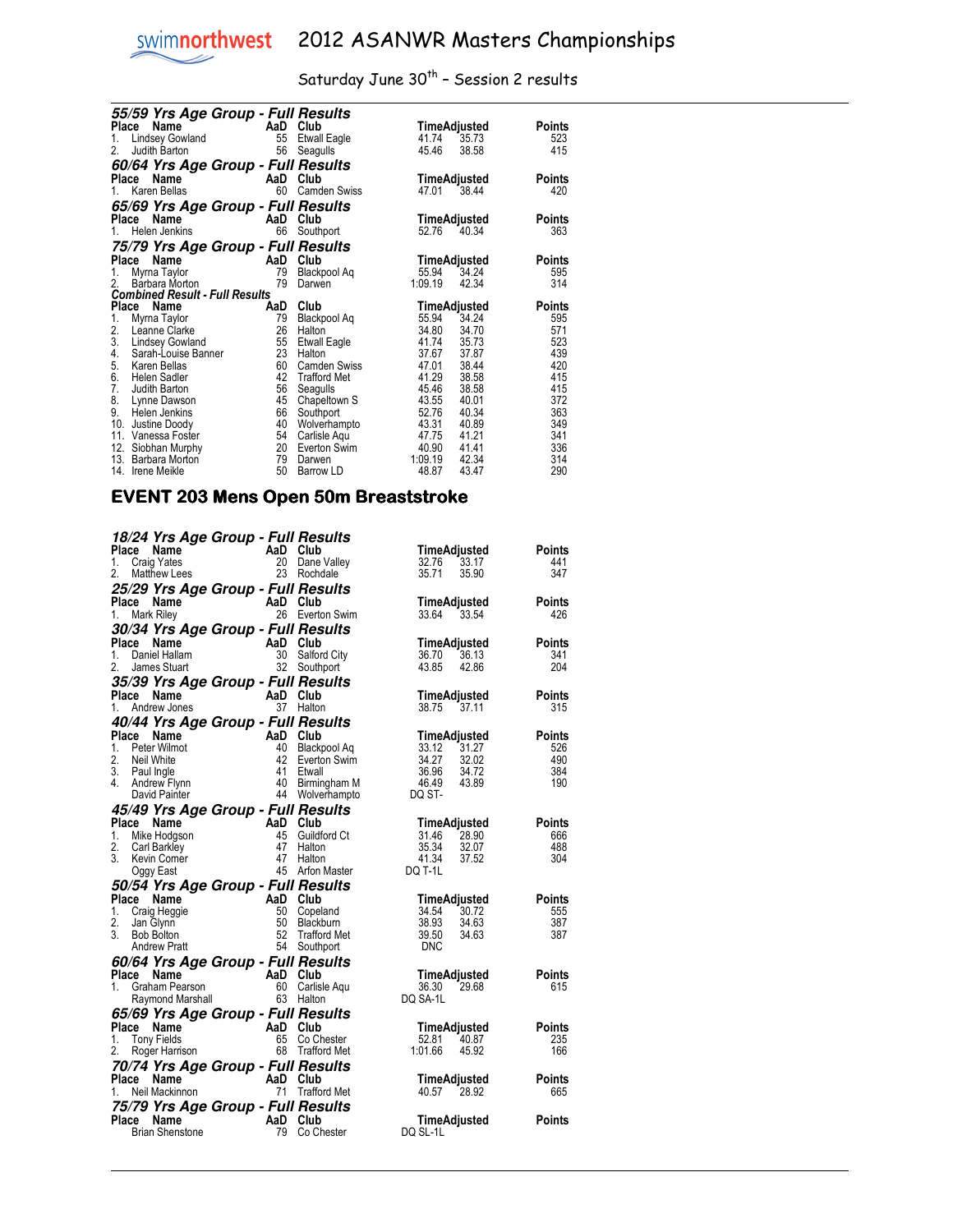## Saturday June  $30^{th}$  - Session 2 results

| <b>Combined Result - Full Results</b> |                     |     |                     |         |              |        |  |
|---------------------------------------|---------------------|-----|---------------------|---------|--------------|--------|--|
| Place                                 | Name                | AaD | Club                |         | TimeAdjusted | Points |  |
| 1.                                    | Mike Hodgson        | 45  | Guildford Ct        | 31.46   | 28.90        | 666    |  |
| 2.                                    | Neil Mackinnon      | 71  | Trafford Met        | 40.57   | 28.92        | 665    |  |
| 3.                                    | Graham Pearson      | 60  | Carlisle Aqu        | 36.30   | 29.68        | 615    |  |
| 4.                                    | Craig Heggie        | 50  | Copeland            | 34.54   | 30.72        | 555    |  |
| 5.                                    | Peter Wilmot        | 40  | Blackpool Aq        | 33.12   | 31.27        | 526    |  |
| 6.                                    | Neil White          | 42  | Everton Swim        | 34.27   | 32.02        | 490    |  |
| 7.                                    | Carl Barkley        | 47  | Halton              | 35.34   | 32.07        | 488    |  |
| 8.                                    | <b>Craig Yates</b>  | 20  | Dane Valley         | 32.76   | 33.17        | 441    |  |
| 9.                                    | Mark Riley          | 26  | Everton Swim        | 33.64   | 33.54        | 426    |  |
| 10.                                   | <b>Bob Bolton</b>   | 52  | <b>Trafford Met</b> | 39.50   | 34.63        | 387    |  |
| 11.                                   | Jan Glynn           | 50  | <b>Blackburn</b>    | 38.93   | 34.63        | 387    |  |
| 12.                                   | Paul Ingle          | 41  | Etwall              | 36.96   | 34.72        | 384    |  |
| 13.                                   | <b>Matthew Lees</b> | 23  | Rochdale            | 35.71   | 35.90        | 347    |  |
| 14.                                   | Daniel Hallam       | 30  | Salford City        | 36.70   | 36.13        | 341    |  |
| 15.                                   | Andrew Jones        | 37  | Halton              | 38.75   | 37.11        | 315    |  |
| 16.                                   | Kevin Comer         | 47  | Halton              | 41.34   | 37.52        | 304    |  |
| 17.                                   | <b>Tony Fields</b>  | 65  | Co Chester          | 52.81   | 40.87        | 235    |  |
| 18.                                   | James Stuart        | 32  | Southport           | 43.85   | 42.86        | 204    |  |
| 19.                                   | Andrew Flynn        | 40  | Birmingham M        | 46.49   | 43.89        | 190    |  |
|                                       | 20. Roger Harrison  | 68  | <b>Trafford Met</b> | 1:01.66 | 45.92        | 166    |  |

#### EVENT 204 Womens Open 100m Backstroke

 $\overline{a}$ 

| 18/24 Yrs Age Group - Full Results<br>Place<br>Name |     | AaD Club                        | TimeAdjusted                          | Points        | 50             |
|-----------------------------------------------------|-----|---------------------------------|---------------------------------------|---------------|----------------|
| Rachael Gorman<br>1.                                |     | 21 Rochdale                     | 1:18.89 1:19.69                       | 332           | 37.88          |
| 25/29 Yrs Age Group - Full Results                  |     |                                 |                                       |               |                |
| Place<br>Name                                       |     | AaD Club                        | TimeAdjusted                          | Points        | 50             |
| Laura Bowden                                        | 25  | <b>Trafford Met</b>             | <b>DNC</b>                            |               |                |
| Joanne Grime                                        |     | 26 Horwich Leis                 | DQ T-1L                               |               |                |
| 30/34 Yrs Age Group - Full Results                  |     |                                 |                                       |               |                |
| Place<br>Name                                       |     | AaD Club                        | TimeAdjusted                          | Points        | 50             |
| 1.<br><b>Katie Birchall</b>                         | 30  | Co Liverpool                    | 1:04.92 1:03.92                       | 645           | 31.43          |
| 2.<br>Ruth McLaughlin                               | 30  | Co Liverpool                    | 1:14.36 1:13.21                       | 429           | 36.11          |
| 3.<br>Rebecca Lennon                                | 30  | Trafford Met                    | 1:14.87 1:13.71                       | 420           | 37.16          |
| 40/44 Yrs Age Group - Full Results                  |     |                                 |                                       |               |                |
| Name<br>Place                                       |     | AaD Club                        | TimeAdjusted                          | <b>Points</b> | 50             |
| Helen Sadler<br>1.                                  | 42  | Trafford Met                    | 1:14.90 1:09.99                       | 491           | 37.35          |
| 2.<br>Deborah Tuck                                  |     | 42 Cleethorpes                  | 1:22.24 1:16.85                       | 371           | 39.90          |
| 45/49 Yrs Age Group - Full Results                  |     |                                 |                                       |               |                |
| Place Name                                          | AaD | Club                            | TimeAdjusted                          | Points        | 50             |
| Judy Brown<br>1.<br>Lynda Flavell                   | 48  | Warrington D<br>49 Wolverhampto | 1:17.75 1:10.10<br>DQ T-2L            | 489           | 38.01          |
|                                                     |     |                                 |                                       |               |                |
| <i><b>50/54 Yrs Age Group - Full Results</b></i>    |     |                                 |                                       |               |                |
| Place Name<br>Susan Arrowsmith<br>1.                |     | AaD Club<br>50 Nottingham L     | TimeAdjusted<br>1:26.64 1:17.06       | Points<br>368 | 50<br>42.18    |
|                                                     |     |                                 |                                       |               |                |
| 60/64 Yrs Age Group - Full Results                  |     |                                 |                                       |               |                |
| Place<br>Name<br>Karen Bellas<br>1.                 |     | AaD Club<br>60 Camden Swiss     | TimeAdjusted<br>1:46.54 1:27.12       | Points<br>254 | 50<br>52.38    |
|                                                     |     |                                 |                                       |               |                |
| 65/69 Yrs Age Group - Full Results                  |     |                                 |                                       |               |                |
| Place Name<br>Helen Jenkins<br>1.                   |     | AaD Club<br>66 Southport        | TimeAdjusted<br>1:40.13 1:16.55       | Points<br>375 | 50<br>48.31    |
|                                                     |     |                                 |                                       |               |                |
| 70/74 Yrs Age Group - Full Results                  |     |                                 |                                       |               |                |
| Place<br>Name<br>1.<br>Doreen Gordon                | 70  | AaD Club<br>Southport           | TimeAdjusted<br>$1:47.11$ $1:17.53$   | Points<br>361 | 50<br>51.56    |
| 2.<br>Brenda Walker                                 |     | 74 Co Chester                   | 1:52.34 1:16.17                       | 381           | 56.40          |
| 75/79 Yrs Age Group - Full Results                  |     |                                 |                                       |               |                |
| Place<br>Name                                       |     | AaD Club                        | TimeAdjusted                          | Points        | 50             |
| Barbara Morton<br>1.                                |     | 79 Darwen                       | 2:20.73 1:26.13                       | 263           | 1:04.98        |
| <b>Combined Result - Full Results</b>               |     |                                 |                                       |               |                |
| Place<br>Name                                       | AaD | Club                            | TimeAdjusted                          | Points        | 50             |
| 1.<br>Katie Birchall                                | 30  | Co Liverpool                    | 1:04.92 1:03.92                       | 645           | 31.43          |
| 2.<br>Helen Sadler                                  | 42  | Trafford Met                    | 1:14.90 1:09.99                       | 491           | 37.35          |
| 3.<br>Judy Brown                                    | 48  | Warrington D                    | 1:17.75<br>1:10.10                    | 489           | 38.01          |
| 4.<br>Ruth McLaughlin<br>5.<br>Rebecca Lennon       | 30  | 30 Co Liverpool<br>Trafford Met | 1:14.36<br>1:13.21<br>1:14.87 1:13.71 | 429<br>420    | 36.11<br>37.16 |
| 6.<br><b>Brenda Walker</b>                          | 74  | Co Chester                      | 1:52.34 1:16.17                       | 381           | 56.40          |
| 7.<br>Helen Jenkins                                 | 66  | Southport                       | 1:40.13<br>1:16.55                    | 375           | 48.31          |
| 8.<br>Deborah Tuck                                  |     | 42 Cleethorpes                  | 1:22.24 1:16.85                       | 371           | 39.90          |
| 9.<br>Susan Arrowsmith                              | 50  | Nottingham L                    | 1:26.64 1:17.06                       | 368           | 42.18          |
| 10. Doreen Gordon                                   | 70  | Southport                       | 1:47.11<br>1:17.53                    | 361           | 51.56          |
| 11. Rachael Gorman                                  | 21  | Rochdale                        | 1:18.89<br>1:19.69                    | 332           | 37.88          |
| 12. Barbara Morton                                  | 79  | Darwen                          | 2:20.73<br>1:26.13                    | 263           | 1:04.98        |
| 13. Karen Bellas                                    | 60  | Camden Swiss                    | 1:46.54<br>1:27.12                    | 254           | 52.38          |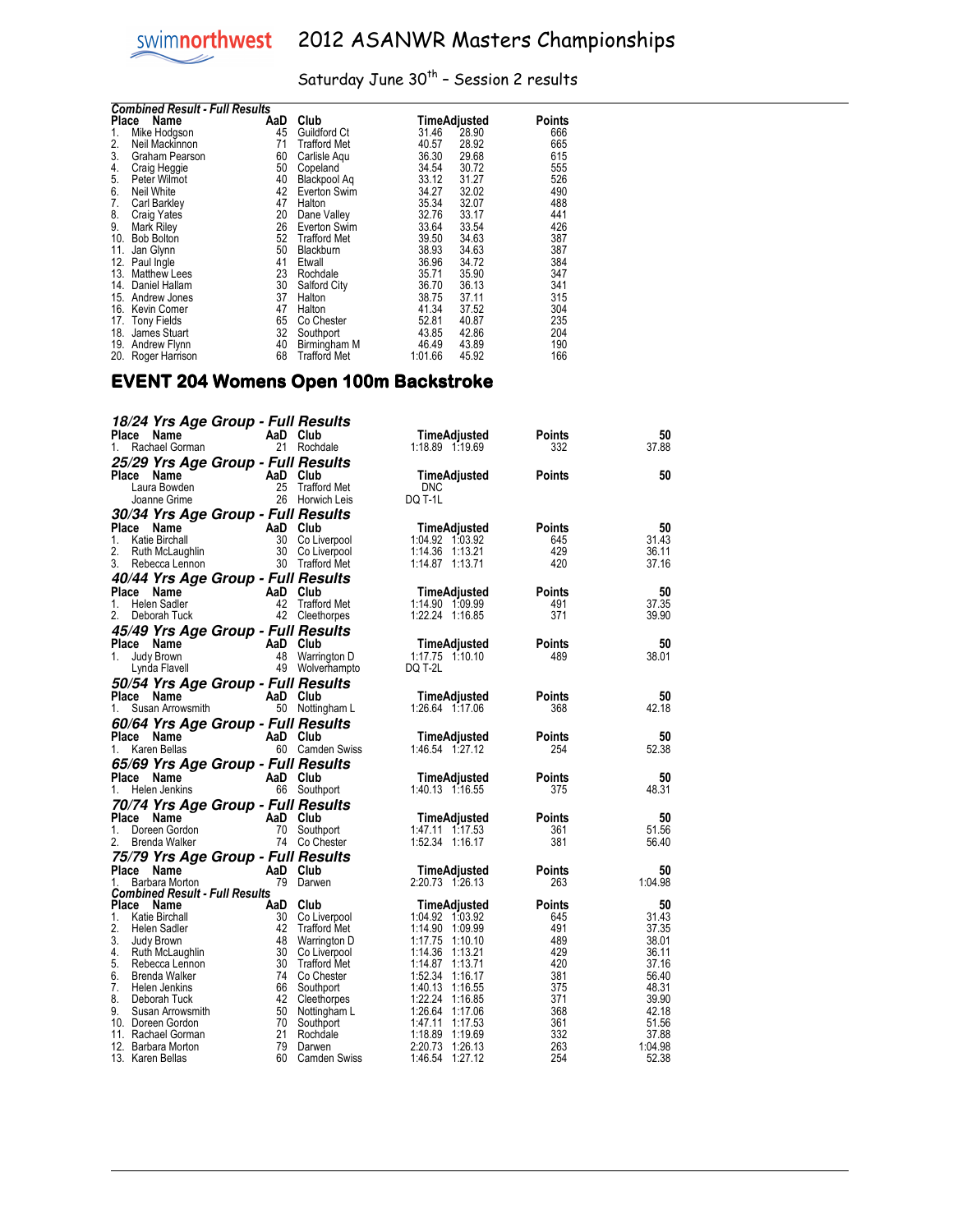## **EVENT 205 Mens Open 100m Backstroke**

| 18/24 Yrs Age Group - Full Results                  |          |                                     |                                    |            |                |
|-----------------------------------------------------|----------|-------------------------------------|------------------------------------|------------|----------------|
| Place<br>Name                                       | AaD Club |                                     | TimeAdjusted                       | Points     | 50             |
| George Morreal<br>1.                                | 20       | Stalybridge                         | 1:00.91 1:01.67                    | 499        | 29.83          |
| 2.<br>Christopher Sweeney                           |          | 20 Everton Swim                     | 1:12.28 1:13.18                    | 299        | 34.55          |
| 25/29 Yrs Age Group - Full Results                  |          |                                     |                                    |            |                |
| Place<br>Name                                       | AaD      | Club                                | TimeAdjusted                       | Points     | 50             |
| 1.<br>Thomas Edward Lowndes                         |          | 25 Southport                        | $1:10.30$ $1:10.30$                | 337        | 33.21          |
|                                                     |          |                                     |                                    |            |                |
| 40/44 Yrs Age Group - Full Results                  |          |                                     |                                    |            |                |
| Place Name                                          | AaD Club |                                     | TimeAdjusted                       | Points     | 50             |
| Peter Jones<br>1.                                   |          | 42 Clitheroe                        | 1:01.41<br>57.38                   | 620        | 29.81          |
| 45/49 Yrs Age Group - Full Results                  |          |                                     |                                    |            |                |
| Place<br>Name                                       | AaD      | Club                                | TimeAdjusted                       | Points     | 50             |
| 1.<br>Russell Mason                                 | 49       | Warrington D                        | 1:10.73 1:03.35                    | 461        | 35.06          |
| 2.<br>Andrew Cox                                    | 45       | Blackpool Aq                        | 1:11.99 1:06.14                    | 405        | 34.69          |
| 3.<br>Paul Gibson                                   |          | 47 Carlisle Aqu                     | 1:19.94 1:12.55                    | 306        | 38.34          |
| 50/54 Yrs Age Group - Full Results                  |          |                                     |                                    |            |                |
| Place<br>Name                                       | AaD Club |                                     | TimeAdjusted                       | Points     | 50             |
| 1.<br>Patrick Allen                                 | 50       | Gloucester M                        | 1:21.80 1:12.76                    | 304        | 40.51          |
| 2.<br><b>Bob Bolton</b>                             |          | 52 Trafford Met                     | 1:28.36 1:17.46                    | 252        | 44.04          |
|                                                     |          |                                     |                                    |            |                |
| 55/59 Yrs Age Group - Full Results<br>Place<br>Name | AaD      | Club                                | TimeAdjusted                       | Points     | 50             |
|                                                     |          | 57 Gloucester M                     |                                    |            | 37.82          |
| Stephen Weston<br>1.<br>2.                          | 55       |                                     | 1:19.13 1:06.57<br>1:37.48 1:23.44 | 397<br>201 |                |
| Stephen Foster                                      |          | Carlisle Aqu                        |                                    |            | 46.69          |
|                                                     |          |                                     |                                    |            |                |
| Francis Kilgannon                                   |          | 57 Halton                           | DNC                                |            |                |
| 65/69 Yrs Age Group - Full Results                  |          |                                     |                                    |            |                |
| Place<br>Name                                       | AaD Club |                                     | TimeAdjusted                       | Points     | 50             |
| <b>Tony Catterall</b><br>1.                         |          | 66 Colne                            | 1:34.04 1:11.89                    | 315        | 45.79          |
| 75/79 Yrs Age Group - Full Results                  |          |                                     |                                    |            |                |
| Place<br>Name                                       | AaD Club |                                     | TimeAdjusted                       | Points     | 50             |
| 1.<br>Thomas Walker                                 | 77       | Co Chester                          | 1:36.91 1:02.00                    | 491        | 47.99          |
| 2.<br>John Anderson                                 | 75       | <b>Trafford Met</b>                 | 2:01.77 1:21.06                    | 220        | 59.25          |
| 3.<br><b>Brian Shenstone</b>                        |          | 79 Co Chester                       | 2:22.73 1:27.35                    | 175        | 1:09.53        |
| <b>Combined Result - Full Results</b>               |          |                                     |                                    |            |                |
| Place Name                                          | AaD Club |                                     | TimeAdjusted                       | Points     | 50             |
| 1.<br>Peter Jones                                   |          | 42 Clitheroe                        | 1:01.41<br>57.38                   | 620        | 29.81          |
| 2.<br>George Morreal                                |          | 20 Stalybridge                      | 1:00.91 1:01.67                    | 499        | 29.83          |
| 3.<br>Thomas Walker                                 | 77       | Co Chester                          | 1:36.91 1:02.00                    | 491        | 47.99          |
| 4.<br>Russell Mason                                 | 49       | Warrington D                        | 1:10.73 1:03.35                    | 461        | 35.06          |
| 5.<br>Andrew Cox                                    | 45       | Blackpool Ag                        | 1:11.99 1:06.14                    | 405        | 34.69          |
| 6.<br>Stephen Weston                                |          | 57 Gloucester M                     | 1:19.13 1:06.57                    | 397        | 37.82          |
| 7.<br>Thomas Edward Lowndes                         |          | 25 Southport                        | $1:10.30$ $1:10.30$                | 337        | 33.21          |
| 8.<br><b>Tony Catterall</b>                         |          | 66 Colne                            | 1:34.04 1:11.89                    | 315        | 45.79          |
| 9.<br>Paul Gibson                                   |          | 47 Carlisle Aqu                     | 1:19.94 1:12.55                    | 306        | 38.34          |
| 10. Patrick Allen                                   |          | 50 Gloucester M                     | 1:21.80 1:12.76                    | 304        | 40.51          |
| 11. Christopher Sweeney                             |          | 20 Everton Swim                     | 1:12.28 1:13.18                    | 299        | 34.55          |
| 12. Bob Bolton                                      | 52       | <b>Trafford Met</b>                 | 1:28.36 1:17.46                    | 252        | 44.04          |
| 13. John Anderson<br>14. Stephen Foster             | 75<br>55 | <b>Trafford Met</b><br>Carlisle Agu | 2:01.77 1:21.06<br>1:37.48 1:23.44 | 220<br>201 | 59.25<br>46.69 |

#### EVENT 206 Mens/Womens Open 200m IM

| <b>MENS 18/24 Yrs Age Group - Full Results</b> |                     |                     |               |       |         |         |
|------------------------------------------------|---------------------|---------------------|---------------|-------|---------|---------|
| Place Name                                     | AaD Club            | TimeAdjusted        | <b>Points</b> | 50    | 100     | 150     |
| 1. Matthew Lees                                | 23 Rochdale         | 2:37.70 2:38.54     |               | 31.06 | 1:15.36 | 2:03.45 |
| <b>MENS 25/29 Yrs Age Group - Full Results</b> |                     |                     |               |       |         |         |
| Place Name                                     | AaD Club            | TimeAdjusted        | <b>Points</b> | 50    | 100     | 150     |
| 27<br>Craig Prime                              | <b>Chester Acad</b> | 2:26.12 2:25.27     |               | 30.64 | 1:09.72 | 1:51.82 |
| 2.<br>26<br>Mark Riley                         | Everton Swim        | 2:28.34 2:27.92     |               | 31.59 | 1:11.39 | 1:54.11 |
| 25<br>Adam Shipp                               | Harpurhey           | <b>DNC</b>          |               |       |         |         |
| <b>MENS 35/39 Yrs Age Group - Full Results</b> |                     |                     |               |       |         |         |
| Place Name                                     | AaD Club            | <b>TimeAdjusted</b> | Points        | 50    | 100     | 150     |
| 35<br>Martin Temple<br>1.                      | <b>Bo Kirklees</b>  | 2:46.74 2:41.07     |               | 37.53 | 1:19.35 | 2:09.36 |
| 2.<br>36<br>Andrew Old                         | Bebington           | 2:55.45 2:48.77     |               | 35.57 | 1:22.56 | 2:14.84 |
| 3.<br>36<br><b>Michael Scales</b>              | Carlisle Aqu        | 3:04.48 2:57.45     |               | 38.93 | 1:28.59 | 2:24.02 |
| <b>MENS 40/44 Yrs Age Group - Full Results</b> |                     |                     |               |       |         |         |
| Place Name                                     | AaD Club            | TimeAdjusted        | Points        | 50    | 100     | 150     |
| Peter Wilmot<br>40                             | Blackpool Ag        | 2:38.88 2:30.01     |               | 32.10 | 1:17.43 | 2:02.27 |
| 2. Philip Croxall<br>43                        | Colne               | 2:44.37 2:32.76     |               | 35.40 | 1:22.24 | 2:07.84 |
| 3. Paul Ingle<br>41                            | Etwall              | 2:51.15 2:40.77     |               | 36.46 | 1:22.09 | 2:11.55 |
| <b>MENS 45/49 Yrs Age Group - Full Results</b> |                     |                     |               |       |         |         |
| Place Name                                     | AaD Club            | TimeAdjusted        | Points        | 50    | 100     | 150     |
| Stuart Hoyle<br>46                             | East Leeds          | <b>DNC</b>          |               |       |         |         |
| <b>MENS 50/54 Yrs Age Group - Full Results</b> |                     |                     |               |       |         |         |
| Place Name                                     | AaD Club            | TimeAdjusted        | Points        | 50    | 100     | 150     |
| Gordon Belbin<br>50                            | Ulverston           | 2:34.17 2:17.13     |               | 32.53 | 1:11.90 | 1:56.01 |
| <b>Stuart McGurk</b><br>51                     | Troutbeck Br        | <b>DNC</b>          |               |       |         |         |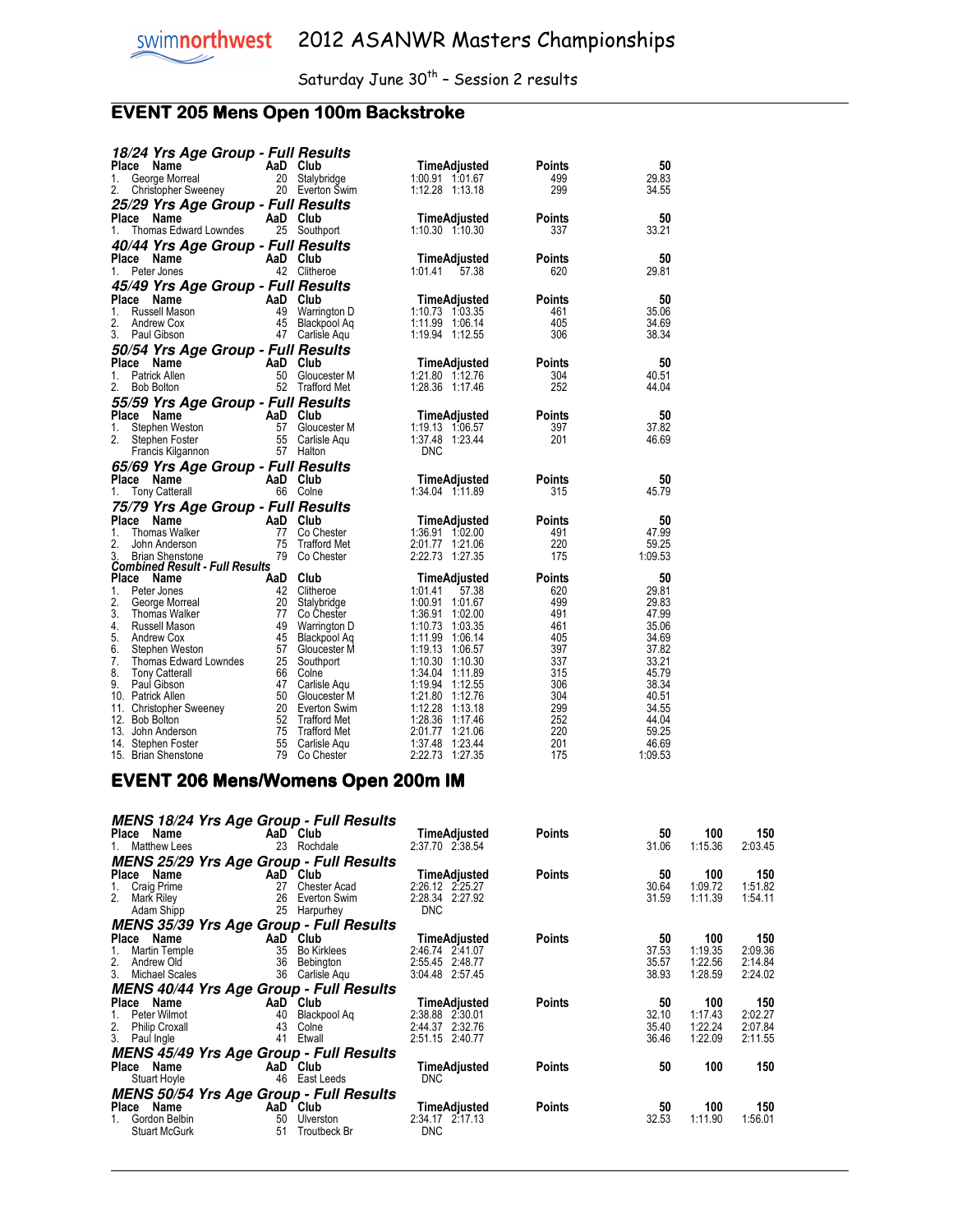## Saturday June  $30^{th}$  - Session 2 results

|                 | <b>MENS 60/64 Yrs Age Group - Full Results</b>                                                                                                                                                                                                         |          |                                    |                                                                                                                                                                                                                                       |               |                |                    |                    |
|-----------------|--------------------------------------------------------------------------------------------------------------------------------------------------------------------------------------------------------------------------------------------------------|----------|------------------------------------|---------------------------------------------------------------------------------------------------------------------------------------------------------------------------------------------------------------------------------------|---------------|----------------|--------------------|--------------------|
| Place Name      |                                                                                                                                                                                                                                                        |          | AaD Club                           | TimeAdjusted                                                                                                                                                                                                                          | <b>Points</b> | 50             | 100                | 150                |
|                 | 1. Robert Telford                                                                                                                                                                                                                                      |          | 63 Glasgow West                    | 4:03.33 3:12.77                                                                                                                                                                                                                       |               | 58.93          | 2:05.85            | 3:09.77            |
|                 | MENS 65/69 Yrs Age Group - Full Results                                                                                                                                                                                                                |          |                                    |                                                                                                                                                                                                                                       |               |                |                    |                    |
| Place Name      |                                                                                                                                                                                                                                                        |          | AaD Club                           | $\overline{D}$ TimeAdjusted<br>D 2:59.17 2:18.68                                                                                                                                                                                      | <b>Points</b> | 50             | 100                | 150                |
|                 | Graham Padgett                                                                                                                                                                                                                                         |          | 65 Warrington D                    |                                                                                                                                                                                                                                       |               | 38.90          | 1:26.46            | 2:18.19            |
|                 | <b>MENS Combined Result - Full Results</b>                                                                                                                                                                                                             |          |                                    |                                                                                                                                                                                                                                       |               |                |                    |                    |
| Place Name      | Comment of the Mann Padget<br>Condition and the Solution of the Solution Crain Padget<br>Crain Padget<br>Crain Padget<br>Crain Padget<br>Mark Riley<br>Mark Riley<br>Petr Wilmot<br>Philip Croxall<br>Matthew Lees<br>Matthew Lees<br>23 Rochdale<br>M |          |                                    | TimeAdjusted<br>2:34.17 2:17.13<br>2:59.17 2:18.68<br>2:26.12 2:25.27<br>2:38.88 2:30.01<br>2:44.37 2:32.76<br>2:37.70 2:38.54<br>2:51.15 2:40.77<br>2:46.74 2:41.07<br>2:55.45 2:44.77                                               | <b>Points</b> | 50             | 100                | 150                |
| 1.              |                                                                                                                                                                                                                                                        |          |                                    |                                                                                                                                                                                                                                       |               | 32.53          | 1:11.90            | 1:56.01            |
| 2.              |                                                                                                                                                                                                                                                        |          |                                    |                                                                                                                                                                                                                                       |               | 38.90          | 1:26.46            | 2:18.19            |
| 3.              |                                                                                                                                                                                                                                                        |          |                                    |                                                                                                                                                                                                                                       |               | 30.64          | 1:09.72            | 1:51.82            |
| 4.              |                                                                                                                                                                                                                                                        |          |                                    |                                                                                                                                                                                                                                       |               | 31.59          | 1:11.39            | 1:54.11            |
| 5.              |                                                                                                                                                                                                                                                        |          |                                    |                                                                                                                                                                                                                                       |               | 32.10          | 1:17.43            | 2:02.27            |
| 6.              |                                                                                                                                                                                                                                                        |          |                                    |                                                                                                                                                                                                                                       |               | 35.40          | 1:22.24            | 2:07.84            |
| 7.              |                                                                                                                                                                                                                                                        |          |                                    |                                                                                                                                                                                                                                       |               | 31.06          | 1:15.36            | 2:03.45            |
| 8.              |                                                                                                                                                                                                                                                        |          |                                    |                                                                                                                                                                                                                                       |               | 36.46          | 1:22.09            | 2:11.55            |
| 9.              |                                                                                                                                                                                                                                                        |          |                                    |                                                                                                                                                                                                                                       |               | 37.53          | 1:19.35            | 2:09.36            |
| 10. Andrew Old  |                                                                                                                                                                                                                                                        |          |                                    |                                                                                                                                                                                                                                       |               | 35.57          | 1:22.56            | 2:14.84            |
|                 | 11. Michael Scales                                                                                                                                                                                                                                     |          |                                    | 3:04.48 2:57.45                                                                                                                                                                                                                       |               | 38.93          | 1:28.59            | 2:24.02            |
|                 | 12. Robert Telford                                                                                                                                                                                                                                     |          | 63 Glasgow West                    | 4:03.33 3:12.77                                                                                                                                                                                                                       |               | 58.93          | 2:05.85            | 3:09.77            |
|                 | <b>WOMENS 18/24 Yrs Age Group - Full Results</b>                                                                                                                                                                                                       |          |                                    |                                                                                                                                                                                                                                       |               |                |                    |                    |
| Place Name      |                                                                                                                                                                                                                                                        | AaD Club |                                    | TimeAdjusted                                                                                                                                                                                                                          | <b>Points</b> | 50             | 100                | 150                |
|                 | 1. Katherine Purcell                                                                                                                                                                                                                                   |          | <b>22 Co Leeds</b>                 | $3:17.43$ $3:18.97$                                                                                                                                                                                                                   |               | 40.12          | 1:32.76            | 2:31.84            |
|                 | <b>WOMENS 25/29 Yrs Age Group - Full Results</b>                                                                                                                                                                                                       |          |                                    |                                                                                                                                                                                                                                       |               |                |                    |                    |
| Place Name      |                                                                                                                                                                                                                                                        |          |                                    | TimeAdjusted                                                                                                                                                                                                                          | <b>Points</b> | 50             | 100                | 150                |
|                 | $\overline{A}$ aD Club<br>1. Laura Bowden                                                                                                                                                                                                              |          | <b>aD Club</b><br>25 Trafford Met  | 2:36.11 2:36.11                                                                                                                                                                                                                       |               | 34.21          | 1:13.01            | 2:00.24            |
|                 |                                                                                                                                                                                                                                                        |          |                                    |                                                                                                                                                                                                                                       |               |                |                    |                    |
|                 | <b>WOMENS 30/34 Yrs Age Group - Full Results</b>                                                                                                                                                                                                       |          |                                    |                                                                                                                                                                                                                                       |               |                |                    |                    |
| Place Name      | $\overline{A}$ a <sub>20</sub> Club                                                                                                                                                                                                                    |          |                                    | TimeAdjusted                                                                                                                                                                                                                          | <b>Points</b> | 50             | 100                | 150                |
|                 | Katie Birchall                                                                                                                                                                                                                                         |          | 30 Co Liverpool                    | <b>DNC</b>                                                                                                                                                                                                                            |               |                |                    |                    |
|                 | <b>WOMENS 45/49 Yrs Age Group - Full Results</b>                                                                                                                                                                                                       |          |                                    |                                                                                                                                                                                                                                       |               |                |                    |                    |
| Place Name      |                                                                                                                                                                                                                                                        |          |                                    | TimeAdjusted                                                                                                                                                                                                                          | Points        | 50             | 100                | 150                |
| 1. Judy Brown   |                                                                                                                                                                                                                                                        |          | <b>AaD Club</b><br>48 Warrington D | 2:41.44 2:25.57                                                                                                                                                                                                                       |               | 35.33          | 1:14.74            | 2:04.46            |
|                 | <b>WOMENS 55/59 Yrs Age Group - Full Results</b>                                                                                                                                                                                                       |          |                                    |                                                                                                                                                                                                                                       |               |                |                    |                    |
| Place Name      |                                                                                                                                                                                                                                                        |          |                                    | AaD Club TimeAdjusted                                                                                                                                                                                                                 | <b>Points</b> | 50             | 100                | 150                |
|                 | 1. Christine Goodair                                                                                                                                                                                                                                   |          | 55 Kings Cormor                    | 3:32.86 3:02.20                                                                                                                                                                                                                       |               | 49.04          | 1:46.24            | 2:46.51            |
|                 | <b>WOMENS 60/64 Yrs Age Group - Full Results</b>                                                                                                                                                                                                       |          |                                    |                                                                                                                                                                                                                                       |               |                |                    |                    |
| Place Name      |                                                                                                                                                                                                                                                        |          |                                    |                                                                                                                                                                                                                                       |               | 50             | 100                | 150                |
|                 | AaD Club                                                                                                                                                                                                                                               |          | 60 Camden Swiss                    | <b>TimeAdjusted</b><br>3:24.05 2:46.86                                                                                                                                                                                                | <b>Points</b> | 44.55          | 1:40.14            | 2:38.17            |
| 1. Karen Bellas |                                                                                                                                                                                                                                                        |          |                                    |                                                                                                                                                                                                                                       |               |                |                    |                    |
|                 | <b>WOMENS 65/69 Yrs Age Group - Full Results</b>                                                                                                                                                                                                       |          |                                    |                                                                                                                                                                                                                                       |               |                |                    |                    |
| Place Name      | AaD Club<br>AA Southr                                                                                                                                                                                                                                  |          |                                    |                                                                                                                                                                                                                                       | <b>Points</b> | 50             | 100                | 150                |
|                 | Helen Jenkins                                                                                                                                                                                                                                          |          |                                    | <b>aD Club</b><br>6 Southport 13:42.54 2:50.13                                                                                                                                                                                        |               | 49.84          | 1:45.21            | 2:43.83            |
|                 | <b>WOMENS Combined Result - Full Results</b>                                                                                                                                                                                                           |          |                                    |                                                                                                                                                                                                                                       |               |                |                    |                    |
| Place Name      |                                                                                                                                                                                                                                                        |          |                                    | And Club<br>1 And Club<br>48 Warrington D<br>48 Warrington D<br>2:41.44 2:25.57<br>25 Trafford Met<br>60 Camden Swiss<br>3:24.05 2:46.86<br>4air 66 Southport<br>55 Kings Cormor<br>22 Co Leeds<br>3:47.43 3:12.86<br>3:47.43 3:18.97 | Points        | 50             | 100                | 150                |
| 1.              | Judy Brown                                                                                                                                                                                                                                             |          |                                    |                                                                                                                                                                                                                                       |               | 35.33          | 1:14.74            | 2:04.46            |
| 2.              | Laura Bowden                                                                                                                                                                                                                                           |          |                                    |                                                                                                                                                                                                                                       |               | 34.21          | 1:13.01            | 2:00.24            |
| 3.<br>4.        | Karen Bellas                                                                                                                                                                                                                                           |          |                                    |                                                                                                                                                                                                                                       |               | 44.55<br>49.84 | 1:40.14<br>1:45.21 | 2:38.17<br>2:43.83 |
| 5.              | Helen Jenkins<br>Christine Goodair                                                                                                                                                                                                                     |          |                                    |                                                                                                                                                                                                                                       |               | 49.04          | 1:46.24            | 2:46.51            |
| 6.              |                                                                                                                                                                                                                                                        |          |                                    |                                                                                                                                                                                                                                       |               | 40.12          | <b>1:32.76</b>     | 2:31.84            |
|                 | <b>Katherine Purcell</b>                                                                                                                                                                                                                               |          |                                    |                                                                                                                                                                                                                                       |               |                |                    |                    |

#### EVENT 207 Womens Open 100m Butterfly

| 25/29 Yrs Age Group - Full Results<br>Name<br>Place<br>Joanne Grime<br>1.                                   | AaD Club<br>26  | Horwich Leis                                               | TimeAdjusted<br>1:20.34 1:20.11                                | Points<br>324        | 50<br>37.33             |
|-------------------------------------------------------------------------------------------------------------|-----------------|------------------------------------------------------------|----------------------------------------------------------------|----------------------|-------------------------|
| 30/34 Yrs Age Group - Full Results<br>Place Name<br>Katie Birchall                                          | AaD Club<br>30  | Co Liverpool                                               | <b>TimeAdjusted</b><br>$1:17.18$ $1:15.99$                     | Points<br>380        | 50<br>35.53             |
| 40/44 Yrs Age Group - Full Results<br>Place Name<br>Helen Sadler<br>1.                                      | AaD<br>42       | Club<br><b>Trafford Met</b>                                | <b>TimeAdjusted</b><br>$1:15.64$ 1:10.68                       | Points<br>472        | 50<br>35.54             |
| 45/49 Yrs Age Group - Full Results<br>Place Name<br>Judy Brown                                              | AaD Club<br>48  | Warrington D                                               | TimeAdjusted<br>DQ SA-3L                                       | Points               | 50                      |
| 55/59 Yrs Age Group - Full Results<br>Place Name<br>1. Lindsey Gowland                                      | AaD Club        | 55 Etwall Eagle                                            | <b>TimeAdjusted</b><br>1:29.00 1:16.18                         | Points<br>377        | 50<br>39.39             |
| 60/64 Yrs Age Group - Full Results<br>Name<br>Place<br>Karen Bellas                                         | AaD<br>60       | Club<br><b>Camden Swiss</b>                                | TimeAdjusted<br>1:38.04 1:20.17                                | Points<br>323        | 50<br>45.52             |
| <b>Combined Result - Full Results</b><br>Place<br>Name<br><b>Helen Sadler</b><br>1.<br>2.<br>Katie Birchall | AaD<br>42<br>30 | Club<br><b>Trafford Met</b><br>Co Liverpool                | <b>TimeAdjusted</b><br>1:15.64 1:10.68<br>1:17.18<br>1:15.99   | Points<br>472<br>380 | 50<br>35.54<br>35.53    |
| 3.<br><b>Lindsey Gowland</b><br>4.<br>Joanne Grime<br>5.<br>Karen Bellas                                    | 55<br>26<br>60  | <b>Etwall Eagle</b><br>Horwich Leis<br><b>Camden Swiss</b> | 1:29.00<br>1:16.18<br>1:20.34<br>1:20.11<br>1:38.04<br>1:20.17 | 377<br>324<br>323    | 39.39<br>37.33<br>45.52 |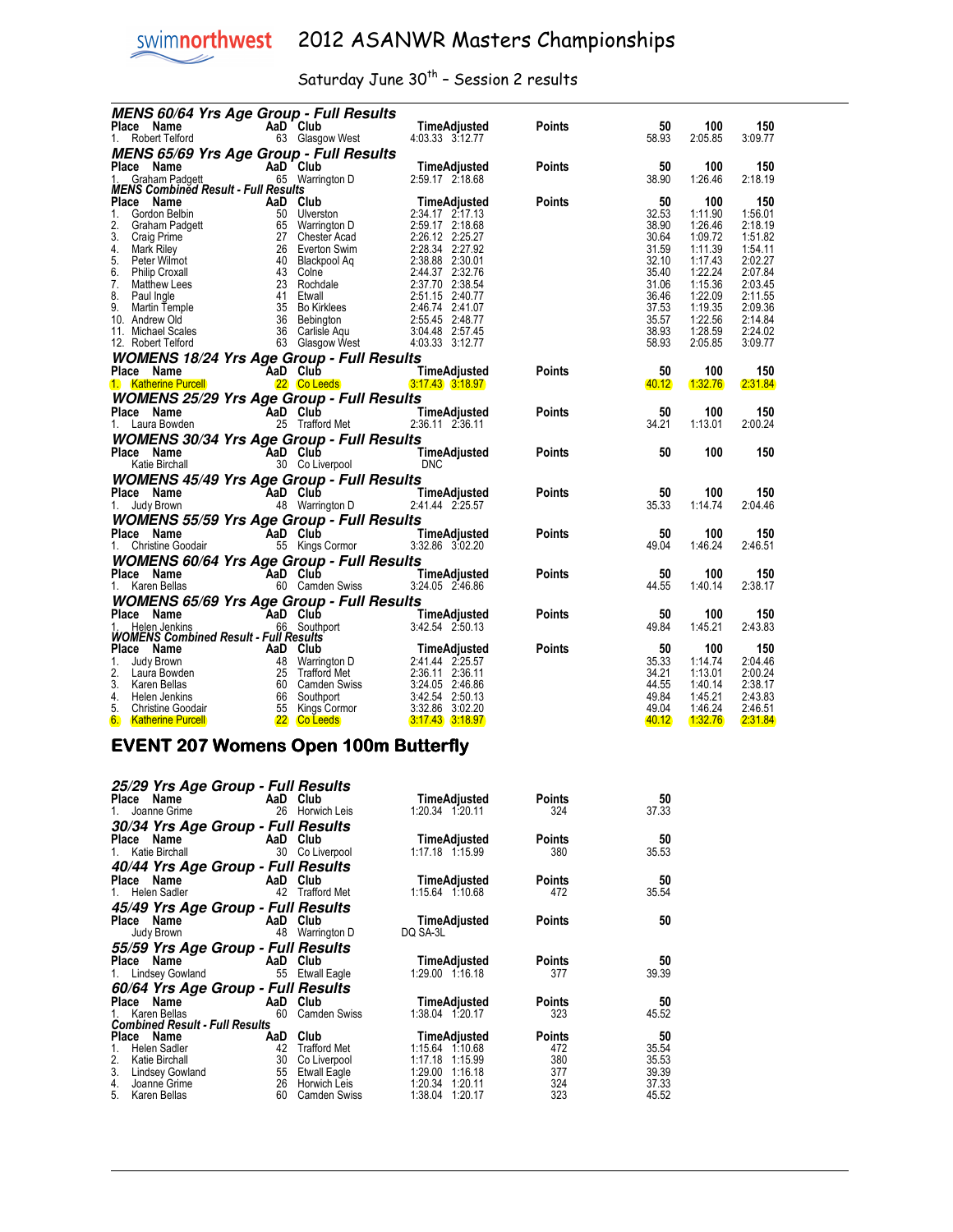## **EVENT 208 Mens Open 100m Butterfly**

|       | 18/24 Yrs Age Group - Full Results    |          |                              |                            |               |                |
|-------|---------------------------------------|----------|------------------------------|----------------------------|---------------|----------------|
|       | Place<br>Name                         | AaD Club |                              | <b>TimeAdjusted</b>        | Points        | 50             |
| 1.    | George Morreal                        | 20       | Stalybridge                  | 1:03.05 1:03.84            | 437           | 29.33          |
| 2.    | Robert Sexton                         |          | 23 Stalybridge               | 1:04.75 1:05.10            | 412           | 29.06          |
|       | 25/29 Yrs Age Group - Full Results    |          |                              |                            |               |                |
|       | Place Name                            | AaD Club |                              | TimeAdjusted               | Points        | 50             |
| 1.    | Simon Churchman                       |          | 25 Barrow                    | 1:01.38 1:01.38            | 492           | 28.95          |
| 2.    | Mark Riley                            |          | 26 Everton Swim              | 1:07.71 1:07.52            | 370           | 31.10          |
|       | 35/39 Yrs Age Group - Full Results    |          |                              |                            |               |                |
| Place |                                       | AaD Club |                              | TimeAdjusted               | Points        | 50             |
| 1.    | Name<br>Ed Clayton                    | 36       | Southport                    | 59.00<br>56.75             | 623           | 27.54          |
| 2.    | Steven Parkin                         |          | 37 Copeland                  | 1:04.83 1:02.09            | 476           | 29.93          |
|       |                                       |          |                              |                            |               |                |
|       | 40/44 Yrs Age Group - Full Results    |          |                              |                            |               |                |
|       | Place Name                            | AaD Club |                              | <b>TimeAdjusted</b>        | Points        | 50             |
| 1.    | Peter Smith                           |          | 41 Gloucester M              | 1:04.24 1:00.34            | 518           | 30.58          |
|       | 45/49 Yrs Age Group - Full Results    |          |                              |                            |               |                |
|       | Place Name                            | AaD Club |                              | TimeAdjusted               | Points        | 50             |
| 1.    | Mike Hodgson                          | 45       | Guildford Ct                 | 1:02.09<br>57.04           | 613           | 29.47          |
| 2.    | Philip Haworth                        | 47       | Stalybridge                  | 1:05.27<br>59.23           | 548           | 30.46          |
| 3.    | Andrew Cox                            |          | 45 Blackpool Aq              | 1:15.56 1:09.42            | 340           | 35.51          |
|       | 50/54 Yrs Age Group - Full Results    |          |                              |                            |               |                |
|       | Place Name                            | AaD Club |                              | TimeAdjusted               | <b>Points</b> | 50             |
| 1.    | Alec Johnson                          | 50       | Trafford Met                 | 1:06.21<br>58.89           | 557           | 30.97          |
| 2.    | Rob Arnold                            | 52       | <b>Trafford Met</b>          | 1:11.14 1:02.36            | 469           | 33.85          |
| 3.    | Martyn Finney                         |          | 54 Wolverhampto              | 1:20.63<br>1:09.59         | 338           | 38.10          |
| 4.    | Gerry Kelleher                        |          | 54 Warrington D              | 1:26.51<br>1:14.66         | 273           | 39.87          |
|       | 55/59 Yrs Age Group - Full Results    |          |                              |                            |               |                |
|       | Place Name                            | AaD Club |                              | TimeAdjusted               | Points        | 50             |
|       | Francis Kilgannon                     |          | 57 Halton                    | <b>DNC</b>                 |               |                |
|       | 60/64 Yrs Age Group - Full Results    |          |                              |                            |               |                |
| Place | Name                                  | AaD Club |                              | TimeAdjusted               | Points        | 50             |
| 1.    | Derek Booth                           |          | 63 Halton                    | 1:31.29 1:12.32            | 301           | 42.99          |
|       | <b>Combined Result - Full Results</b> |          |                              |                            |               |                |
|       | Place Name                            | AaD Club |                              | TimeAdjusted               | <b>Points</b> | 50             |
| 1.    | Ed Clayton                            | 36       | Southport                    | 59.00<br>56.75             | 623           | 27.54          |
| 2.    | Mike Hodgson                          |          | 45 Guildford Ct              | 1:02.09<br>57.04           | 613           | 29.47          |
| 3.    | Alec Johnson                          | 50       | Trafford Met                 | 1:06.21<br>58.89           | 557           | 30.97          |
| 4.    | Philip Haworth                        | 47       | Stalybridge                  | 1:05.27<br>59.23           | 548           | 30.46          |
| 5.    | Peter Smith                           |          | 41 Gloucester M              | 1:04.24 1:00.34            | 518           | 30.58          |
| 6.    | Simon Churchman                       |          | 25 Barrow                    | 1:01.38 1:01.38            | 492           | 28.95          |
| 7.    | Steven Parkin                         |          | 37 Copeland                  | 1:04.83 1:02.09            | 476           | 29.93          |
| 8.    | Rob Arnold                            |          | 52 Trafford Met              | 1:11.14 1:02.36            | 469           | 33.85          |
| 9.    | George Morreal                        | 20       | Stalybridge                  | 1:03.05 1:03.84            | 437           | 29.33          |
|       | 10. Robert Sexton                     | 23       | Stalybridge                  | 1:04.75<br>1:05.10         | 412           | 29.06          |
|       | 11. Mark Riley                        | 45       | 26 Everton Swim              | 1:07.71 1:07.52<br>1:15.56 | 370           | 31.10<br>35.51 |
|       | 12. Andrew Cox<br>13. Martyn Finney   | 54       | Blackpool Aq<br>Wolverhampto | 1:09.42<br>1:20.63 1:09.59 | 340<br>338    | 38.10          |
|       |                                       | 63       | Halton                       | 1:31.29<br>1:12.32         | 301           | 42.99          |
|       | 14. Derek Booth                       |          |                              |                            |               |                |

#### EVENT 209 Womens Open 50m Freestyle

| 18/24 Yrs Age Group - Full Results |                   |                     |            |              |        |
|------------------------------------|-------------------|---------------------|------------|--------------|--------|
| Place<br>Name                      | AaD               | Club                |            | TimeAdjusted | Points |
| Sarah-Louise Banner<br>1.          | 23                | Halton              | 28.79      | 28.94        | 518    |
| 2.<br>Rachael Gorman               | 21                | Rochdale            | 31.83      | 32.15        | 378    |
| <b>Katherine Purcell</b><br>3.     | $22 \overline{ }$ | <b>Co Leeds</b>     | 32.20      | 32.45        | 367    |
| Siobhan Murphy<br>4.               | 20                | Everton Swim        | 32.83      | 33.24        | 342    |
| 25/29 Yrs Age Group - Full Results |                   |                     |            |              |        |
| Place<br>Name                      | AaD               | Club                |            | TimeAdjusted | Points |
| Leanne Clarke<br>$1_{-}$           | 26                | Halton              | 27.41      | 27.33        | 615    |
| 30/34 Yrs Age Group - Full Results |                   |                     |            |              |        |
| Name<br>Place                      | AaD               | Club                |            | TimeAdjusted | Points |
| Katie Birchall<br>1.               | 30                | Co Liverpool        | 28.53      | 28.09        | 567    |
| 2.<br>Anna Fenton                  | 30                | <b>Camden Swiss</b> | 29.29      | 28.84        | 523    |
| 3.<br>Rebecca Lennon               | 30                | <b>Trafford Met</b> | 31.00      | 30.52        | 442    |
| <b>Christine Butterworth</b><br>4. | 33                | Blackpool Ag        | 32.24      | 31.40        | 405    |
| 40/44 Yrs Age Group - Full Results |                   |                     |            |              |        |
| Name<br>Place                      | AaD               | Club                |            | TimeAdjusted | Points |
| Deborah Tuck<br>1.                 | 42                | Cleethorpes         | 32.47      | 30.34        | 450    |
| 2.<br>Justine Doody                | 40                | Wolverhampto        | 34.27      | 32.36        | 370    |
| 3.<br>Sharron Dixon                | 40                | Everton Swim        | 37.32      | 35.24        | 287    |
| Vivien Garland<br>4.               | 40                | Everton Swim        | 37.76      | 35.65        | 277    |
| 45/49 Yrs Age Group - Full Results |                   |                     |            |              |        |
| Name<br>Place                      | AaD               | Club                |            | TimeAdjusted | Points |
| Judy Brown<br>1.                   | 48                | Warrington D        | 29.97      | 27.02        | 637    |
| 2.<br>Lynda Flavell                | 49                | Wolverhampto        | 38.47      | 34.46        | 307    |
| Elaine Cooke                       | 48                | Southport           | <b>DNC</b> |              |        |
|                                    |                   |                     |            |              |        |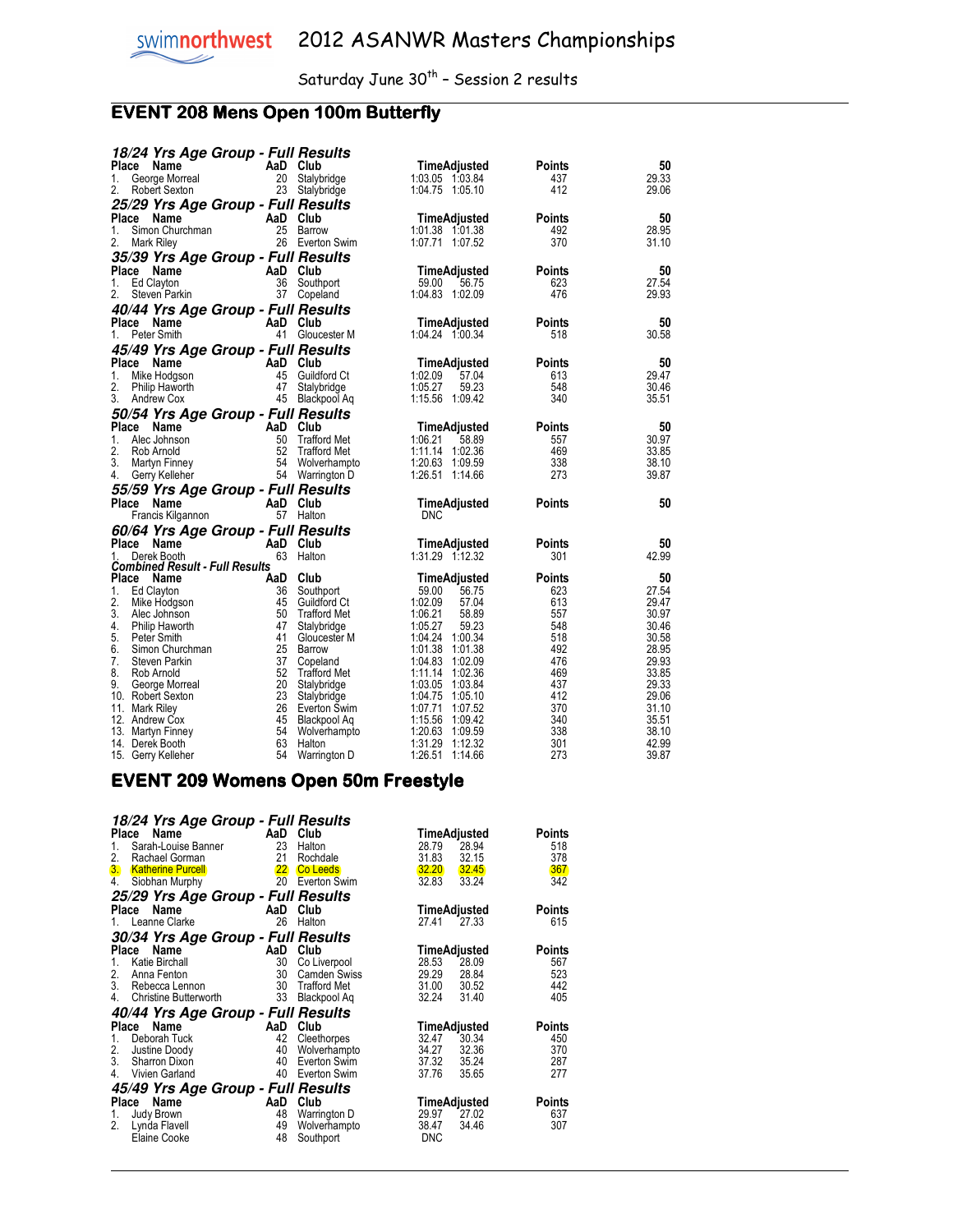$\overline{a}$ 

# swimnorthwest 2012 ASANWR Masters Championships

## Saturday June  $30^{th}$  - Session 2 results

|                         | 50/54 Yrs Age Group - Full Results                                            |                      |                                                                       |                                                       |                                                        |  |
|-------------------------|-------------------------------------------------------------------------------|----------------------|-----------------------------------------------------------------------|-------------------------------------------------------|--------------------------------------------------------|--|
| Place<br>1.<br>2.<br>3. | Name<br>Barbara Holmes<br>Vanessa Foster<br>Sally Chapman<br>Susan Arrowsmith | 53<br>54<br>51<br>50 | AaD Club<br>Blackpool Aq<br>Carlisle Aqu<br>Barrow LD<br>Nottingham L | TimeAdjusted<br>33.41<br>36.94<br>37.52<br><b>DNC</b> | Points<br>29.06<br>512<br>387<br>31.88<br>345<br>33.14 |  |
|                         | <i><b>55/59 Yrs Age Group - Full Results</b></i>                              |                      |                                                                       |                                                       |                                                        |  |
| 1.                      | Place<br>Name<br><b>Lindsey Gowland</b>                                       | AaD Club<br>55       | <b>Etwall Eagle</b>                                                   | TimeAdjusted<br>31.60                                 | Points<br>27.05<br>634                                 |  |
|                         | 60/64 Yrs Age Group - Full Results                                            |                      |                                                                       |                                                       |                                                        |  |
|                         | Place<br>Name                                                                 | AaD Club             |                                                                       | TimeAdjusted                                          | Points                                                 |  |
| 1.                      | Karen Bellas                                                                  | 60                   | <b>Camden Swiss</b>                                                   | 36.38                                                 | 29.75<br>477                                           |  |
|                         | 70/74 Yrs Age Group - Full Results                                            |                      |                                                                       |                                                       |                                                        |  |
|                         | Place Name                                                                    | AaD Club             |                                                                       | TimeAdjusted                                          | Points                                                 |  |
| 1.                      | Doreen Gordon                                                                 | 70                   | Southport                                                             | 40.08                                                 | 29.01<br>514                                           |  |
|                         | 75/79 Yrs Age Group - Full Results                                            |                      |                                                                       |                                                       |                                                        |  |
| Place                   | Name                                                                          | AaD                  | Club                                                                  | TimeAdjusted                                          | Points                                                 |  |
| 1.                      | Barbara Morton                                                                | 79                   | Darwen                                                                | 55.09                                                 | 328<br>33.71                                           |  |
|                         | <b>Combined Result - Full Results</b>                                         |                      |                                                                       |                                                       |                                                        |  |
|                         | Place<br>Name                                                                 | AaD                  | Club                                                                  | TimeAdjusted                                          | <b>Points</b>                                          |  |
| 1.                      | Judy Brown                                                                    | 48                   | Warrington D                                                          | 29.97                                                 | 637<br>27.02                                           |  |
| 2.                      | Lindsey Gowland                                                               | 55                   | <b>Etwall Eagle</b>                                                   | 31.60                                                 | 27.05<br>634                                           |  |
| 3.                      | Leanne Clarke                                                                 | 26                   | Halton                                                                | 27.41                                                 | 27.33<br>615                                           |  |
| 4.                      | <b>Katie Birchall</b>                                                         | 30                   | Co Liverpool                                                          | 28.53                                                 | 28.09<br>567                                           |  |
| 5.                      | Anna Fenton                                                                   | 30                   | <b>Camden Swiss</b>                                                   | 29.29                                                 | 523<br>28.84                                           |  |
| 6.                      | Sarah-Louise Banner                                                           | 23                   | Halton                                                                | 28.79                                                 | 28.94<br>518                                           |  |
| 7.                      | Doreen Gordon                                                                 | 70                   | Southport                                                             | 40.08                                                 | 29.01<br>514                                           |  |
| 8.<br>9.                | Barbara Holmes                                                                | 53<br>60             | Blackpool Aq                                                          | 33.41<br>36.38                                        | 512<br>29.06<br>29.75<br>477                           |  |
|                         | Karen Bellas<br>10. Deborah Tuck                                              | 42                   | <b>Camden Swiss</b><br>Cleethorpes                                    | 32.47                                                 | 30.34<br>450                                           |  |
| 11.                     | Rebecca Lennon                                                                | 30                   | Trafford Met                                                          | 31.00                                                 | 30.52<br>442                                           |  |
|                         | 12. Christine Butterworth                                                     | 33                   | Blackpool Aq                                                          | 32.24                                                 | 405<br>31.40                                           |  |
|                         | 13. Vanessa Foster                                                            | 54                   | Carlisle Aqu                                                          | 36.94                                                 | 31.88<br>387                                           |  |
|                         | 14. Rachael Gorman                                                            | 21                   | Rochdale                                                              | 31.83                                                 | 378<br>32.15                                           |  |
|                         | 15. Justine Doody                                                             | 40                   | Wolverhampto                                                          | 34.27                                                 | 32.36<br>370                                           |  |
|                         | 16. Katherine Purcell                                                         |                      | 22 Co Leeds                                                           | 32.20                                                 | 367<br>32.45                                           |  |
|                         | 17. Sally Chapman                                                             | 51                   | Barrow LD                                                             | 37.52                                                 | 33.14<br>345                                           |  |
|                         | 18. Siobhan Murphy                                                            | 20                   | Everton Swim                                                          | 32.83                                                 | 33.24<br>342                                           |  |
|                         | 19. Barbara Morton                                                            | 79                   | Darwen                                                                | 55.09                                                 | 33.71<br>328                                           |  |
|                         | 20. Lynda Flavell                                                             | 49                   | Wolverhampto                                                          | 38.47                                                 | 307<br>34.46                                           |  |
|                         | 21. Sharron Dixon                                                             | 40                   | Everton Swim                                                          | 37.32                                                 | 35.24<br>287                                           |  |
|                         | 22. Vivien Garland                                                            | 40                   | Everton Swim                                                          | 37.76                                                 | 35.65<br>277                                           |  |

#### EVENT 210 Mens Open 50m Freestyle EVENT 210 Mens Open 50m Freestyle

|                  | 18/24 Yrs Age Group - Full Results                                                                                                                                                                                                                             |          |                   |            |              |               |
|------------------|----------------------------------------------------------------------------------------------------------------------------------------------------------------------------------------------------------------------------------------------------------------|----------|-------------------|------------|--------------|---------------|
|                  | Ce Name<br>George Morreal<br>Robert Sexton 23 Stalyb<br>23 Stalyb<br>Place                                                                                                                                                                                     |          |                   |            | TimeAdjusted | Points        |
| 1.               |                                                                                                                                                                                                                                                                |          | Stalybridge       | 26.39      | 26.72        | 438           |
| 2.               |                                                                                                                                                                                                                                                                |          | Stalybridge       | 26.40      | 26.54        | 447           |
| 3.               | $\begin{array}{c} 20 \\ 23 \end{array}$<br><b>Craig Yates</b>                                                                                                                                                                                                  |          | Dane Valley       | 26.76      | 27.09        | 420           |
| 4.               | <b>Matthew Lees</b>                                                                                                                                                                                                                                            |          | 23 Rochdale       | 26.89      | 27.03        | 423           |
| 5.               | Christopher Sweeney 20 Everton Swim                                                                                                                                                                                                                            |          |                   | 28.55      | 28.91        | 346           |
|                  | 25/29 Yrs Age Group - Full Results                                                                                                                                                                                                                             |          |                   |            |              |               |
| Place            | Name<br><b>Example 2</b> AaD Club                                                                                                                                                                                                                              |          |                   |            | TimeAdjusted | <b>Points</b> |
| 1.               | Simon Churchman                                                                                                                                                                                                                                                | 25       | Barrow            | 25.59      | 25.59        | 499           |
| 2.               | Thomas Edward Lowndes 25 Southport<br>Matt Jagger 26 Fast Leads                                                                                                                                                                                                |          |                   | 27.56      | 27.56        | 399           |
|                  | Matt Jagger                                                                                                                                                                                                                                                    |          | 26 East Leeds     | <b>DNC</b> |              |               |
|                  | 30/34 Yrs Age Group - Full Results                                                                                                                                                                                                                             |          |                   |            |              |               |
| Place            | Chris Knee<br>Chris Knee<br>Steve Brown<br>David Ormerod<br>David Ormerod<br>David Ormerod<br>Craig Jones<br>Craig Jones<br>David Manch<br>David Manch<br>David Manch<br>David Manch<br>David Manch<br>David Manch<br>David Manch<br>David Manch<br>David Stua |          |                   |            | TimeAdjusted | <b>Points</b> |
| $\mathbf{1}$     |                                                                                                                                                                                                                                                                |          | <b>East Leeds</b> | 25.18      | <b>24.52</b> | $567*$        |
| 2.               |                                                                                                                                                                                                                                                                |          | Fleetwood         | 26.09      | 25.41        | 509           |
| 3.               |                                                                                                                                                                                                                                                                |          | Blackpool Aq      | 26.34      | 25.93        | 479           |
| 4.               |                                                                                                                                                                                                                                                                |          | Manchester S      | 27.16      | 26.34        | 457           |
| 5.               |                                                                                                                                                                                                                                                                |          | Manchester S      | 27.52      | 26.90        | 429           |
| 6.               |                                                                                                                                                                                                                                                                |          | Salford City      | 27.74      | 27.31        | 410           |
| 7.               |                                                                                                                                                                                                                                                                |          | 32 Southport      | 36.14      | 35.33        | 189           |
|                  | 35/39 Yrs Age Group - Full Results                                                                                                                                                                                                                             |          |                   |            |              |               |
| Place            | Name                                                                                                                                                                                                                                                           | AaD Club |                   |            | TimeAdjusted | Points        |
| 1.               | Steven Parkin                                                                                                                                                                                                                                                  | 37       | Copeland          | 26.06      | 24.96        | 537           |
| 2.               | Paul Smith                                                                                                                                                                                                                                                     | 37       | Northern Wav      | 27.84      | 26.66        | 441           |
| 3.               | Scott Gall                                                                                                                                                                                                                                                     | 37       | Blackpool Aq      | 28.58      | 27.37        | 408           |
| 4.               | Andrew Jones                                                                                                                                                                                                                                                   | 37       | Halton            | 28.96      | 27.73        | 392           |
| 5.               | Marek Dynda                                                                                                                                                                                                                                                    | - 36     | Barrow LD         | 29.00      | 27.90        | 385           |
| 6.               | Michael Scales                                                                                                                                                                                                                                                 | 36       | Carlisle Aqu      | 32.18      | 30.95        | 282           |
|                  | 40/44 Yrs Age Group - Full Results                                                                                                                                                                                                                             |          |                   |            |              |               |
|                  | Place Name                                                                                                                                                                                                                                                     |          | AaD Club          |            | TimeAdjusted | <b>Points</b> |
| $\mathbf{1}$     | <b>Paul Clemence</b>                                                                                                                                                                                                                                           | 42       | <b>East Leeds</b> | 24.99      | 23.35        | 657           |
| $\overline{2}$ . | Peter Smith                                                                                                                                                                                                                                                    | 41       | Gloucester M      | 26.67      | 25.05        | 532           |
| 3.               | Peter Wilmot                                                                                                                                                                                                                                                   | 40       | Blackpool Aq      | 27.13      | 25.61        | 498           |
| 4.               | Neil White                                                                                                                                                                                                                                                     | 42       | Everton Swim      | 28.46      | 26.59        | 444           |
| 5.               | David Painter                                                                                                                                                                                                                                                  | 44       | Wolverhampto      | 29.04      | 26.84        | 432           |
| 6.               | Jason Brierley                                                                                                                                                                                                                                                 | 41       | Blackpool Aq      | 29.42      | 27.64        | 396           |
| 7.               | Paul Ingle                                                                                                                                                                                                                                                     | 41       | Etwall            | 30.28      | 28.44        | 363           |
| 8.               | <b>Philip Dowd</b>                                                                                                                                                                                                                                             | 41       | Everton Swim      | 33.04      | 31.04        | 279           |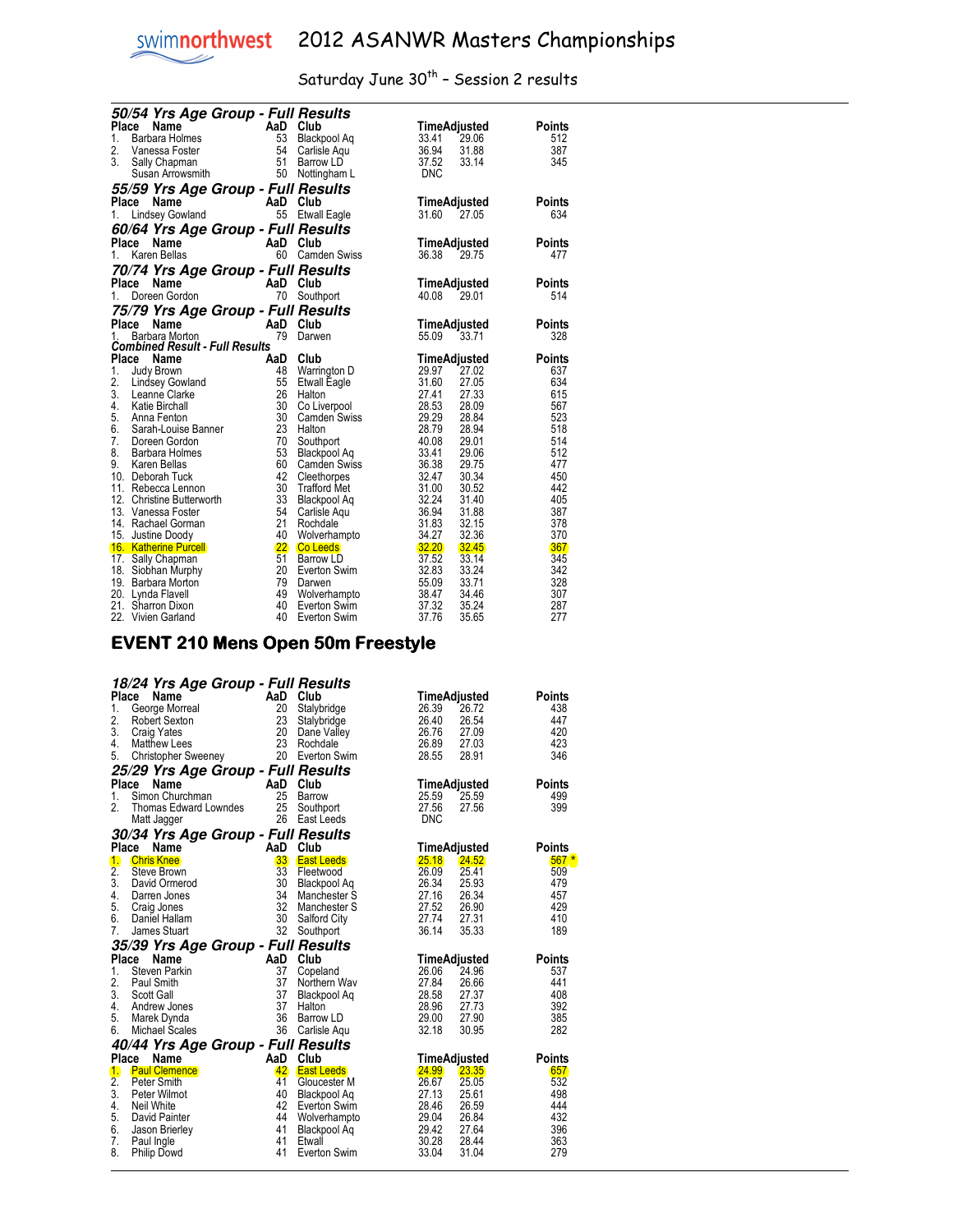$\overline{a}$ 

## Saturday June  $30^{th}$  - Session 2 results

| 9.          | Andrew Flynn                                                    |                       | 40 Birmingham M                          | 44.61<br>42.12                                      | 111                  |
|-------------|-----------------------------------------------------------------|-----------------------|------------------------------------------|-----------------------------------------------------|----------------------|
|             | 45/49 Yrs Age Group - Full Results                              |                       |                                          |                                                     |                      |
| Place<br>1. | Name<br>Carl Barkley                                            | AaD Club<br>47        | Halton                                   | TimeAdjusted<br>26.93<br>24.44                      | <b>Points</b><br>573 |
| 2.          | Russell Mason                                                   | 49                    | Warrington D                             | 24.72                                               | 553                  |
| 3.          | Paul Gibson                                                     | 47                    | Carlisle Aqu                             | 27.39                                               | 407                  |
| 4.          | Milliam Rylance                                                 | 48                    | Temporary me                             | $27.60$<br>$30.18$<br>$32.35$<br>$33.18$<br>29.17   | 337                  |
| 5.<br>6.    | Oggy East<br>Kevin Comer                                        | 45                    | Arfon Master<br>47 Halton                | 30.48<br>34.62<br>31.42                             | 295<br>269           |
|             |                                                                 |                       |                                          |                                                     |                      |
| Place       | 50/54 Yrs Age Group - Full Results<br>Name                      | AaD Club              |                                          | TimeAdjusted                                        | Points               |
| 1.          | Alec Johnson                                                    | 50                    | <b>Trafford Met</b>                      | 26.43<br>23.51                                      | 643                  |
| 2.          | Patrick Allen                                                   | 50                    | Gloucester M                             | 26.35                                               | 457                  |
| 3.          | John Standring                                                  | 50                    | Stalybridge                              | 26.38                                               | 455                  |
| 4.<br>5.    | Martyn Finney<br>Phil Thomas                                    | 54<br>50              | Wolverhampto<br>Manchester T             | 27.19<br>28.21                                      | 416<br>372           |
| 6.          | <b>Bob Bolton</b>                                               |                       | <b>Trafford Met</b>                      | $29.6$<br>29.6t<br>31.50<br>31.71<br>32.35<br>28.36 | 366                  |
| 7.          | $\frac{52}{54}$<br>Gerry Kelleher                               |                       | Warrington D                             | 32.45<br>28.01                                      | 380                  |
|             | <b>Andrew Pratt</b>                                             | 54                    | Southport                                | DNC                                                 |                      |
|             | 55/59 Yrs Age Group - Full Results                              |                       |                                          |                                                     |                      |
| Place<br>1. | Name<br>Stephen Weston                                          |                       | Gloucester M                             | TimeAdjusted<br>28.46<br>23.94                      | Points<br>609        |
| 2.          | AaD Club<br>57 Glouc<br>57 Traffo<br>55 Carlis<br>Ashley McEwen |                       | <b>Trafford Met</b>                      | 32.29<br>27.17                                      | 417                  |
| 3.          | Stephen Foster                                                  |                       | 55 Carlisle Aqu                          | 32.98<br>28.23                                      | 371                  |
|             | 60/64 Yrs Age Group - Full Results                              |                       |                                          |                                                     |                      |
| Place       | Name                                                            | AaD Club              |                                          | TimeAdjusted                                        | Points               |
| 1.          | Derek Booth                                                     | 63                    | Halton                                   | 32.48<br>25.73                                      | 491                  |
| 2.          | Raymond Marshall                                                |                       | 63 Halton                                | 41.75<br>33.07                                      | 231                  |
|             | 65/69 Yrs Age Group - Full Results<br>Place Name                | AaD Club              |                                          |                                                     |                      |
| 1.          | 25 112 12<br>Se Name<br>Richard Sanderson<br>Tony Catteral      | 68                    | Southport                                | TimeAdjusted<br>34.22<br>25.48                      | Points<br>505        |
| 2.          |                                                                 | 66                    | Colne                                    | 35.95<br>27.48                                      | 403                  |
| 3.          | Roger Harrison                                                  |                       | 68 Trafford Met                          | 43.86<br>32.66                                      | 240                  |
|             | 70/74 Yrs Age Group - Full Results                              |                       |                                          |                                                     |                      |
|             | Place Name                                                      | AaD                   | Club                                     | TimeAdjusted                                        | Points               |
| 1.<br>2.    | Neil Mackinnon                                                  | 71                    | <b>Trafford Met</b><br>74 Bo Kirklees    | 30.44<br>21.70<br>35.49<br>24.06                    | 818<br>600           |
|             | Harry Barrow                                                    |                       |                                          |                                                     |                      |
| Place       | 75/79 Yrs Age Group - Full Results<br>Name                      | AaD                   | Club                                     | TimeAdjusted                                        | Points               |
| 1.          | John Anderson                                                   |                       | <b>Trafford Met</b>                      | 45.91<br>30.56                                      | 293                  |
|             |                                                                 |                       |                                          |                                                     |                      |
| 2.          | AaD<br>$75$<br>$79$<br><b>Brian Shenstone</b>                   | 79                    | Co Chester                               | 49.85<br>30.51                                      | 294                  |
|             | <b>Combined Result - Full Results</b>                           |                       |                                          |                                                     |                      |
| Place       | Name                                                            | AaD                   | Club                                     | TimeAdjusted                                        | Points               |
| 1.          | Neil Mackinnon<br><b>Paul Clemence</b>                          | 71<br>42              | <b>Trafford Met</b><br><b>East Leeds</b> | 30.44<br>21.70<br><u>24.99</u><br><b>23.35</b>      | 818<br>657           |
| 2.<br>3.    | Alec Johnson                                                    | 50                    | <b>Trafford Met</b>                      | 26.43<br>23.51                                      | 643                  |
| 4.          | Stephen Weston                                                  | 57                    | Gloucester M                             | 28.46<br>23.94                                      | 609                  |
| 5.          | Harry Barrow                                                    | -74                   | <b>Bo Kirklees</b>                       | 28.46<br>35.49<br>24.06                             | 600                  |
| 6.<br>7.    | Carl Barkley<br><b>Chris Knee</b>                               | 47<br>33 <sub>o</sub> | Halton<br><b>East Leeds</b>              | 26.93<br>24.44<br><b>25.18</b><br><b>24.52</b>      | 573<br>567           |
| 8.          | Russell Mason                                                   | 49                    | Warrington D                             | 24.72                                               | 553                  |
| 9.          | Steven Parkin                                                   | 37                    | Copeland                                 | 27.60<br>26.06<br>24.96                             | 537                  |
|             | 10. Peter Smith                                                 | 41                    | Gloucester M                             | 26.67<br>25.05                                      | 532                  |
|             | 11. Steve Brown<br>12. Richard Sanderson                        | 33<br>68              | Fleetwood<br>Southport                   | 26.09<br>34.22<br>25.41<br>34.22<br>25.48           | 509<br>505           |
|             | 13. Simon Churchman                                             | 25                    | Barrow                                   | 25.59<br>25.59                                      | 499                  |
|             | 14. Peter Wilmot                                                | 40                    | <b>Blackpool Aq</b>                      | 27.13<br>25.61                                      | 498                  |
|             | 15. Derek Booth                                                 | 63                    | Halton                                   | 32.48<br>25.73                                      | 491                  |
|             | 16. David Ormerod<br>17. Darren Jones                           | 30<br>34              | Blackpool Ag<br>Manchester S             | 26.34<br>25.93<br>27.16<br>26.34                    | 479<br>457           |
|             | 18. Patrick Allen                                               | 50                    | Gloucester M                             | 29.62<br>26.35                                      | 457                  |
|             | 19. John Standring                                              | 50                    | Stalybridge                              | 29.66<br>26.38                                      | 455                  |
|             | 20. Robert Sexton<br>21. Neil White                             | 23<br>42              | Stalybridge                              | 26.40<br>26.54<br>28.46                             | 447<br>444           |
|             | 22. Paul Smith                                                  | 37                    | Everton Swim<br>Northern Wav             | 26.59<br>27.84<br>26.66                             | 441                  |
|             | 23. George Morreal                                              | 20                    | Stalybridge                              | 26.39<br>26.72                                      | 438                  |
|             | 24. David Painter                                               | 44                    | Wolverhampto                             | 29.04<br>26.84                                      | 432                  |
|             | 25. Craig Jones                                                 | 32                    | Manchester S                             | 27.52<br>26.90                                      | 429                  |
|             | 26. Matthew Lees<br>27. Craig Yates                             | 23<br>20              | Rochdale<br>Dane Valley                  | 26.89<br>27.03<br>26.76<br>27.09                    | 423<br>420           |
|             | 28. Ashley McEwen                                               | 57                    | <b>Trafford Met</b>                      | 32.29<br>27.17                                      | 417                  |
|             | 29. Martyn Finney                                               | 54                    | Wolverhampto                             | 31.50<br>27.19                                      | 416                  |
|             | 30. Daniel Hallam                                               | 30<br>37              | Salford City                             | 27.74<br>27.31<br>28.58<br>27.37                    | 410<br>408           |
|             | 31. Scott Gall<br>32. Paul Gibson                               | 47                    | Blackpool Aq<br>Carlisle Aqu             | 30.18<br>27.39                                      | 407                  |
|             | 33. Tony Catterall                                              | 66                    | Colne                                    | 27.48<br>35.95                                      | 403                  |
|             | 34. Thomas Edward Lowndes                                       | 25                    | Southport                                | 27.56<br>27.56                                      | 399                  |
|             | 35. Jason Brierley                                              | 41<br>37              | Blackpool Aq<br>Halton                   | 29.42<br>27.64<br>28.96<br>27.73                    | 396<br>392           |
|             | 36. Andrew Jones<br>37. Marek Dynda                             | 36                    | Barrow LD                                | 29.00<br>27.90                                      | 385                  |
|             | 38. Gerry Kelleher                                              | 54                    | Warrington D                             | 32.45<br>28.01                                      | 380                  |
|             | 39. Phil Thomas                                                 | 50                    | Manchester T                             | 31.71<br>28.21                                      | 372                  |
|             | 40. Stephen Foster                                              | 55                    | Carlisle Aqu                             | 32.98<br>28.23                                      | 371                  |
|             | 41. Bob Bolton<br>42. Paul Ingle                                | 52<br>41              | <b>Trafford Met</b><br>Etwall            | 32.35<br>28.36<br>30.28<br>28.44                    | 366<br>363           |
|             | 43. Christopher Sweeney<br>44. William Rylance                  | 20<br>48              | Everton Swim<br>Temporary me             | 28.55<br>28.91<br>32.35<br>29.17                    | 346<br>337           |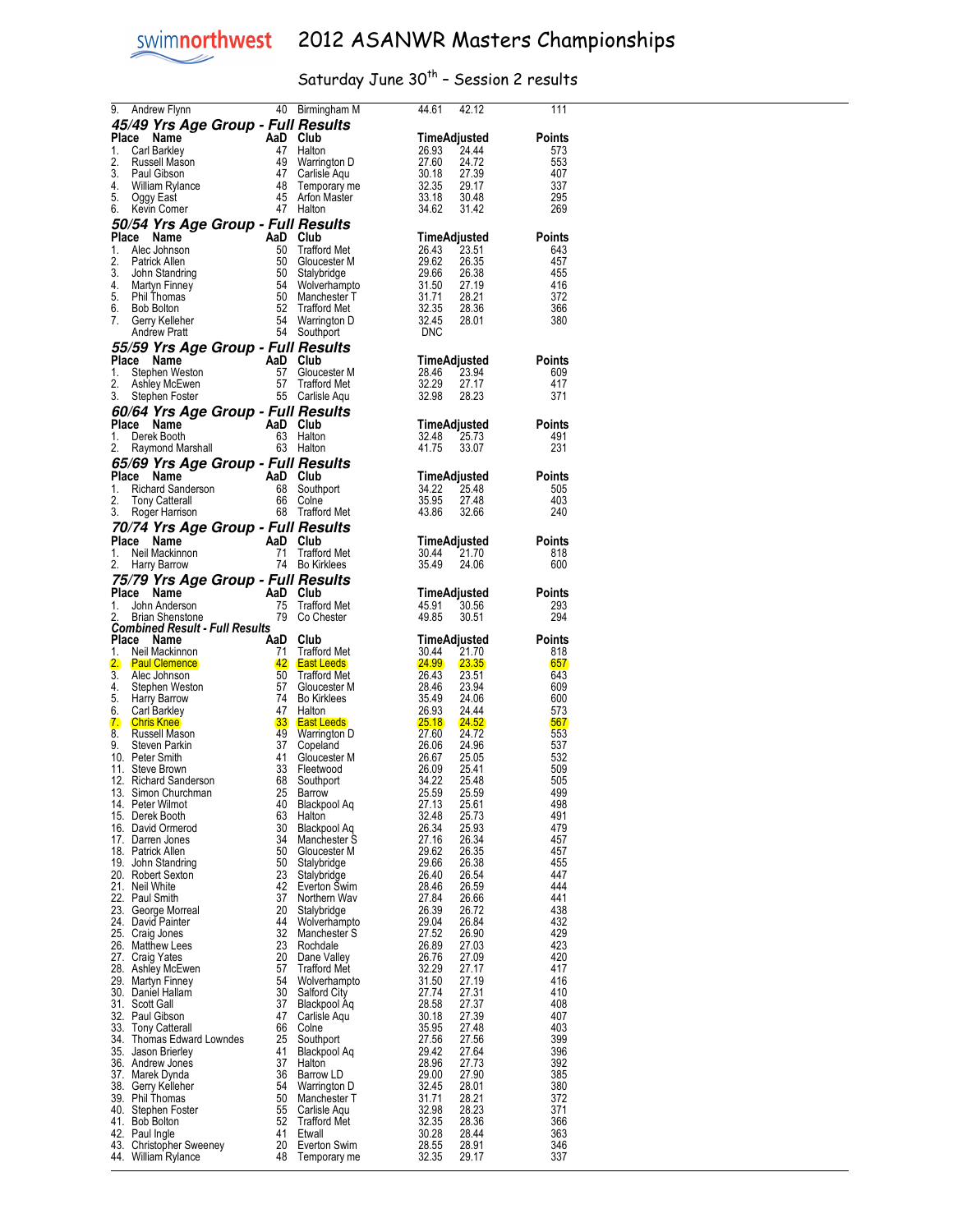## Saturday June  $30^{th}$  - Session 2 results

| 45. Oggy East        |    | 45 Arfon Master     | 33.18 | 30.48 | 295 |
|----------------------|----|---------------------|-------|-------|-----|
| 46. Brian Shenstone  | 79 | Co Chester          | 49.85 | 30.51 | 294 |
| 47. John Anderson    | 75 | <b>Trafford Met</b> | 45.91 | 30.56 | 293 |
| 48. Michael Scales   | 36 | Carlisle Agu        | 32.18 | 30.95 | 282 |
| 49. Philip Dowd      | 41 | Everton Swim        | 33.04 | 31.04 | 279 |
| 50. Kevin Comer      | 47 | Halton              | 34.62 | 31.42 | 269 |
| 51. Roger Harrison   |    | 68 Trafford Met     | 43.86 | 32.66 | 240 |
| 52. Raymond Marshall | 63 | Halton              | 41.75 | 33.07 | 231 |
| 53. James Stuart     | 32 | Southport           | 36.14 | 35.33 | 189 |
| 54. Andrew Flynn     | 40 | Birmingham M        | 44.61 | 42.12 | 111 |

#### EVENT 211 Mens/Womens Open 200m Breaststroke

|                                                                  |                                      | <b>MENS 18/24 Yrs Age Group - Full Results</b>                                                                                                      |                                    |               |                |                    |                    |
|------------------------------------------------------------------|--------------------------------------|-----------------------------------------------------------------------------------------------------------------------------------------------------|------------------------------------|---------------|----------------|--------------------|--------------------|
| Place Name                                                       |                                      | AaD Club                                                                                                                                            | TimeAdjusted                       | Points        | 50             | 100                | 150                |
| lan Scott<br>1.                                                  |                                      | 23 Carlisle Aqu                                                                                                                                     | 2:49.86 2:50.77                    | 352           | 38.52          | 1:22.25            | 2:06.82            |
|                                                                  |                                      |                                                                                                                                                     |                                    |               |                |                    |                    |
| <b>MENS 25/29 Yrs Age Group - Full Results</b>                   |                                      |                                                                                                                                                     |                                    |               |                |                    |                    |
| Place Name                                                       |                                      |                                                                                                                                                     | TimeAdjusted                       | <b>Points</b> | 50             | 100                | 150                |
| 1.<br>Adam Shipp                                                 | $AaD$ Club<br>$\frac{25}{27}$ Harpu  | 25 Harpurhey                                                                                                                                        | 2:31.56 2:31.56                    | 504           | 34.23          | 1:13.06            | 1:52.30            |
| 2. Craig Prime                                                   |                                      | 27 Chester Acad                                                                                                                                     | 2:44.89 2:43.93                    | 398           | 37.05          | 1:18.62            | 2:01.81            |
| <b>MENS 40/44 Yrs Age Group - Full Results</b>                   |                                      |                                                                                                                                                     |                                    |               |                |                    |                    |
| Place Name                                                       |                                      | AaD Club                                                                                                                                            | TimeAdjusted                       | Points        | 50             | 100                | 150                |
| 1. Philip Croxall                                                |                                      | 43 Colne                                                                                                                                            | 3:02.38 2:49.49                    | 360           | 40.25          | 1:29.39            | 2:16.33            |
|                                                                  |                                      |                                                                                                                                                     |                                    |               |                |                    |                    |
| <b>MENS 45/49 Yrs Age Group - Full Results</b>                   |                                      |                                                                                                                                                     |                                    |               |                |                    |                    |
| Place Name                                                       | AaD Club                             |                                                                                                                                                     | TimeAdjusted                       | Points        | 50             | 100                | 150                |
| 1. Kevin Comer                                                   |                                      | 47 Halton                                                                                                                                           | 3:19.32 3:00.89                    | 296           | 44.99          | 1:35.85            | 2:28.00            |
| <b>MENS 50/54 Yrs Age Group - Full Results</b>                   |                                      |                                                                                                                                                     |                                    |               |                |                    |                    |
| Place Name                                                       |                                      | AaD Club                                                                                                                                            | TimeAdjusted                       | <b>Points</b> | 50             | 100                | 150                |
| 1.<br>Craig Heggie                                               |                                      |                                                                                                                                                     | 2:49.95 2:31.17                    | 508           | 37.90          | 1:21.01            | 2:05.91            |
| 2.<br><b>Bob Bolton</b>                                          |                                      |                                                                                                                                                     | 3:14.00 2:50.06                    | 357           | 44.69          | 1:34.64            | 2:25.05            |
| 3.<br>Jan Glynn                                                  |                                      | Aab Orioland<br>50 Copeland<br>50 Blackburn                                                                                                         | 3:21.22 2:58.98                    | 306           | 45.19          | 1:36.47            | 2:29.98            |
| <b>MENS 60/64 Yrs Age Group - Full Results</b>                   |                                      |                                                                                                                                                     |                                    |               |                |                    |                    |
| Place Name                                                       |                                      | AaD Club                                                                                                                                            | TimeAdjusted                       | <b>Points</b> | 50             | 100                | 150                |
| 1.<br>Graham Pearson                                             |                                      | 60 Carlisle Agu                                                                                                                                     | 2:49.27 2:18.42                    | 662           | 40.13          | 1:24.34            | 2:07.04            |
| 2.<br><b>Robert Telford</b>                                      |                                      | 63 Glasgow West                                                                                                                                     | 3:59.66 3:09.86                    | 256           | 55.06          | 1:56.44            | 2:59.65            |
|                                                                  |                                      |                                                                                                                                                     |                                    |               |                |                    |                    |
| <b>MENS 65/69 Yrs Age Group - Full Results</b>                   |                                      |                                                                                                                                                     |                                    |               |                |                    |                    |
| Place Name                                                       |                                      | AaD Club                                                                                                                                            | TimeAdjusted                       | Points        | 50             | 100                | 150                |
| 1. Graham Padgett 65 Warrington D<br>2 Tony Fields 65 Co Chector |                                      |                                                                                                                                                     | 3:18.15 2:33.37                    | 487           | 44.94          | 1:35.51            | 2:27.12            |
| 2. Tony Fields                                                   |                                      | 65 Co Chester                                                                                                                                       | 4:36.29 3:33.85                    | 179           | 1:05.32        | 2:15.14            | 3:28.00            |
| MENS 75/79 Yrs Age Group - Full Results                          |                                      |                                                                                                                                                     |                                    |               |                |                    |                    |
| Place Name                                                       | AaD Club                             |                                                                                                                                                     | TimeAdjusted                       | Points        | 50             | 100                | 150                |
| 1.<br>Thomas Walker                                              |                                      | 77 Co Chester                                                                                                                                       | 3:49.47 2:26.80                    | 555           | 53.18          | 1:51.17            | 2:51.85            |
| <b>MENS Combined Result - Full Results</b>                       |                                      |                                                                                                                                                     |                                    |               |                |                    |                    |
| Place Name                                                       |                                      |                                                                                                                                                     | TimeAdjusted                       | <b>Points</b> | 50             | 100                | 150                |
|                                                                  |                                      |                                                                                                                                                     |                                    | 662           |                | 1:24.34            | 2:07.04            |
|                                                                  |                                      |                                                                                                                                                     |                                    |               |                |                    |                    |
| 1.<br>Graham Pearson                                             |                                      |                                                                                                                                                     | 2:49.27 2:18.42                    |               | 40.13          |                    |                    |
| 2.<br>Thomas Walker                                              |                                      |                                                                                                                                                     | 3:49.47 2:26.80                    | 555           | 53.18          | 1:51.17            | 2:51.85            |
| 3.<br>Craig Heggie                                               |                                      |                                                                                                                                                     | 2:49.95 2:31.17                    | 508           | 37.90          | 1:21.01            | 2:05.91            |
| 4.<br>Adam Shipp                                                 |                                      |                                                                                                                                                     | 2:31.56 2:31.56                    | 504           | 34.23          | 1:13.06            | 1:52.30            |
| 5.<br>Graham Padgett                                             |                                      | And Club<br>And Carlisle Aqu<br>60 Carlisle Aqu<br>77 Co Chester<br>50 Copeland<br>25 Harpurhey<br>65 Warrington D<br>77 Chester<br>65 Warrington D | 3:18.15 2:33.37                    | 487           | 44.94          | 1:35.51            | 2:27.12            |
| 6.<br>Craig Prime                                                |                                      | 27 Chester Acad                                                                                                                                     | 2:44.89 2:43.93                    | 398           | 37.05          | 1:18.62            | 2:01.81            |
| 7.<br><b>Philip Croxall</b>                                      |                                      | 43 Colne                                                                                                                                            | 3:02.38 2:49.49                    | 360           | 40.25          | 1:29.39            | 2:16.33            |
| 8.<br>Bob Bolton                                                 |                                      | 52 Trafford Met                                                                                                                                     | 3:14.00 2:50.06                    | 357           | 44.69          | 1:34.64            | 2:25.05            |
| 9.<br>lan Scott                                                  |                                      | 23 Carlisle Aqu                                                                                                                                     | 2:49.86 2:50.77                    | 352           | 38.52          | 1:22.25            | 2:06.82            |
| 10. Jan Glynn                                                    |                                      | 50 Blackburn                                                                                                                                        | 3:21.22 2:58.98                    | 306           | 45.19          | 1:36.47            | 2:29.98            |
| 11. Kevin Comer                                                  |                                      | 47 Halton                                                                                                                                           | 3:19.32 3:00.89                    | 296           | 44.99          | 1:35.85            | 2:28.00            |
| 12. Robert Telford                                               |                                      | 47 Franch<br>63 Glasgow West<br>65 Co Chester                                                                                                       | 3:59.66 3:09.86                    | 256<br>179    | 55.06          | 1:56.44<br>2:15.14 | 2:59.65<br>3:28.00 |
| 13. Tony Fields                                                  |                                      | 65 Co Chester                                                                                                                                       | 4:36.29 3:33.85                    |               | 1:05.32        |                    |                    |
| <b>WOMENS 25/29 Yrs Age Group - Full Results</b>                 |                                      |                                                                                                                                                     |                                    |               |                |                    |                    |
| Place Name                                                       |                                      |                                                                                                                                                     | TimeAdjusted                       | Points        | 50             | 100                | 150                |
| 1. Laura Bowden                                                  |                                      | AaD Club<br>25 Trafford Met                                                                                                                         | 3:02.25 3:02.25                    | 402           | 41.33          | 1:27.28            | 2:14.17            |
| <b>WOMENS 40/44 Yrs Age Group - Full Results</b>                 |                                      |                                                                                                                                                     |                                    |               |                |                    |                    |
| Place Name                                                       |                                      |                                                                                                                                                     | TimeAdjusted                       | <b>Points</b> | 50             | 100                | 150                |
| 1.                                                               |                                      |                                                                                                                                                     | 3:19.72 3:08.57                    | 363           | 44.94          | 1:35.91            | 2:27.84            |
| Justine Doody                                                    |                                      | <b>Example 10</b><br>And Molverhampto                                                                                                               |                                    |               |                |                    |                    |
| <b>WOMENS 45/49 Yrs Age Group - Full Results</b>                 |                                      |                                                                                                                                                     |                                    |               |                |                    |                    |
| Place Name                                                       |                                      |                                                                                                                                                     | TimeAdjusted                       | <b>Points</b> | 50             | 100                | 150                |
| Jo Bolton<br>1.                                                  |                                      | 46 Trafford Met                                                                                                                                     | 3:06.93 2:50.71                    | 489           | 42.60          | 1:25.35            | 2:18.67            |
| 2.<br>Judy Brown                                                 | AaD Club<br>46 Traffor<br>48 Warring | 48 Warrington D                                                                                                                                     | 3:11.95 2:53.08                    | 470           | 45.32          | 1:34.37            | 2:23.55            |
| 3.<br>Lynne Dawson                                               |                                      | 45 Chapeltown S                                                                                                                                     | 3:33.94 3:16.55                    | 320           | 49.41          | 1:44.32            | 2:39.89            |
| <b>WOMENS 50/54 Yrs Age Group - Full Results</b>                 |                                      |                                                                                                                                                     |                                    |               |                |                    |                    |
| Place Name                                                       | <b>Exalt Club</b>                    |                                                                                                                                                     | TimeAdjusted                       | <b>Points</b> | 50             | 100                | 150                |
| 1.<br>Irene Meikle<br>2.<br>Vanessa Foster                       |                                      | 50 Barrow LD<br>54 Carlisle Aqu                                                                                                                     | 3:35.38 3:11.58<br>3:50.02 3:18.52 | 346<br>311    | 49.81<br>51.75 | 1:44.02<br>1:51.24 | 2:40.00<br>2:53.06 |